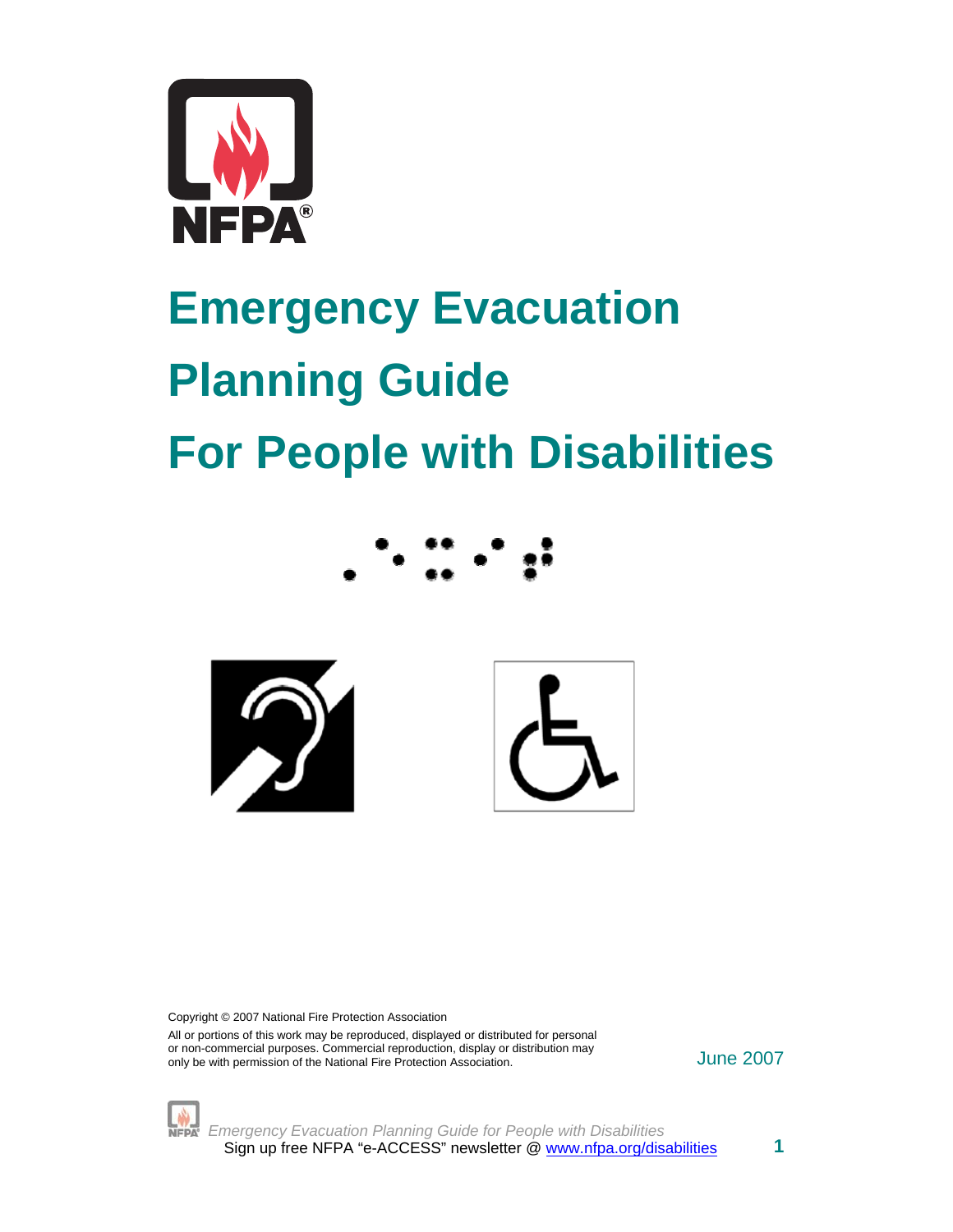# **TABLE OF CONTENTS**

| <b>Chapter 1</b> |                                                              |
|------------------|--------------------------------------------------------------|
| <b>Chapter 2</b> | <b>Building an Evacuation Plan for People with Mobility</b>  |
| <b>Chapter 3</b> | <b>Building an Evacuation Plan for People with Visual</b>    |
| <b>Chapter 4</b> | <b>Building an Evacuation Plan for People with Hearing</b>   |
| <b>Chapter 5</b> | <b>Building an Evacuation Plan for People with Speech</b>    |
| <b>Chapter 6</b> | <b>Building an Evacuation Plan for People with Cognitive</b> |
|                  |                                                              |
| <b>Annex A</b>   |                                                              |
| <b>Annex B</b>   |                                                              |
| <b>Annex C</b>   | <b>Excerpts from U.S. Access Board's</b>                     |
| <b>Annex D</b>   |                                                              |

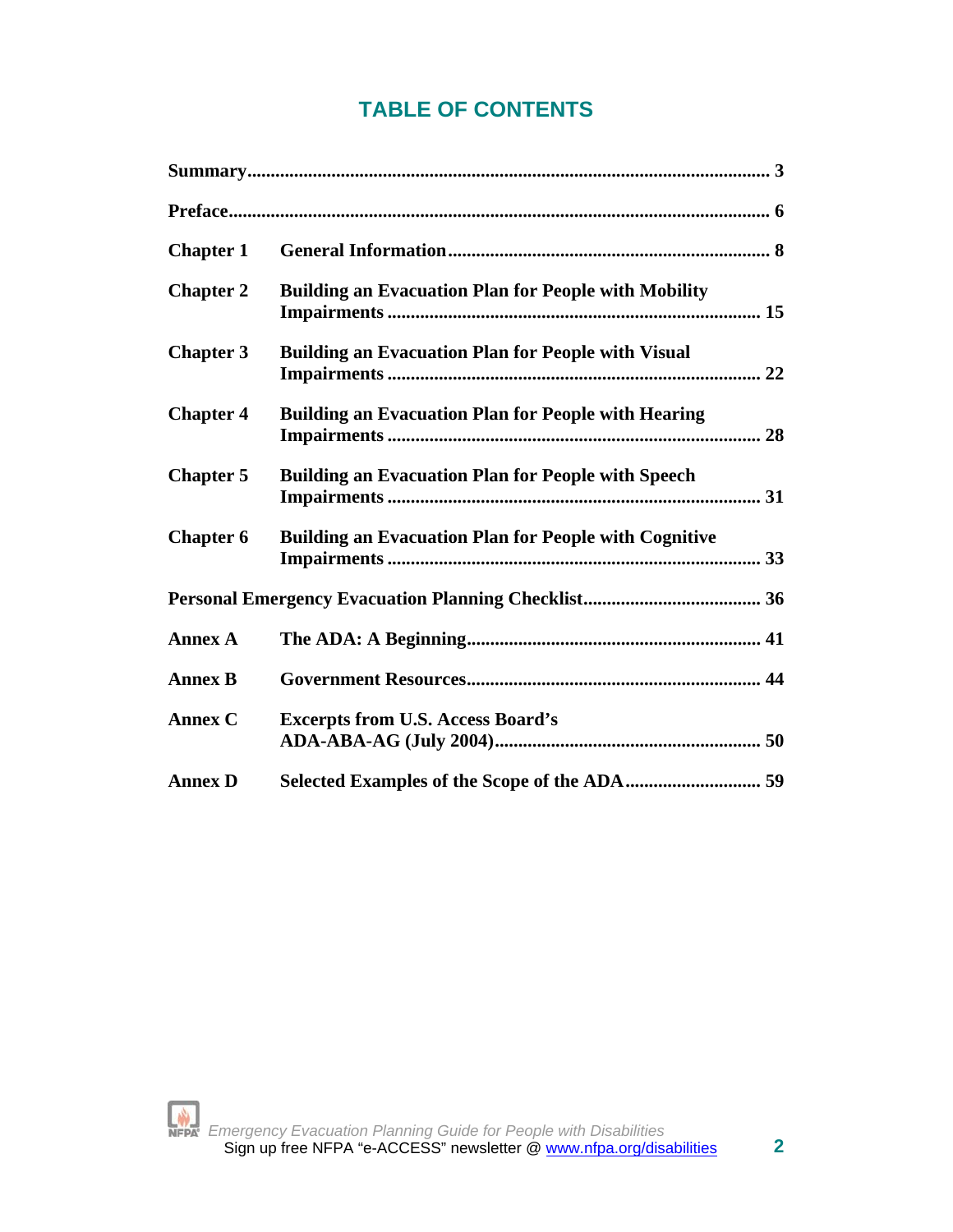# **SUMMARY**

The NFPA *Emergency Evacuation Planning Guide for People with Disabilities* has been developed with input from the disability community to provide general information on this important topic. In addition to providing information on the five general categories of disabilities (mobility impairments, visual impairments, hearing impairments, speech impairments, and cognitive impairments), the *Guide* outlines the four elements of evacuation information that occupants need: notification, way finding, use of the way, and assistance. Also included is a Personal Emergency Evacuation Planning Checklist that building services managers and people with disabilities can use to design a personalized evacuation plan. The annexes give government resources and text based on the relevant code requirements and ADA criteria.

#### **OVERVIEW**

The NFPA *Emergency Evacuation Planning Guide for People with Disabilities* was developed in response to the emphasis that has been placed on the need to properly address the emergency procedure needs of the disability community. This *Guide* addresses the needs, criteria, and minimum information necessary to integrate the proper planning components for the disabled community into a comprehensive evacuation planning strategy. This *Guide* is available to everyone in a free, downloadable format from the NFPA website, [www.nfpa.org](http://www.nfpa.org/).

Additionally a link is available for users of the *Guide* to provide comments or changes to the *Guide* that should be considered for future versions. It is anticipated that the content will be updated annually or more frequently, as necessary, to recognize new ideas, concepts, and technologies.

While building codes in the United States have continuously improved, containing requirements that reduce damage and injury to people and property by addressing fire sprinklers, fire-resistive construction materials, and structural stability, equally important issues such as energy efficiency, protection of heritage buildings, and accessibility are relatively recent subjects that we've begun to address in codes.

Many newer buildings are constructed as "accessible" or "barrier free" to allow people with disabilities ready access. Equally important is how building occupants with a variety of disabilities are notified of a building emergency, how they respond to a potentially catastrophic event, whether or not appropriate features or systems are provided to assist them during an emergency, and what planning and operational strategies are in place to help ensure "equal egress" during an emergency.

Visual as well as audible fire alarm system components, audible/directionalsounding alarm devices, areas of refuge, stair-descent devices, and other codebased technologies clearly move us in the right direction to address those issues.

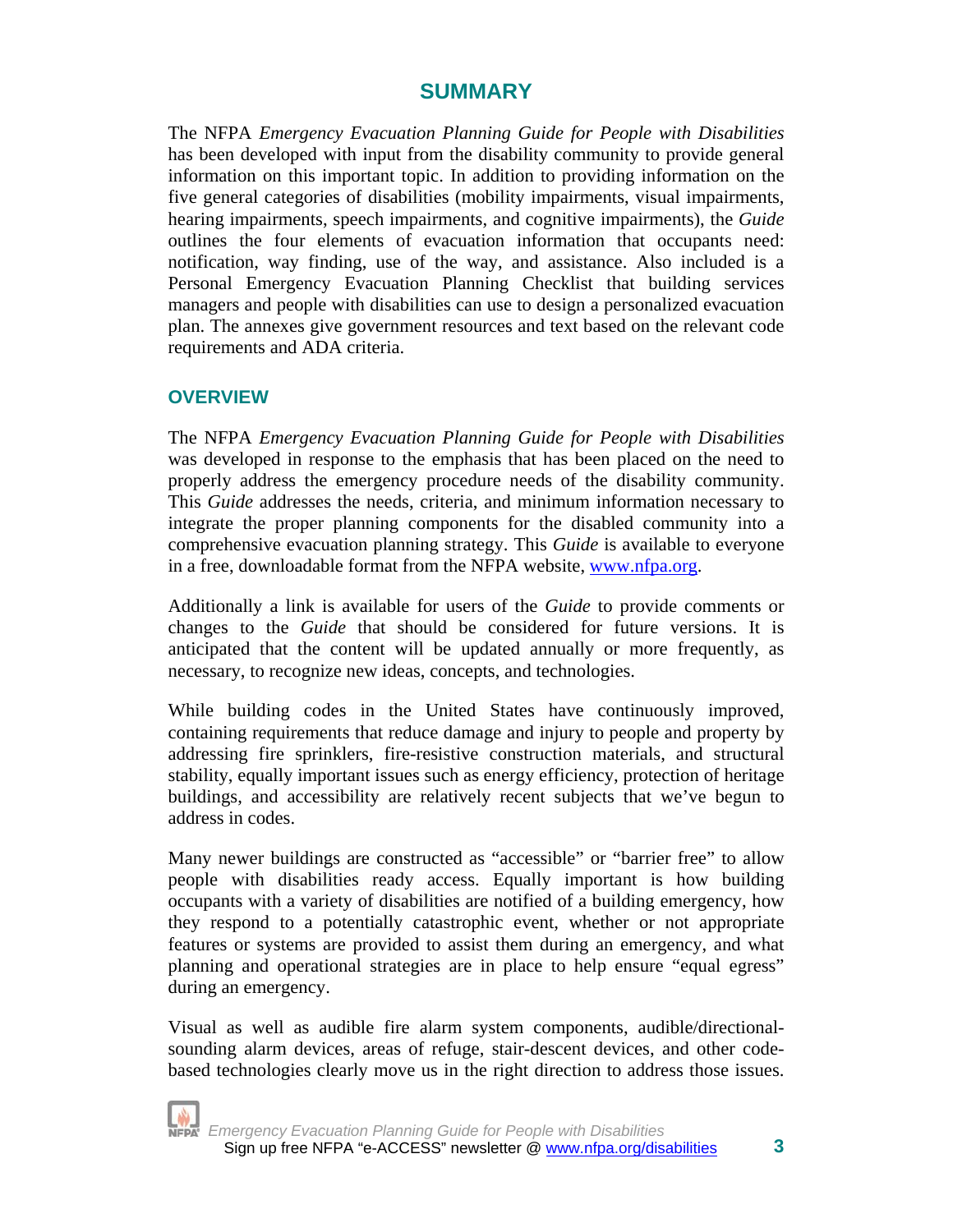This *Guide* is a tool to provide assistance to people with disabilities, employers, building owners and managers, and others as they develop emergency evacuation plans that integrate the needs of people with disabilities and that can be used in all buildings, old and new. The *Guide* includes critical information on the operational, planning, and response elements necessary to develop a well-thoughtout plan for evacuating a building or taking other appropriate action in the event of an emergency. All people, regardless of circumstances, have some obligation to be prepared to take action during an emergency and to assume responsibility for their own safety.

**About NFPA:** NFPA has been a worldwide leader in providing fire, electrical, building, and life safety to the public since 1896. The mission of this international nonprofit organization is to reduce the worldwide burden of fire and other hazards on the quality of life by providing and advocating consensus codes and standards, research, training, and education.

**Contact:** This *Guide* was prepared by NFPA staff. Contact Allan B. Fraser, Senior Building Code Specialist, with comments and suggestions at [afraser@nfpa.org](http://www.nfpa.org/assets/files/PDF/Forms/afraser@nfpa.org) or 617-984 7411.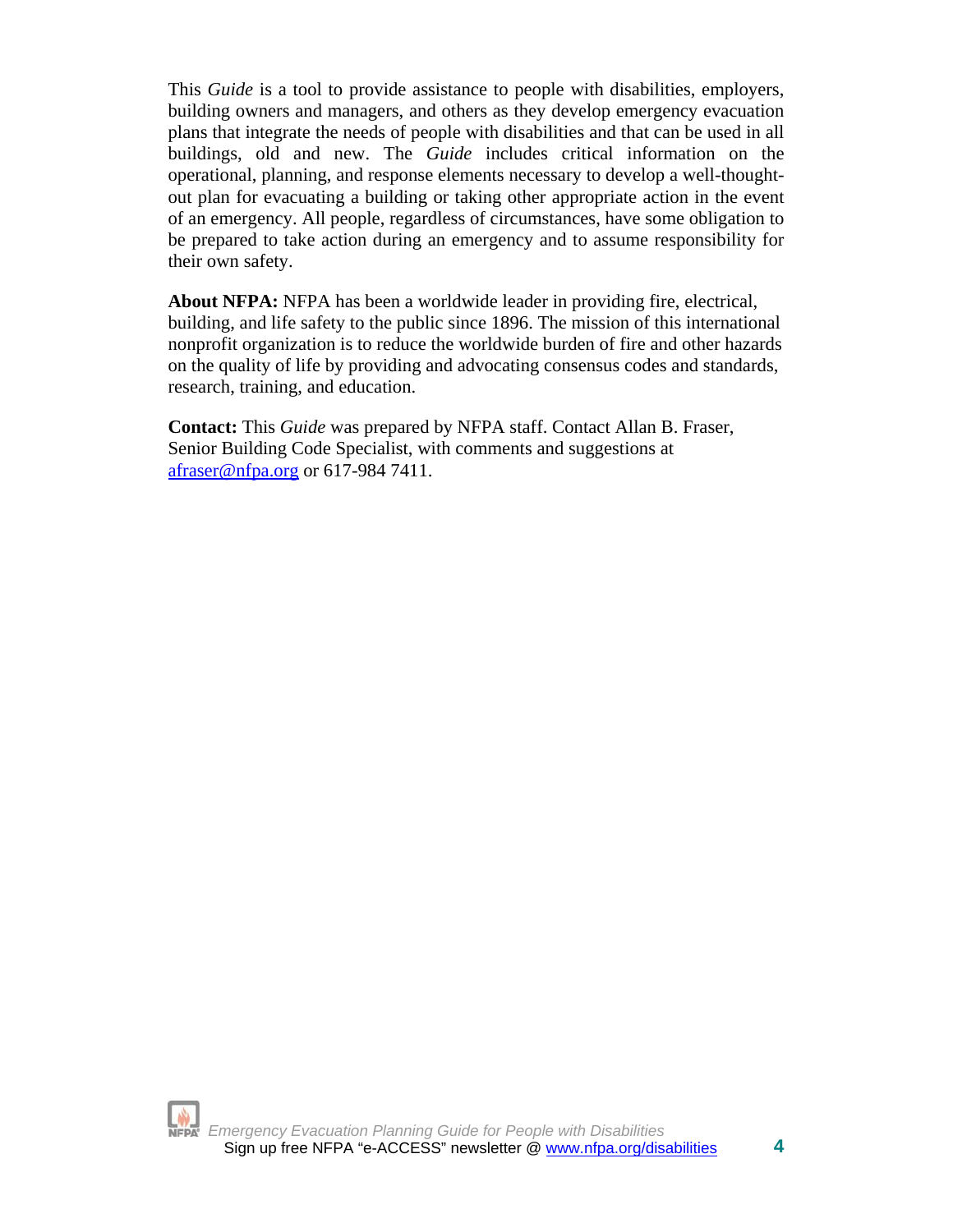# **PREFACE**

The first version of the Americans with Disabilities Act (ADA) that went before Congress was crafted by President Ronald Reagan's appointees to the National Council on Disability. Even at that time (late 1980s), the disability movement included conservatives as well as liberals and was unified in the view that what was needed was not a new and better brand of social welfare system but a fundamental examination and redefinition of the democratic tradition of equal opportunity and equal rights.

In just two years, Congress passed the ambitious legislation, and in 1990 President George Bush held the largest signing ceremony in history on the south lawn of the White House, a historic moment for all people with disabilities. To some degree, passage of the ADA was brought about by members of Congress realizing their obligation to ensure civil rights for all Americans. The benefits of the ADA extend to a broad range of people by cutting across all sectors of society; virtually everyone has already experienced positive benefits from the law or knows someone who has. According to some studies, as many as two-thirds of people with disabilities are unemployed. This is largely due to attitudinal and physical barriers that prevent their access to available jobs. With a labor-deficit economy, the national sentiment opposed to long-term welfare reliance, and the desire of people with disabilities to be economically independent and selfsupporting, employment of people with disabilities is essential.

The ADA is historic not only nationally but globally as well. No other mandate in the world has its scope. Other nations may provide greater levels of support services and assistive technology, but the United States ensures equal rights within a constitutional tradition. The ADA has unique appeal for all Americans because, unlike other civil rights categories such as race and gender, any one of us could become a member of the protected class at any moment in our lives.

The National Fire Protection Association (NFPA) is a codes and standards development organization, not an enforcement agency. The purpose of this *Guide* is simply to help people with disabilities, employers, building owners and managers, and others look at some of the issues that are relevant to a person's ability to evacuate a building in the event of an emergency. This document is not intended to be a method or tool for compliance, nor is it a substitute for compliance with any federal, state, or local laws, rules, or regulations. All proposed alternative methods or physical changes should be checked against appropriate codes and enforcing authorities should be consulted to ensure that all proper steps are taken and required approvals are obtained.

It is important to note that employers and building/facility owners and operators have certain legal responsibilities to prevent discrimination against people with disabilities in areas within their control, including but not limited to employment, transportation, housing, training, and access to goods, programs, and activities. Equal facilitation is required for any service provided. Employers and building/facility owners and operators are strongly encouraged to seek guidance

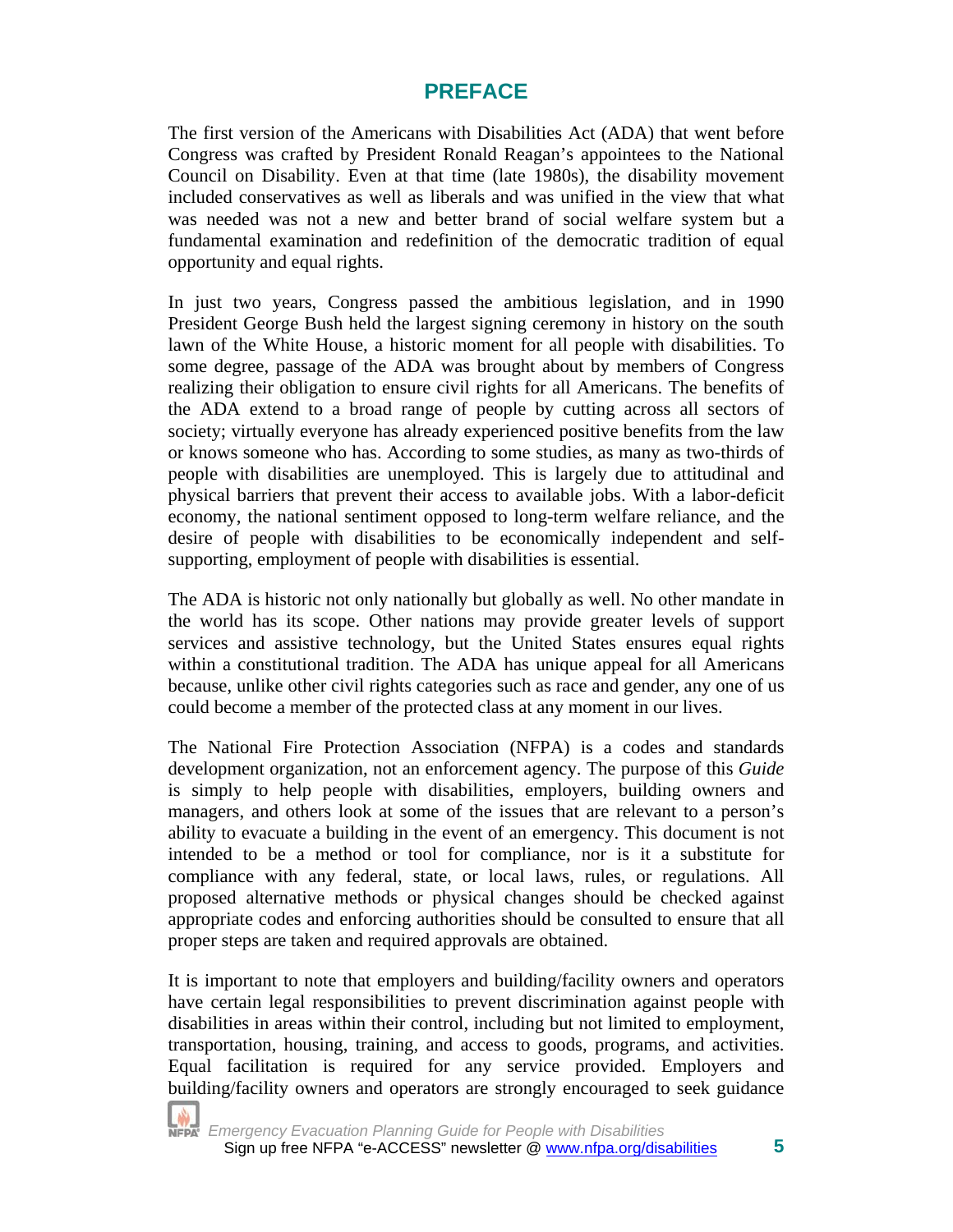from qualified professionals with respect to compliance with the applicable laws for individual programs and facilities. See Annex C for areas covered by the ADA.

NFPA may not be able to resolve all the accessibility issues that we face in our lives, but it certainly can provide for accessibility in the built environment where it is regulated through codes and standards.

This *Guide* has been written to help define, coordinate, and document the information building owners and managers, employers, and building occupants need to formulate and maintain evacuation plans for people with disabilities, whether those disabilities are temporary or permanent, moderate or severe.

## **USING THIS GUIDE TO DESIGN AN EVACUATION PLAN**

This *Guide* is arranged by disability category. Use the Personal Emergency Evacuation Planning Checklist to check off each step and add the appropriate information specific to the person for whom the plan is being built.

Once the plan is complete, it should be practiced to be sure that it can be implemented appropriately and to identify any gaps or problems that require refinement so that it works as expected. Then copies should be filed in appropriate locations for easy access and given to the assistants, supervisors, co-workers, and friends of the person with the disability; building managers and staff; and municipal departments that may be first responders.

The plan should also be reviewed and practiced regularly by everyone involved. People who have a service animal should practice the evacuation drills with their service animals.

The importance of practicing the plan cannot be overemphasized. Practice solidifies everyone's grasp of the plan, assists others in recognizing the person who may need assistance in an emergency, and brings to light any weaknesses in the plan.

While standard drills are essential, everyone should also be prepared for the unexpected. Building management should conduct unannounced as well as announced drills and vary the drills to pose a variety of challenges along designated evacuation routes, such as closed-off corridors/stairs, blocked doors, or unconscious people.

Practice and planning do make a difference. During the 1993 bombing of the World Trade Center, a man with a mobility impairment was working on the 69th floor. With no plan or devices in place, it took over six hours to evacuate him. In the 2001 attack on the World Trade Center, the same man had prepared himself to leave the building using assistance from others and an evacuation chair he had acquired and had under his desk. It only took 1 hour and 30 minutes to get him out of the building this second time.

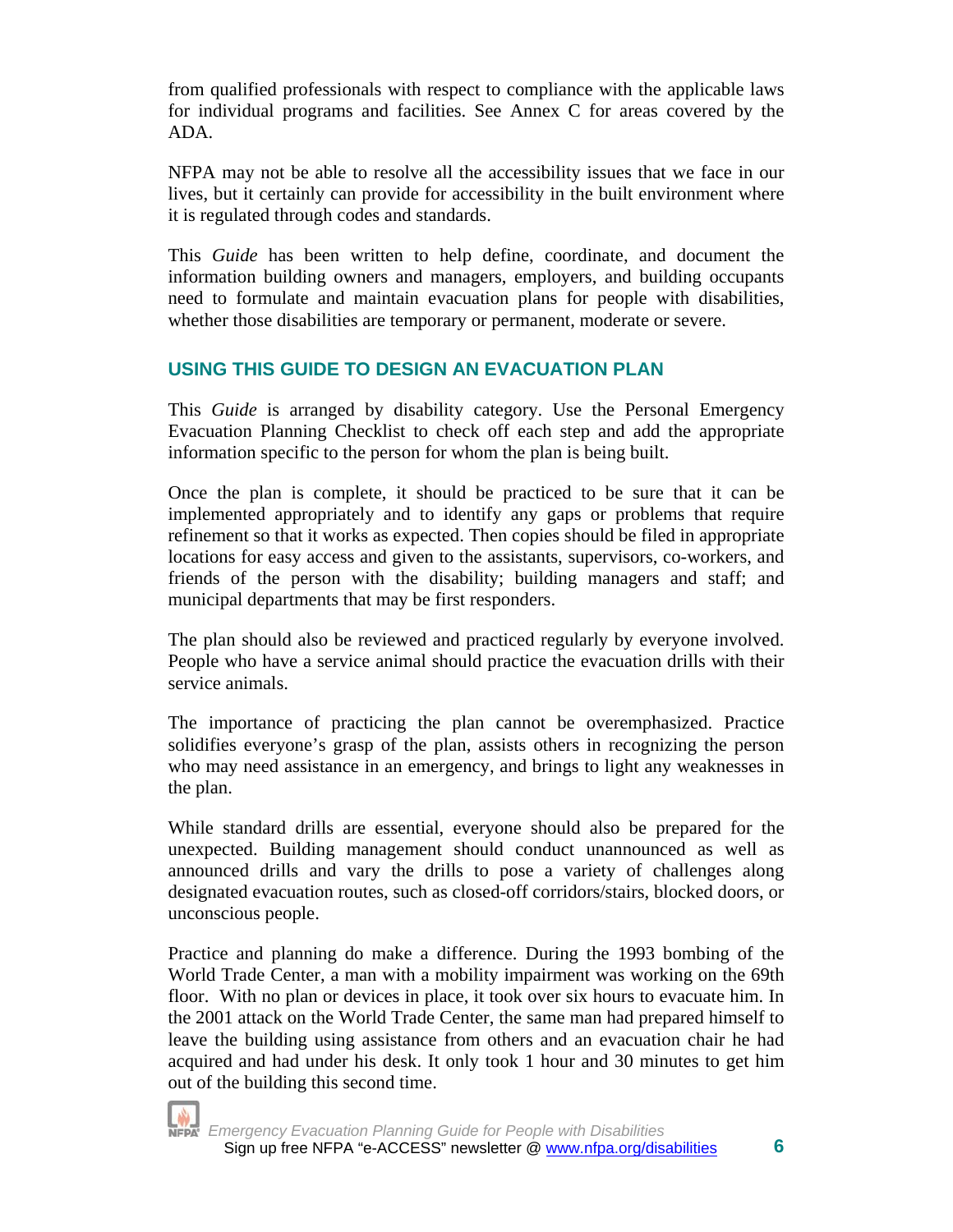Emergency evacuation plans should be viewed as living documents. With building management staff, everyone should regularly practice, review, revise, and update their plans to reflect changes in technology, personnel, and procedures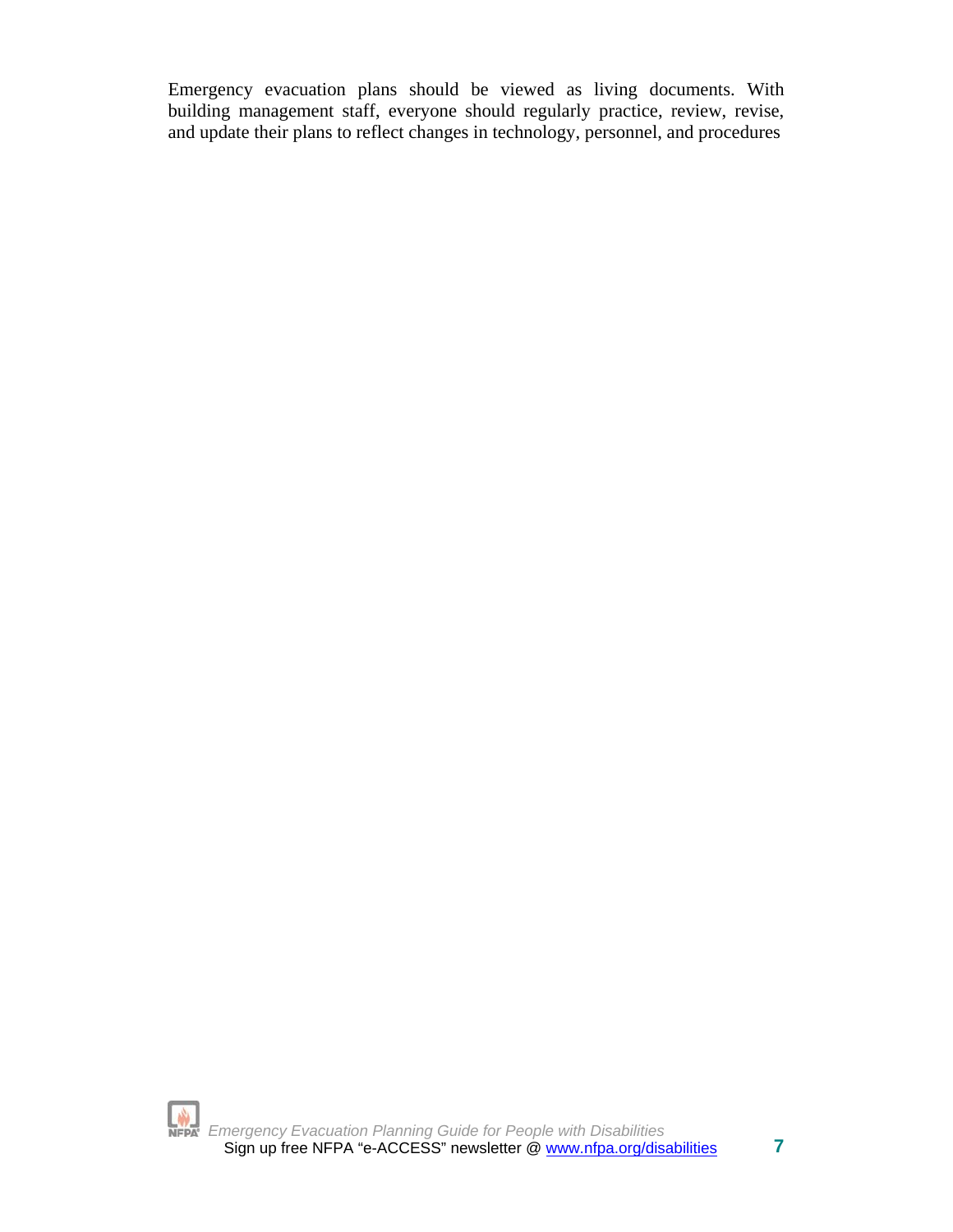# **Chapter 1**

# **GENERAL INFORMATION**

Most people will, at some time during their lives, have a disability, either temporary or permanent, that will limit their ability to move around inside or outside a building and to easily use the built environment. In fact, more than one in five Americans ages 15 and over have some type of disability; problems with walking and lifting are the most common.

The original statistics in the following list are from "Statistical Report: The Status of People with Disabilities," published in 1994 by the President's Committee on Employment of People with Disabilities, now the Office of Disability Employment Policy (ODEP). The updated numbers (in parentheses) for 2000 are from the U.S. Census Bureau, and those for 2003 are from the National Center for Health Statistics.

- u 48.9 million Americans have one or more disabilities (49.7 million in 2000).
- u 32 million Americans are age 65 or over (33.3 million in 2000).
- u 3.3 million Americans are age 85 and older, a number that is projected to grow by 100 percent, to over 6 million, by 2010.
- u 70 percent of all Americans will, at some time in their lives, have a temporary or permanent disability that makes stair climbing impossible.
- u 8,000 people survive traumatic spinal cord injuries each year, returning to homes that are inaccessible.
- u 17 million Americans have serious hearing disabilities (32.5 million in 2003).
- u 8.1 million Americans have visual disabilities (18.6 million in 2003).
- u 27 million Americans have heart disease and subsequent reduced or limited mobility (31.3 million in 2003).

Disabilities manifest themselves in varying degrees, and the functional implications of the variations are important for emergency evacuation. One person may have multiple disabilities, while another may have a disability whose symptoms fluctuate. Everyone needs to have a plan to be able to evacuate a building, regardless of his or her physical condition.

While planning for every situation that may occur in every type of an emergency is impossible, being as prepared as possible is important. One way to accomplish this is to consider the input of various people and entities, from executive management, human resources, and employees with disabilities to first responders and other businesses, occupants, and others nearby. Involving such people early on will help everyone understand the evacuation plans and the challenges that businesses, building owners and managers, and people with disabilities face. The

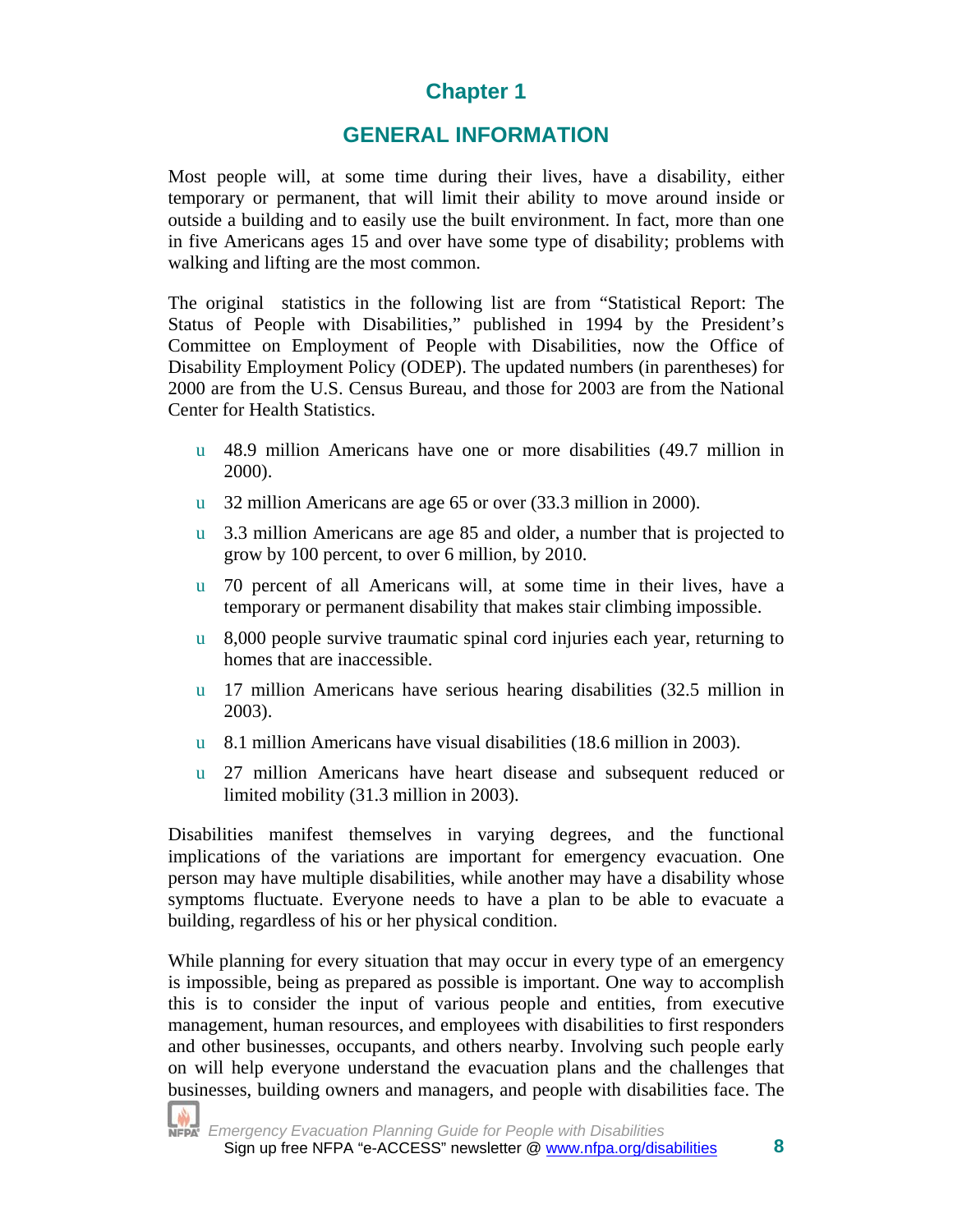issues raised in this *Guide* will help organizations prepare to address the needs of people with disabilities, as well as others, during an emergency.

This *Guide* was developed using the five general categories of disabilities recognized in the *Fair Housing Act Design Manual*. It addresses the four elements of "standard" building evacuation information that apply to everyone but that may require modification or augmentation to be of use to people with disabilities. Most accessibility standards and design criteria are based on the needs of people defined by one of the following five general categories:

# **The Five General Categories of Disabilities**

- u Mobility impairments
- u Visual impairments
- u Hearing impairments
- u Speech impairments
- u Cognitive impairments

## **The Four Elements of Evacuation Information That People Need**

- u Notification (What is the emergency?)
- u Way finding (Where is the way out?)
- u Use of the way (Can I get out by myself, or do I need help?)
	- v Self
	- v Self with device
	- v Self with assistance
- u Assistance (What kind of assistance might I need?)
	- v Who
	- v What
	- v Where
	- v When
	- v How

#### **GENERAL CATEGORIES OF DISABILITIES**

#### **Mobility Impairments**

#### *Wheelchair Users*

People with mobility disabilities may use one or more devices, such as canes, crutches, a power-driven or manually operated wheelchair, or a three-wheeled cart or scooter, to maneuver through the environment. People who use such devices have some of the most obvious access/egress problems. Typical problems include

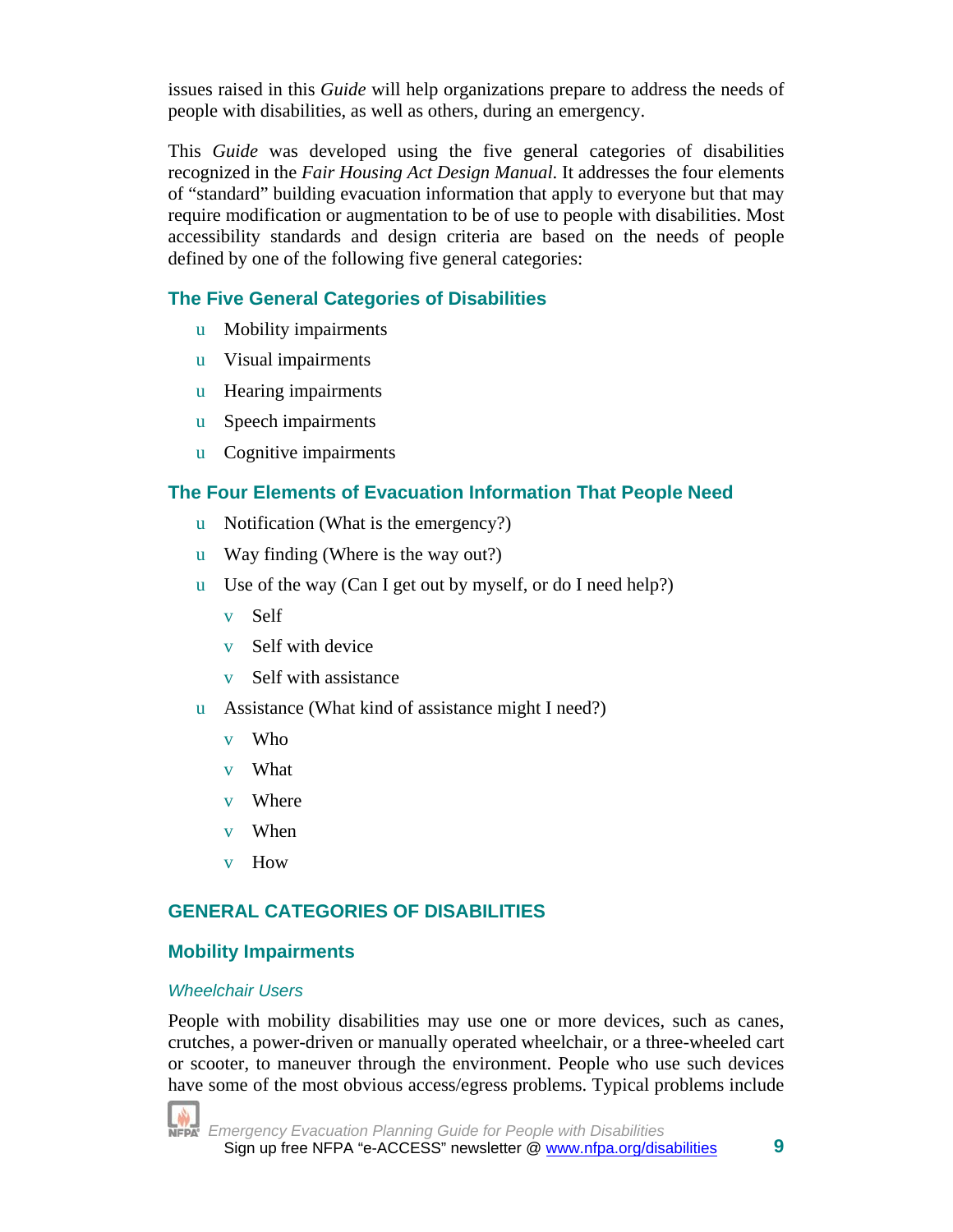maneuvering through narrow spaces, going up or down steep paths, moving over rough or uneven surfaces, using toilet and bathing facilities, reaching and seeing items placed at conventional heights, and negotiating steps or changes in level at the entrance/exit point of a building.

#### *Ambulatory Mobility Disabilities*

This subcategory includes people who can walk but with difficulty or who have a disability that affects gait. It also includes people who do not have full use of their arms or hands or who lack coordination. People who use crutches, canes, walkers, braces, artificial limbs, or orthopedic shoes are included in this category. Activities that may be difficult for people with mobility disabilities include walking, climbing steps or slopes, standing for extended periods of time, reaching, and fine finger manipulation.

Generally speaking, if a person cannot physically negotiate, use, or operate some part or element of a standard building egress system, like stairs or the door locks or latches, then that person has a mobility impairment that affects his or her ability to evacuate in an emergency unless alternatives are provided.

#### *Respiratory Impairments*

People with a respiratory impairments can generally use the components of the egress system but may have difficulty safely evacuating due to dizziness, nausea, breathing difficulties, tightening of the throat, or difficulty concentrating. Such people may require rest breaks while evacuating.

#### **Visual Impairments**

This category includes people with partial or total vision loss. Some people with a visual disability can distinguish light and dark, sharply contrasting colors, or large print but cannot read small print, negotiate dimly lit spaces, or tolerate high glare. Many people who are blind depend on their sense of touch and hearing to perceive their environment. For assistance while in transit, walking, or riding, many people with visual impairments use a white cane or have a service animal. There is a risk that a person with a visual impairment would miss a visual cue, such as a new obstruction that occurred during the emergency event, that could affect egress.

Generally speaking, if a person cannot use or operate some part or element of a standard building egress system or access displayed information, like signage, because that element or information requires vision in order to be used or understood, then that person has a visual impairment that could affect his or her ability to evacuate in an emergency unless alternatives are provided.

#### **Hearing Impairments**

People with partial hearing often use a combination of speech reading and hearing aids, which amplify and clarify available sounds. Echo, reverberation, and extraneous background noise can distort hearing aid transmission. People who are

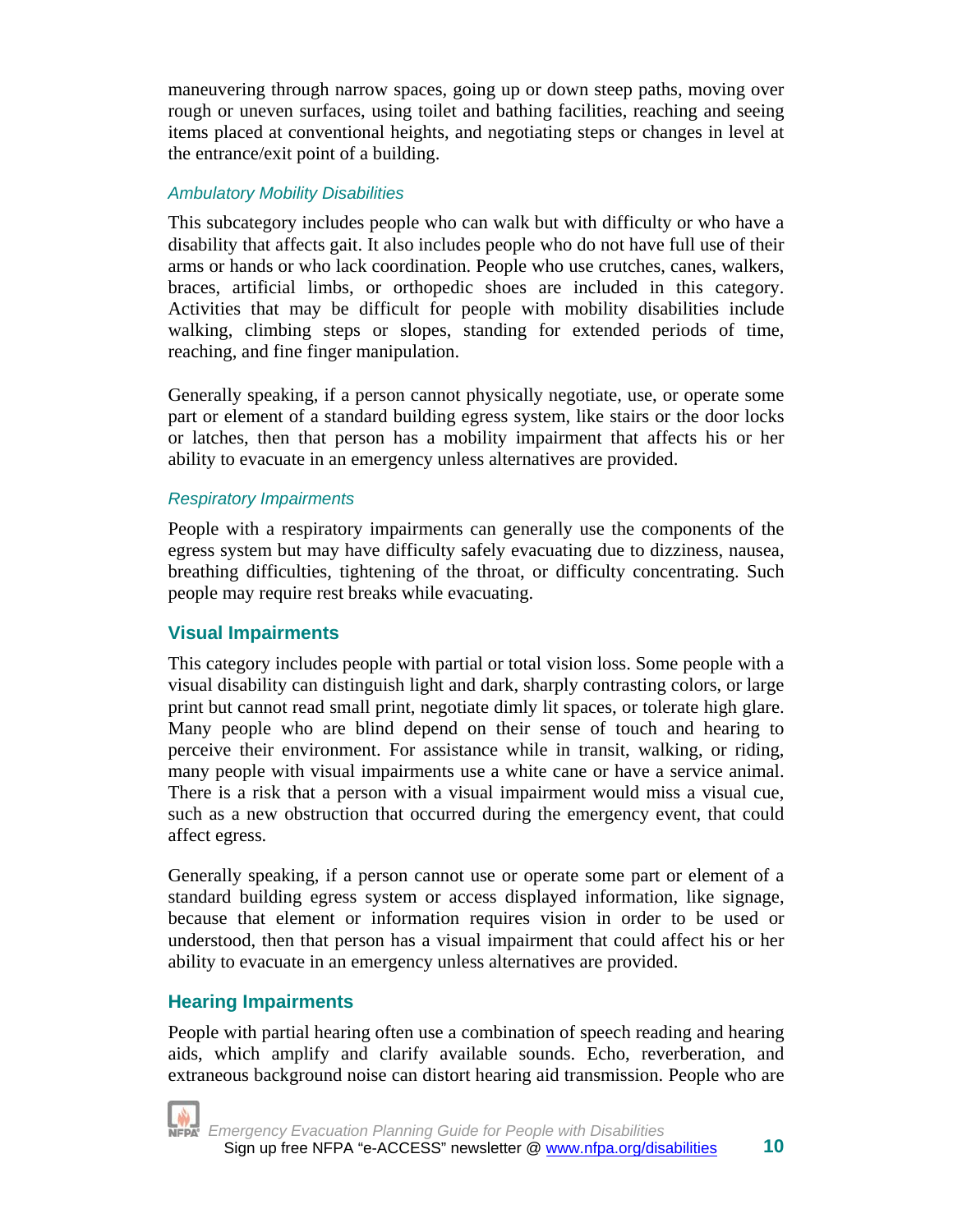deaf or hard of hearing and who rely on lip reading for information must be able to clearly see the face of the person who is speaking. Those who use sign language to communicate may be adversely affected by poor lighting. People who are hard of hearing or deaf may have difficulty understanding oral communication and receiving notification by equipment that is exclusively auditory, such as telephones, fire alarms, and public address systems. There is a risk that a person with a hearing loss or deafness would miss an auditory cue to the location of a dangerous situation, affecting his or her ability to find safe egress.

Generally speaking, if a person cannot receive some or all of the information emitted by a standard building egress system, like a fire alarm horn or voice instructions, then that person has a hearing impairment that could affect his or her ability to evacuate in an emergency unless alternatives are provided.

#### **Speech Impairments**

Speech impairments prevent a person from using or accessing information or building features that require the ability to speak. Speech impairments can be caused by a wide range of conditions, but all result in some level of loss of the ability to speak or to verbally communicate clearly.

The only "standard" building egress systems that may require a person to have the ability to speak in order to evacuate a building are the emergency phone systems in areas of refuge, elevators, or similar locations. These systems need to be assessed in the planning process.

#### **Cognitive Impairments**

Cognitive impairments prevent a person from using or accessing building features due to an inability to process or understand the information necessary to use those features.

Cognitive impairments can be caused by a wide range of conditions, including but not limited to developmental disabilities, multiple sclerosis, depression, alcoholism, Alzheimer's disease, Parkinson disease, traumatic brain injury, chronic fatigue syndrome, stroke, and some psychiatric conditions, but all result in some decreased or impaired level in the ability to process or understand the information received by the senses.

All standard building egress systems require a person to be able to process and understand information in order to safely evacuate a building.

#### **Other Impairments and Multiple Impairments**

In addition to people with permanent or long-term disabilities, there are others who have temporary conditions that affect their usual abilities. Broken bones, illness, trauma, or surgery can affect a person's use of the built environment for a short time. Diseases of the heart or lungs, neurological diseases with a resulting lack of coordination, arthritis, and rheumatism can reduce a person's physical stamina or cause pain. Other disabilities include multiple chemical sensitivities

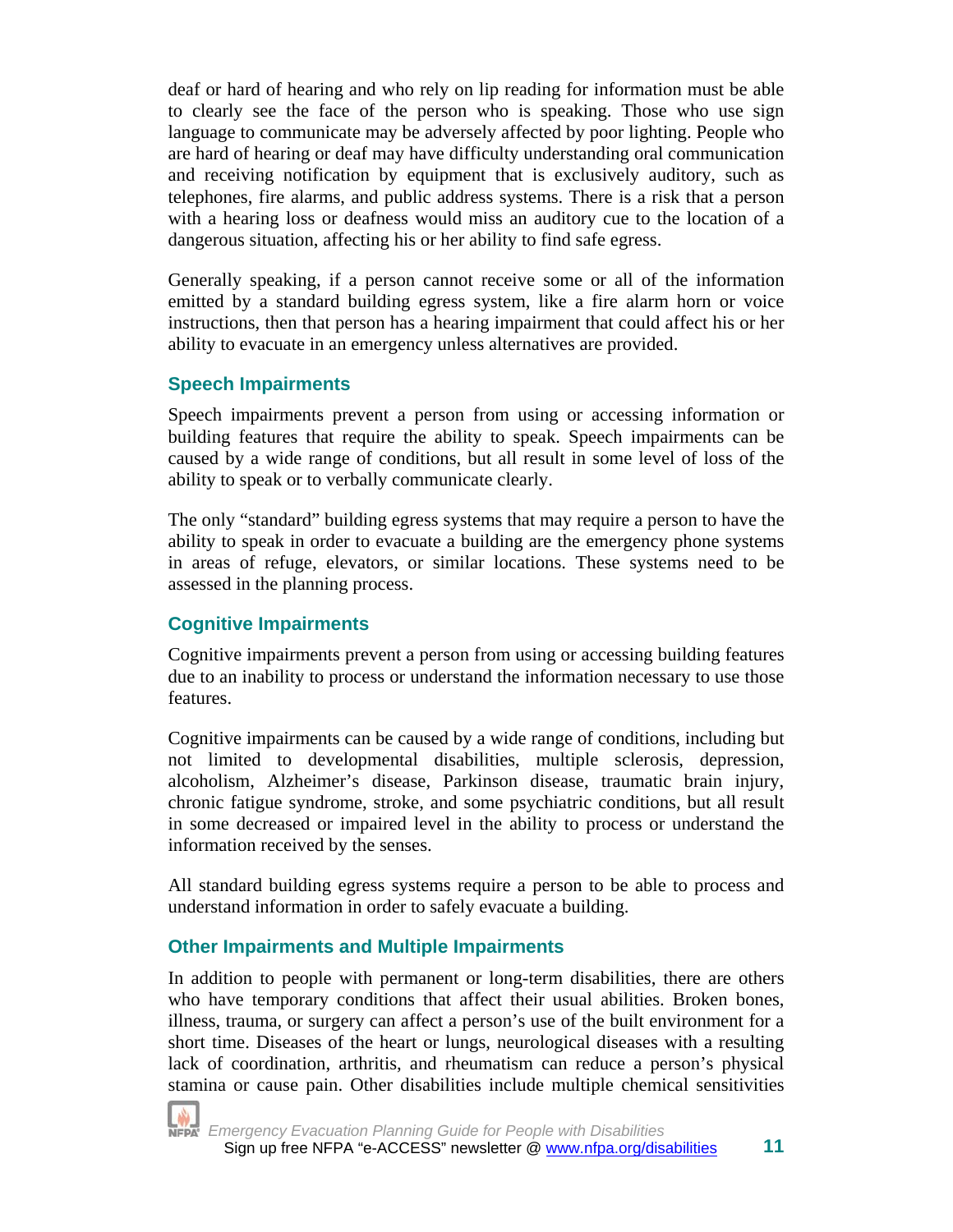and seizure disorders. Reduction in overall ability is also experienced by many people as they age. People of extreme size or weight often need accommodation as well.

It is not uncommon for people to have multiple disabilities. For example, someone could have a combination of visual, speech, and hearing disabilities. Evacuation planning for people with multiple disabilities is essentially the same process as for those with individual disabilities, although it will require more steps to develop and complete more options or alternatives.

## **SERVICE ANIMALS**

Service animals assist people with disabilities in their day-today activities. While most people are familiar with guide dogs trained to assist people with visual impairments, service animals can be trained for a variety of tasks, including alerting a person to sounds in the home and workplace, pulling a wheelchair, picking up items, or assisting with balance.



The ADA defines a service animal "as any guide dog, signal dog, or other animal individually trained to provide assistance to a person with a disability." Service animals do not have to be licensed or certified by state or local government. Under the ADA, they are permitted in private facilities that serve the public, including shelters, hospitals, and emergency vehicles; in state and local government facilities; and in the workplace.

Only under the following rare and unusual circumstances can a service animal be excluded from a facility:

- u The animal's behavior poses a direct threat to the health or safety of others.
- u The animal's presence would result in a fundamental alteration to the nature of a business or a state or local government's program or activity.
- u The animal would pose an "undue hardship" for an employer. Such instances would include a service animal that displays vicious behavior toward visitors or co-workers or a service animal that is out of control. Even in those situations, the public facility, state or local government, or employer must give the person with a disability the opportunity to enjoy its goods, services, programs, activities, and/or equal employment opportunities without the service animal (but perhaps with some other accommodation).

A person with a service animal should relay to emergency management personnel his or her specific preferences regarding the evacuation and handling of the animal. Those preferences then need to be put in the person's evacuation plan and shared with the appropriate building and management personnel.

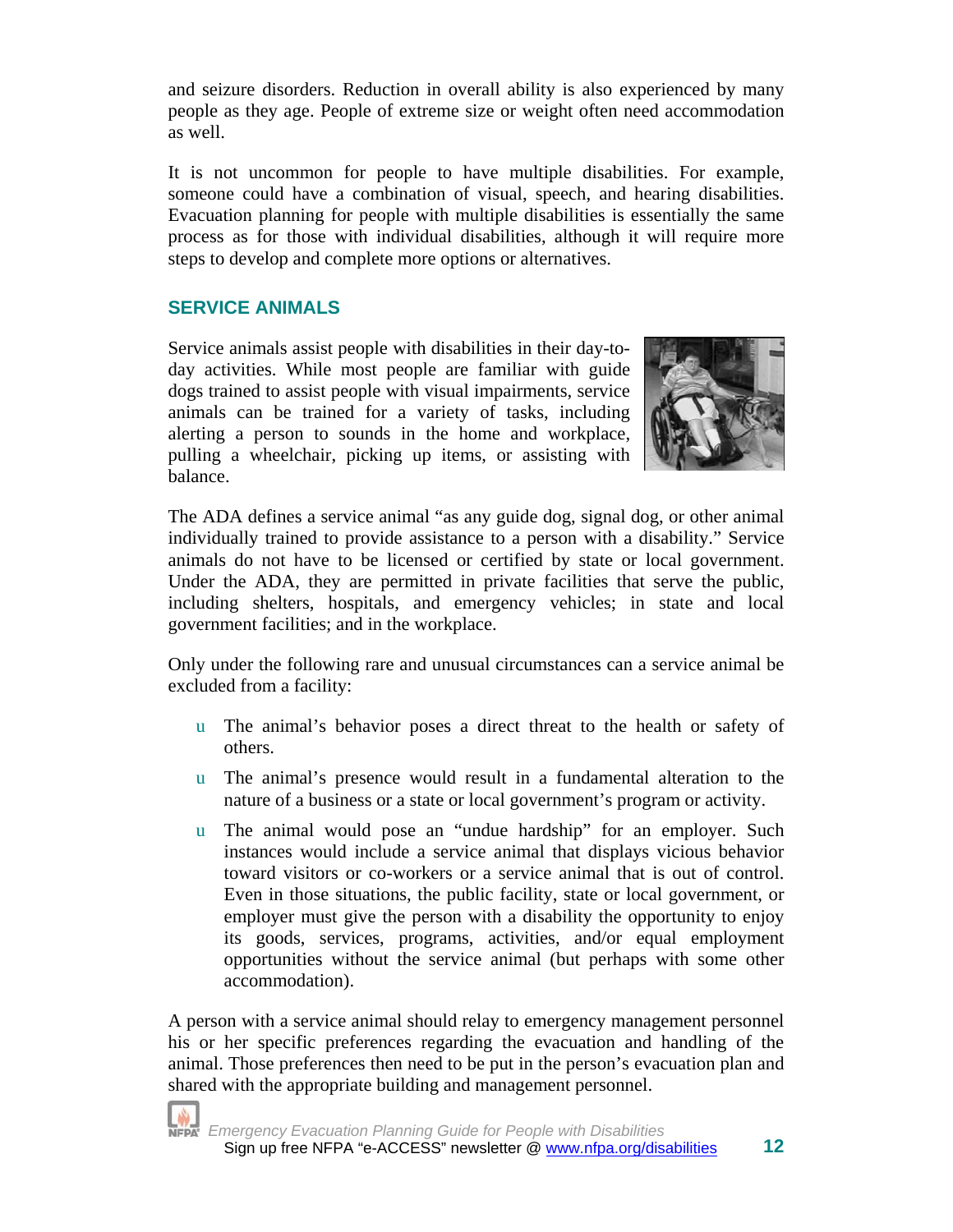People with service animals should also discuss how they can best be assisted if the service animal becomes hesitant or disoriented during the emergency situation. The procedure should be practiced so that everyone, including the service animal, is comfortable with it.

First responders should be notified of the presence of a service animal and be provided with specific information in the evacuation plan. Extra food and supplies should be kept on hand for the service animal.

# **STANDARD BUILDING EVACUATION SYSTEMS**

A standard building evacuation system has three components:

- **1.** The *circulation path*
- **2.** The *occupant notification system(s)*
- **3.** *Directions to and through the circulation paths*

# **Circulation Path**

A *circulation path* is a continuous and unobstructed way of travel from any point in a building or structure to a public way.

The components of a circulation path include but are not limited to rooms, corridors, doors, stairs, smokeproof enclosures, horizontal exits, ramps, exit passageways, escalators, moving walkways, fire escape stairs, fire escape ladders, slide escapes, alternating tread devices, areas of refuge, and elevators.

A circulation path is considered a *usable circulation path* if it meets one of the following criteria:

- u A person with disabilities is able to travel unassisted through the circulation path to a public way.
- u A person with disabilities is able to travel unassisted through that portion of the circulation path necessary to reach an area of refuge. (See 7.2.12 of [NFPA](http://www.nfpa.org/aboutthecodes/AboutTheCodes.asp?DocNum=101) *101*[®,](http://www.nfpa.org/aboutthecodes/AboutTheCodes.asp?DocNum=101) *[Life Safety Code](http://www.nfpa.org/aboutthecodes/AboutTheCodes.asp?DocNum=101)*[®](http://www.nfpa.org/aboutthecodes/AboutTheCodes.asp?DocNum=101), for more information.)

An *area of refuge* serves as a temporary haven from the effects of a fire or other emergency. The person with disabilities must have the ability to travel from the area of refuge to the public way, although such travel might depend on the assistance of others. If elevation differences are involved, an elevator or other evacuation device might be used, or the person might be moved by other people using a cradle carry, a swing (seat) carry, or an in-chair carry or by a stair descent device. (See 7.2.12 of [NFPA](http://www.nfpa.org/aboutthecodes/AboutTheCodes.asp?DocNum=101) *101*[®](http://www.nfpa.org/aboutthecodes/AboutTheCodes.asp?DocNum=101), *[Life Safety Code](http://www.nfpa.org/aboutthecodes/AboutTheCodes.asp?DocNum=101)*[®,](http://www.nfpa.org/aboutthecodes/AboutTheCodes.asp?DocNum=101) for more information.)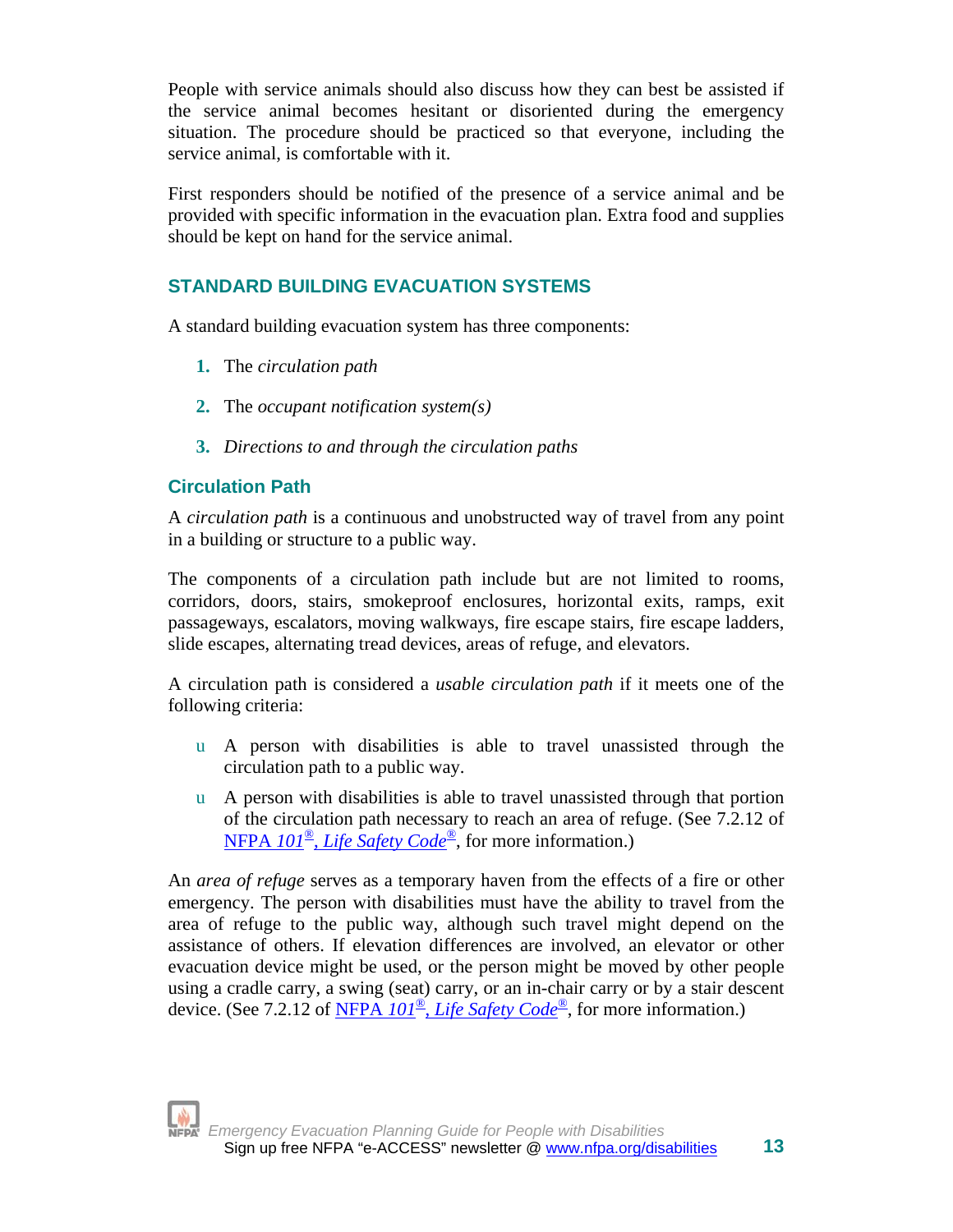A usable circulation path would also be one that complies with the applicable requirements of ICC/ANSI A117.1, *American National Standard for Accessible and Usable Buildings and Facilities*, for the particular disabilities involved.

## **Occupant Notification System**

The *occupant notification systems* include but are not limited to alarms and public address systems.

*[NFPA 72®, National Fire Alarm Code](http://www.nfpa.org/aboutthecodes/AboutTheCodes.asp?DocNum=72)*, defines a *notification appliance* as "a fire alarm system component such as a bell, horn, speaker, light, or text display that provides audible, tactile, or visible outputs, or any combination thereof."

# **Directions to and through the Usable Circulation Path**

*Directions to and through the usable circulation path* include signage, oral instructions passed from person to person, and instructions, which may be live or automated, broadcast over a public address system.



Personal notification devices, which have recently come onto the market, can be activated in a number of ways, including but not limited to having a building's alarm system relay information to the device. The information can be displayed in a number of forms and outputs. Because this technology is new to the market, such devices and systems are not discussed here; however, emergency evacuation personnel and people with disabilities may want to investigate them further.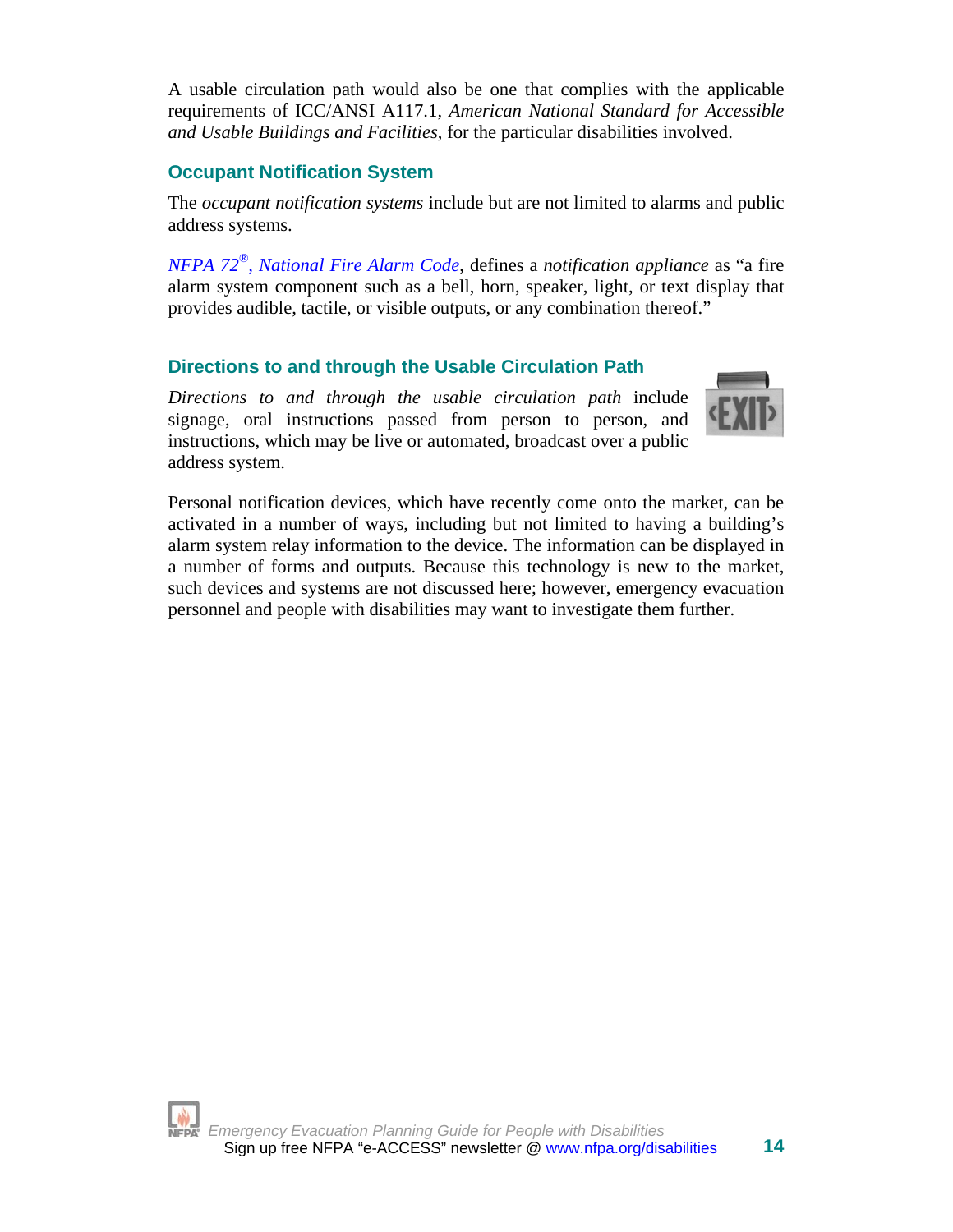# **Chapter 2**

# **BUILDING AN EVACUATION PLAN FOR A PERSON WITH A MOBILITY IMPAIRMENT**

## **OCCUPANT NOTIFICATION SYSTEMS**

*No Special Requirements.* People with mobility impairments can hear standard alarms and voice announcements and can see activated visual notification appliances (strobe lights) that warn of danger and the need to evacuate. No additional planning or special accommodations for this function are required.

#### **WAY FINDING**

#### **Is There a Usable Circulation Path?**

A circulation path is considered a *usable circulation path* if it meets one of the following criteria:

- u A person with disabilities is able to travel unassisted through it to a public way.
- u A person with disabilities is able to travel unassisted through that portion of the circulation path necessary to reach an area of refuge.

An *area of refuge* serves as a temporary haven from the effects of a fire or other emergency. A person with a severe mobility impairment must have the ability to travel from the area of refuge to the public way, although such travel might depend on the assistance of others. If elevation differences are involved, an elevator or other evacuation device might be used, or others might move the person by using a wheelchair carry on the stairs.



People with mobility impairments need to know if there is a usable circulation path from the building they are in. If there is not a usable circulation path, then their plans will require alternative routes and methods of evacuation to be put in place.

#### **Which Circulation Paths Are Usable Circulation Paths?**

Exits, other than main exterior exit doors that obviously and clearly are identifiable as exits, should be marked by approved signs that are readily visible from any direction of approach in the exit access.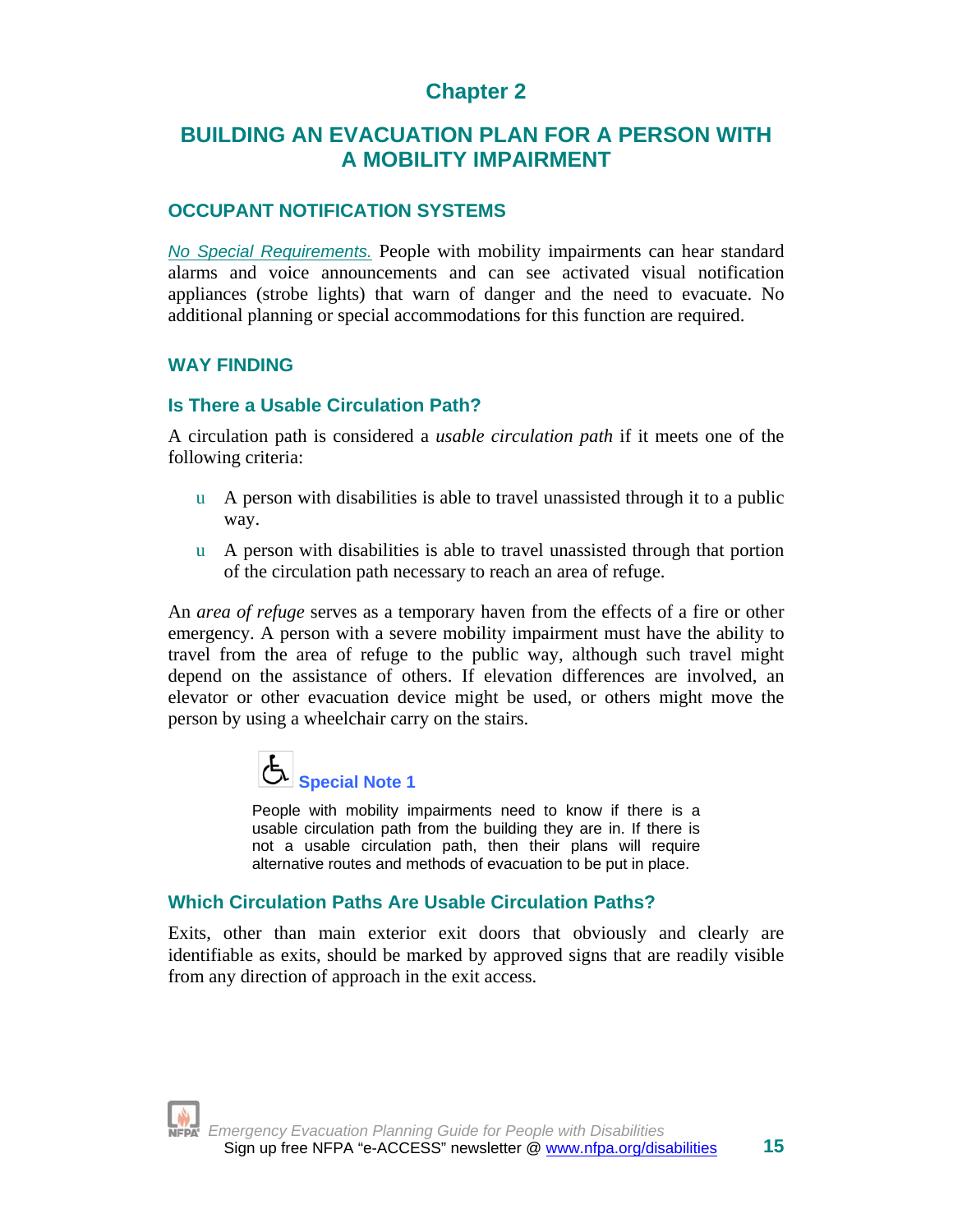Where not all circulation paths are usable by people with disabilities, the usable circulation path(s) should be clearly identified by the international symbol of accessibility:



Locations of exit signs and directional exit signs are specified by model codes. Usually the signs are placed above exit doors and near the ceiling.

Supplemental directional exit signs may be necessary to clearly delineate the route to the exit. Exit signs and directional exit signs should be located so they are readily visible and should contrast against their surroundings.



People with mobility impairments should be provided with some form of written directions, a brochure, or a map showing all directional signs to all usable circulation paths. For new employees and other regular users of the facility it may be practical to physically show them the usable circulation paths as well as provide them with written information. In addition, simple floor plans of the building that show the locations of and routes to usable circulation paths should be available and given to visitors with mobility impairments when they enter the building. A large sign could be posted at each building entrance stating the availability of written directions or other materials and where to pick them up. Building security personnel, including those staffing entrance locations, should be trained in all the building evacuation systems for people with disabilities and be able to direct anyone to the nearest usable circulation path.

#### **Which Paths Lead to Usable Circulation Paths?**

Any circulation paths that are not usable should include signs directing people to other, usable paths. People with mobility impairments should be provided with written directions, a brochure, or a map showing what those signs look like and where they are.



Where such directional signs are not in place, people with mobility impairments should be provided with written directions, a brochure, or a map showing the locations of all usable circulation paths.

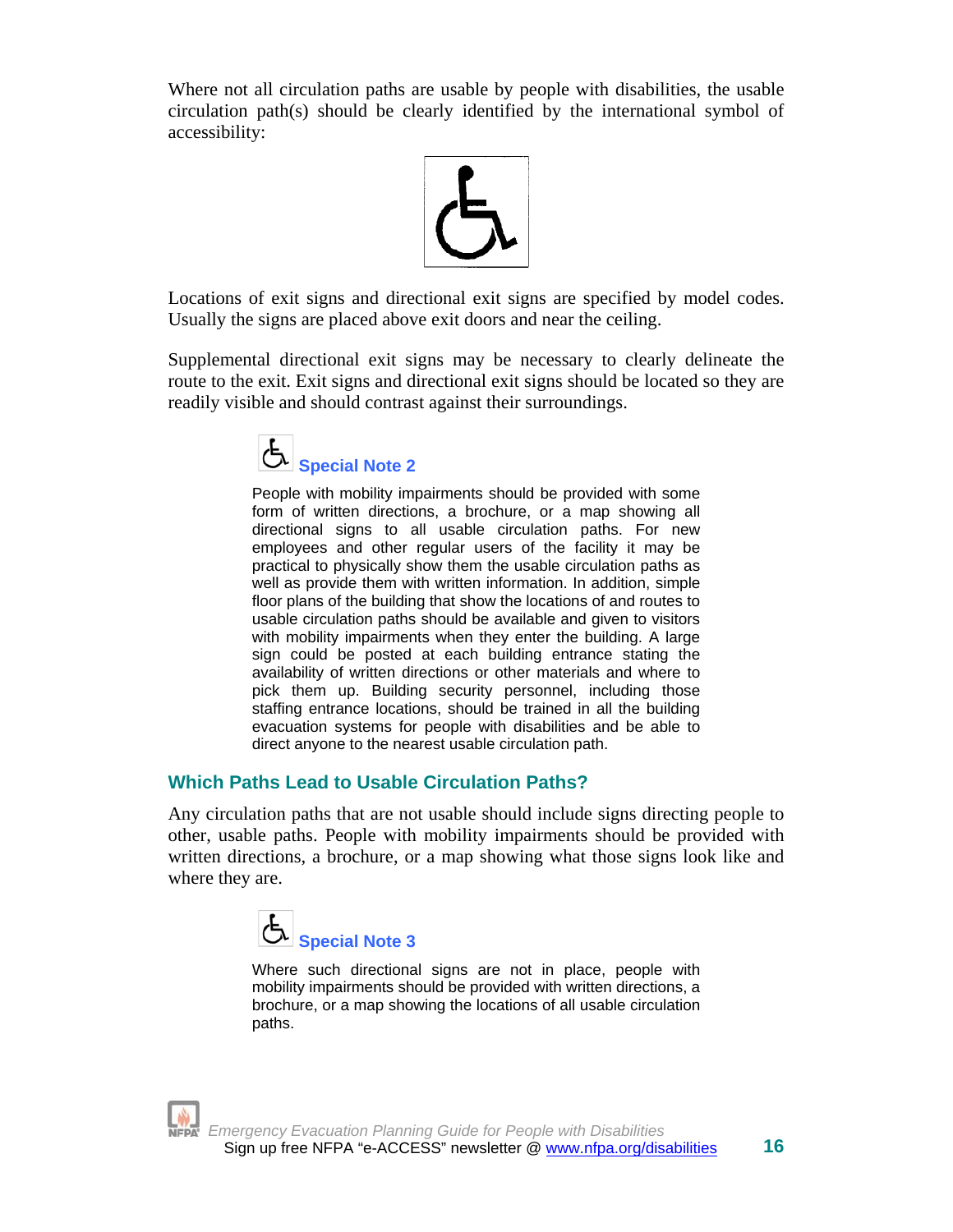#### **USE OF THE WAY**

#### **Can People with Mobility Impairments Use the Usable Circulation Path by Themselves?**

#### *Is There a Direct Exit to Grade (or a Ramp)?*

A circulation path is considered a *usable circulation path* if it meets one of the following criteria:

- u A person using a wheelchair is able to travel unassisted through it to a public way (if elevation differences are involved, there are usable ramps rather than stairs).
- u A person using a wheelchair is able to travel unassisted through that portion of the usable circulation path necessary to reach an area of refuge.

An *area of refuge* serves as a temporary haven from the effects of a fire or other emergency. People with mobility impairments must be able to travel from the area of refuge to the public way, although such travel might depend on the assistance of others. If elevation differences are involved, an elevator or other evacuation device might be used, or the person might be moved by another person or persons using a cradle carry, a swing (seat) carry, or an in-chair carry. Training, practice, and an understanding of the benefits and risks of each technique for a given person are important aspects of the planning process.



Not all people using wheelchairs or other assistive devices are capable of navigating a usable circulation path by themselves. It is important to verify that each person using any assistive device can travel unassisted through the usable circulation path to a public way. Those who cannot must have the provision of appropriate assistance detailed in their emergency evacuation plans. Additionally, the plans should provide for evacuation of the device or the availability of an appropriate alternative once the person is outside the building. Otherwise, the person with the mobility impairment will no longer have independent mobility once he or she is out of the emergency situation.

#### *Can the Person with a Mobility Impairment Use Stairs?*

Not all people with mobility impairments use wheelchairs. Some mobility impairments prevent a person from using building features that require the use of one's arms, hands, fingers, legs, or feet. People with mobility impairments may be able to go up and down stairs easily but have trouble operating door locks, latches, and other devices due to impairments of their hands or arms. The evacuation plans for these people should address alternative routes, alternative devices, or specific provisions for assistance.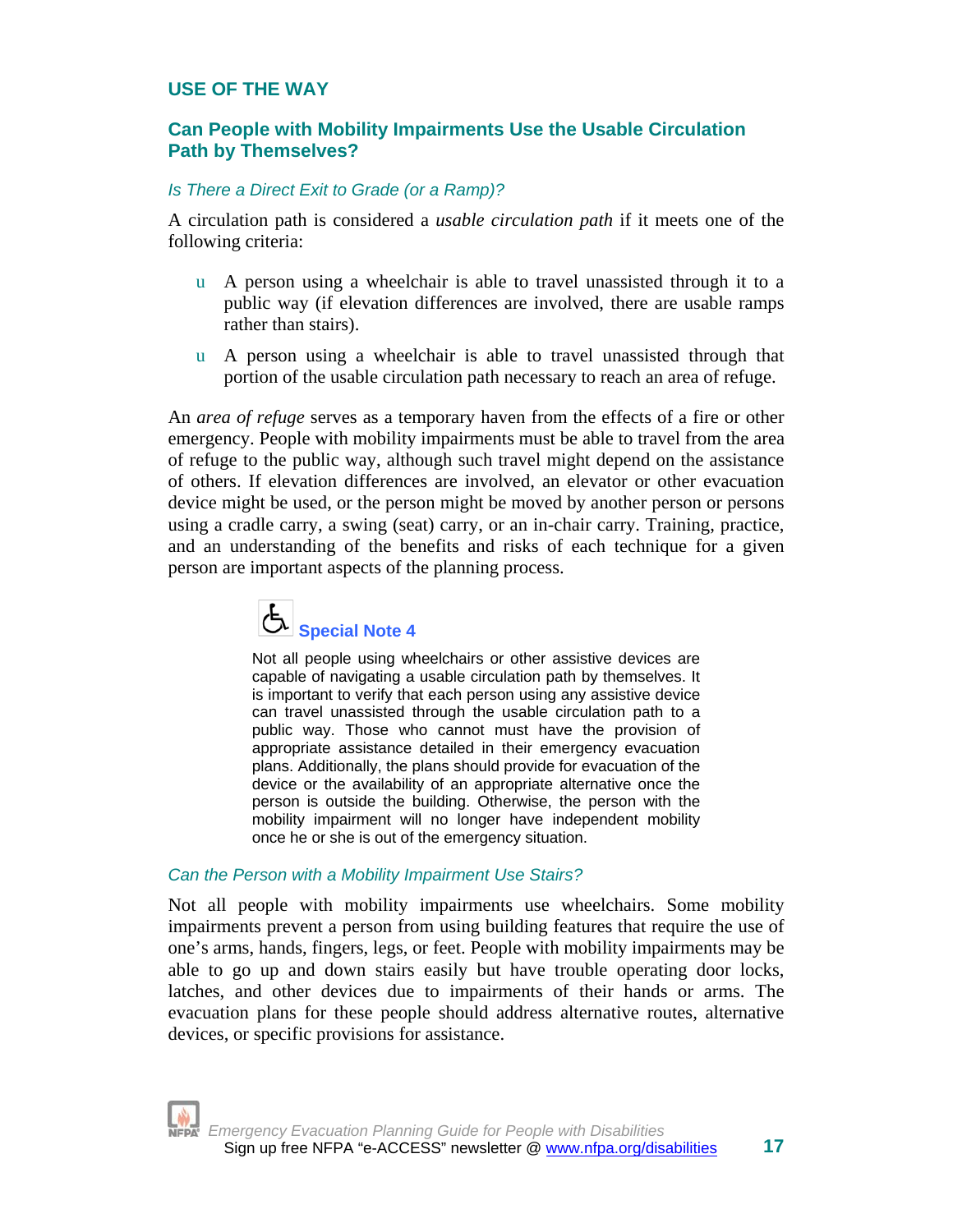#### **Are There Devices to Help People with Mobility Impairments Evacuate?**

#### *Can the Elevators Be Used?*

Although elevators can be a component of a usable circulation path, restrictions are imposed on the use of elevators during some types of building emergencies. Elevators typically return to the ground floor when a fire alarm is activated and can be operated after that only by use of a "firefighters" keyed switch. This may not be true in the event of non-fire emergencies



requiring an evacuation. In the last several years, however, building experts have increasingly joined forces to carefully consider building elevators that are safer for use in the event of an emergency.

In October 2003, the National Institute of Standards and Technology (NIST) began working with the elevator industry to develop and test more reliable emergency power systems and waterproof components. Under consideration are software and sensing systems that adapt to changing smoke and heat conditions, helping to maintain safe and reliable elevator operation during fire emergencies. Such changes could allow remote operation of elevators during fires, thus freeing fire fighters to assist in other ways during an emergency.

The topic was further examined in March 2004 during the Workshop on the Use of Elevators in Fires and Other Emergencies co-sponsored by the American Society of Mechanical Engineers (ASME International), NIST, the International Code Council (ICC), the National Fire Protection Association (NFPA), the U.S. Access Board, and the International Association of Fire Fighters (IAFF). The workshop provided a forum for brainstorming and formulating recommendations in an effort to improve codes and standards.

The majority of recommendations led to the formation of two new ASME task groups: the Use of Elevators by Firefighters task group and the Use of Elevators for Occupant Egress task group. The project is a collaborative effort of ASME, NIST, ICC, NFPA, IAFF, the U.S. Department of Homeland Security (DHS), and the U.S. Access Board. For more information, visit www.asme.org.

Here again, good planning and practice are key elements of a successful evacuation.

#### *Are Lifts Available?*

Lifts generally have a short vertical travel distance, usually less than 10 feet, and therefore can be an important part of an evacuation. Lifts should be checked to make sure they have emergency power, can operate if the power goes out, and if so, for how long or how many uses. It is important to know whether the building's emergency power comes on automatically or a switch or control needs to be activated.

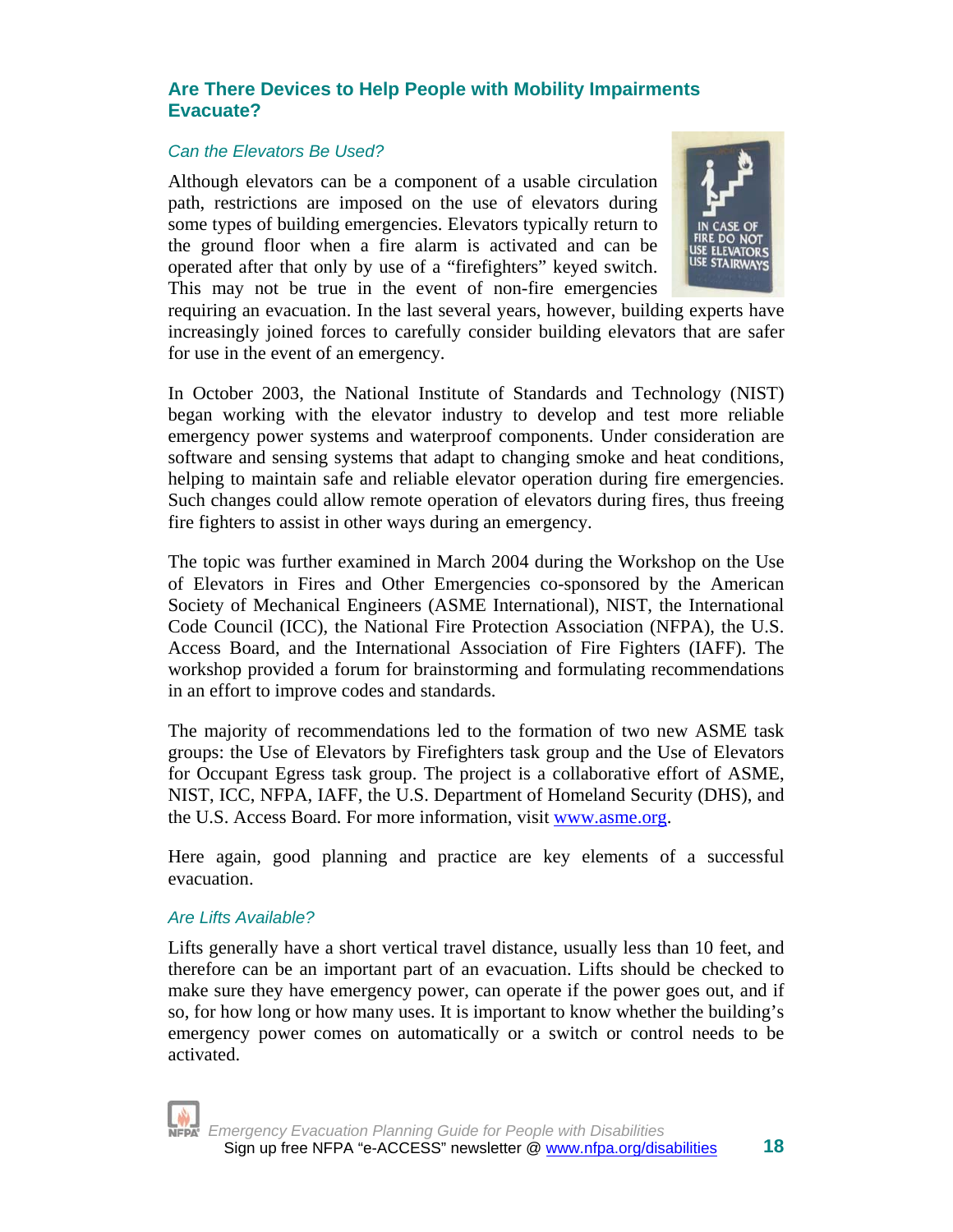#### *What Other Devices Are Available?*

Some evacuation devices and methods, including stair-descent devices and the wheelchair carry, require the assistance of others.



## **IS ASSISTANCE REQUIRED?**

#### **Who Will Provide the Assistance?**

#### *Anyone in the Office or Building*

People with mobility impairments who are able to go up and down stairs easily but have trouble operating door locks, latches, and other devices due to impairments of their hands or arms can be assisted by anyone. A viable plan to address this situation may be for the person with the disability to be aware that he or she will need to ask someone for assistance with a particular door or a particular device. It is important to remember that not everyone in a building is familiar with all the various circulations paths everywhere in the building and that they may have to use an unfamiliar one in the event of an emergency.

#### *Specific Person(s) in the Office or Building*

- u Friend or co-worker
	- v Relative
	- v Supervisor
	- v Building staff
	- v Floor safety warden
- u First responders
	- v Floor safety warden
	- v Fire fighter
	- v Police officer
	- v Emergency medical services: emergency medical technicians (EMTs), ambulance personnel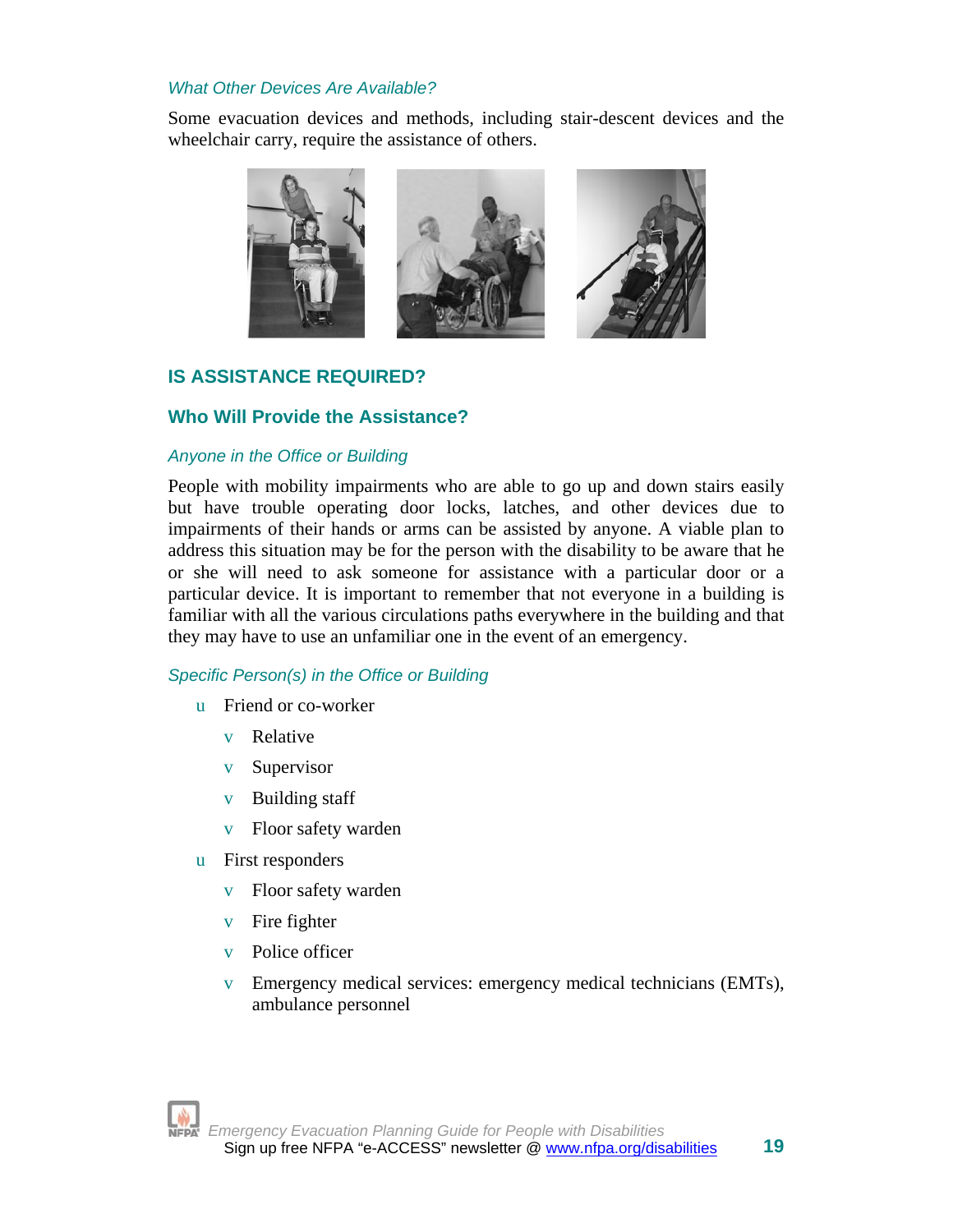# **How Many People Are Necessary to Provide Assistance?**

#### *One Person*

When only one person is necessary to assist a person with a mobility impairment, a practical plan should identify at least two, ideally more, people who are willing and able to provide assistance. Common sense tells us that a specific person may not be available at any given time due to illness, vacation, an off-site meeting, and so on. The identification of multiple people who are likely to have different working and traveling schedules provides a more reliable plan.

#### *Multiple People*

When more than one person is necessary to assist a person with a mobility impairment, a practical plan should identify at least twice the number of people required who are willing and able to provide assistance. Common sense tells us that one or more specific people may not be available at any given time due to illness, vacation, off-site meetings, and so on. The identification of a pool of people who are likely to have different working and traveling schedules provides a more reliable plan.



# **What Assistance Will the Person(s) Provide?**

#### *Guidance*

- u Explaining how and where the person needs to go to get to the usable circulation path
- u Escorting the person to and/or through the usable circulation path

#### *Minor Physical Effort*

- u Offering an arm to assist the person to/through usable circulation path
- u Opening the door(s) in the usable circulation path

#### *Major Physical Effort*

- u Operating a stair-descent device
- u Participating in carrying a wheelchair down the stairs
- u Carrying a person down the stairs

#### *Waiting for First Responders*

Waiting with the person with the impairment for first responders would likely be a last choice when there is an imminent threat to people in the building. While first responders do their best to get to a site and the particular location of those needing their assistance, there is no way of predicting how long any given area will remain a safe haven under emergency conditions.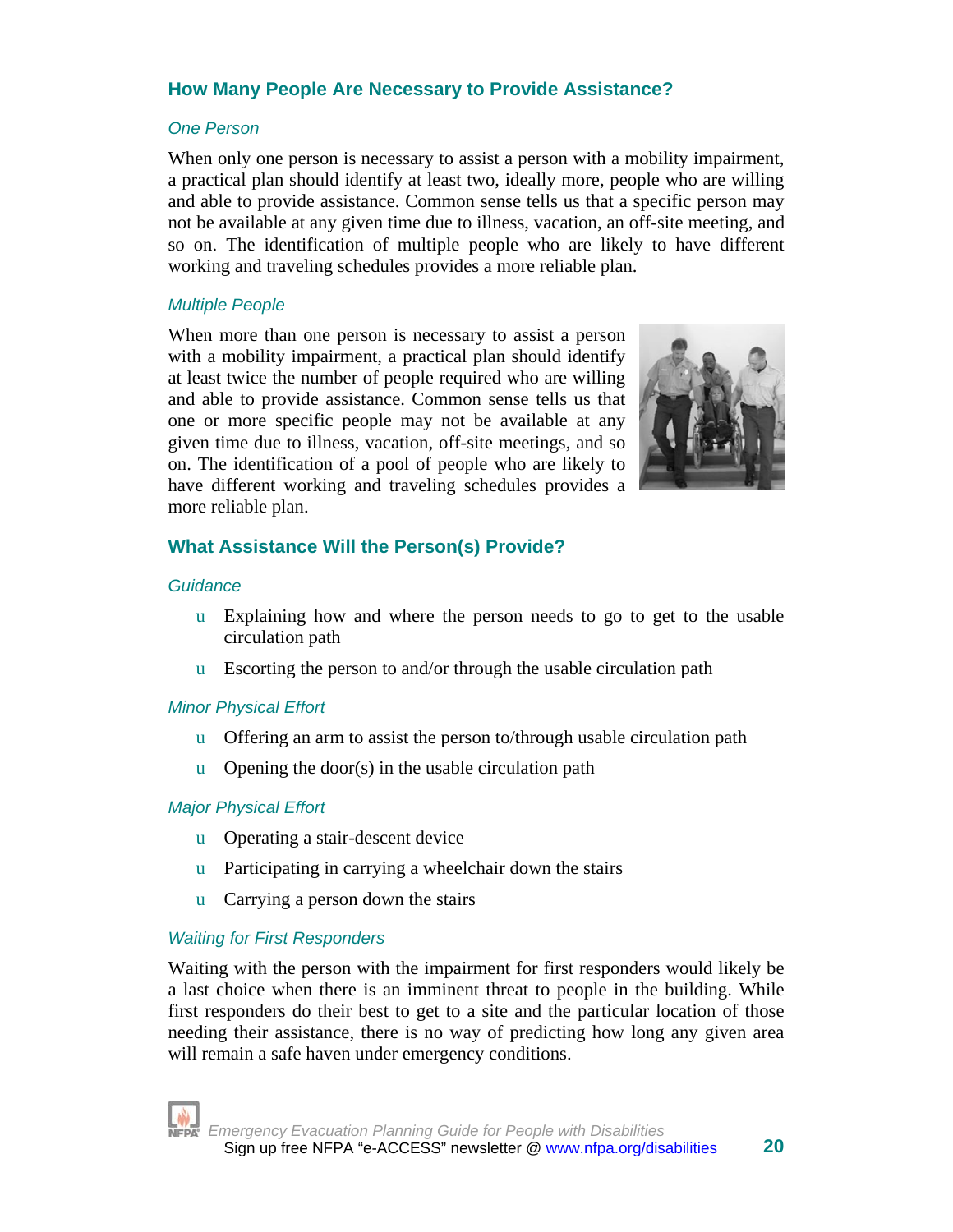This topic should be discussed in the planning stage. Agreement should be reached regarding how long the person giving assistance is expected to wait for the first responders to arrive. Such discussion is important because waiting too long can endanger more lives. If someone is willing to delay his or her own evacuation to assist a person with an impairment in an emergency, planning how long that wait might be is wise and reasonable.

## **Where Will the Person(s) Start Providing Assistance?**

#### *From the Location of the Person Requiring Assistance*

Does the person providing assistance need to go where the person with the mobility impairment is located at the time the alarm sounds? If so, how will he or she know where the person needing assistance is?

- u Face to face
- u Phone
- u PDA
- u E-mail
- u Visual
- u Other

#### *From a Specific, Predetermined Location*

- u Entry to stairs
- u Other

#### **When Will the Person(s) Provide Assistance?**

- u Always
- u Only when asked
- u Other

#### **How Will the Person(s) Providing Assistance Be Contacted?**

- u Face to face
- u Phone
- u PDA
- u E-mail
- u Visual
- u Other

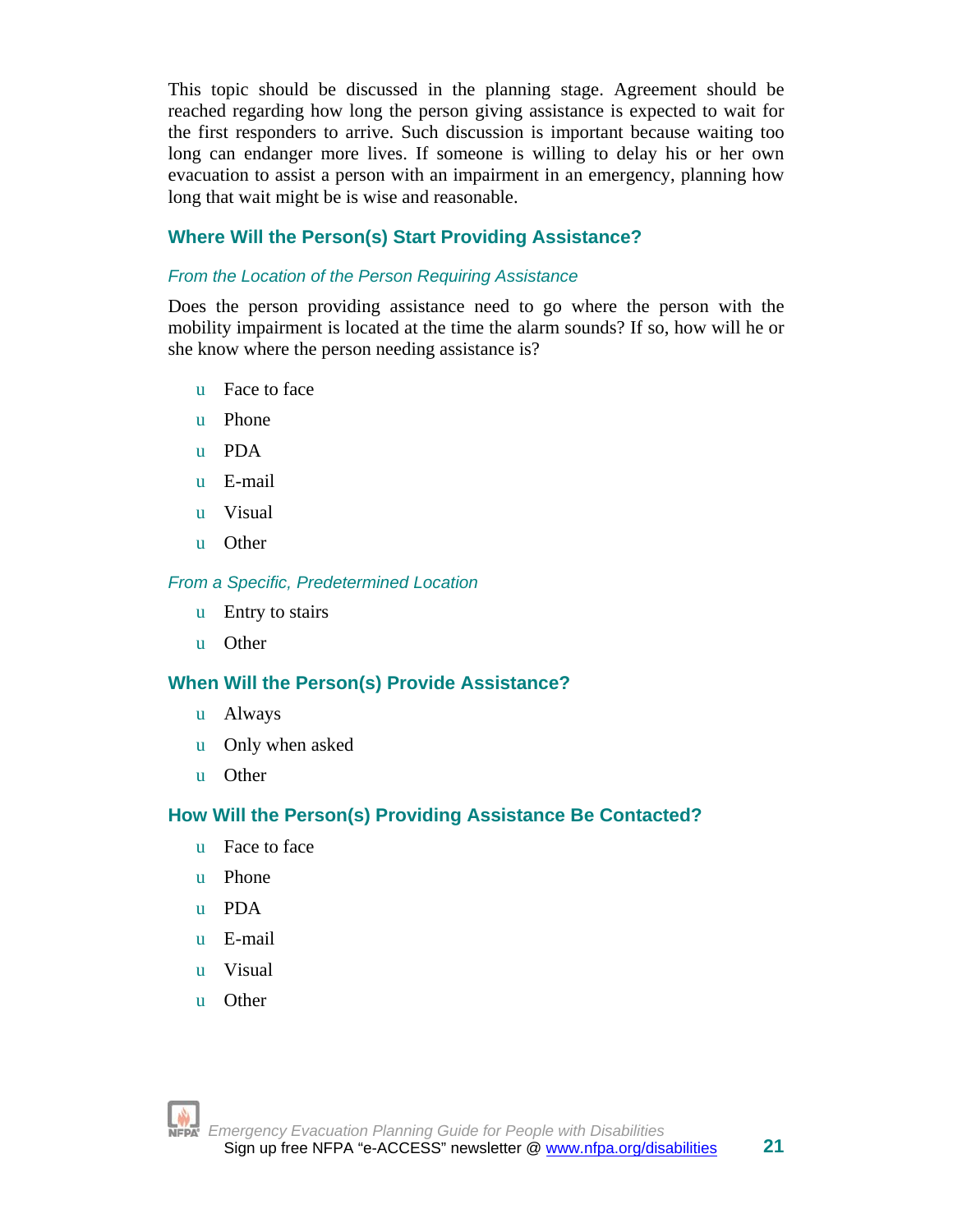# **Chapter 3**

# **BUILDING AN EVACUATION PLAN FOR A PERSON WITH A VISUAL IMPAIRMENT**

#### **OCCUPANT NOTIFICATION SYSTEMS**

*No Special Requirements.* People with visual impairments can hear standard building fire alarms and voice announcements over public address systems that warn of a danger or the need to evacuate or that provide instructions. Therefore, no additional planning or special accommodations for this function are required.

#### **WAY FINDING**

#### **Is There a Usable Circulation Path?**

A circulation path is considered a *usable circulation path* if it meets one of the following criteria:

- u A person with disabilities is able to travel unassisted through it to a public way.
- u A person with disabilities is able to travel unassisted through that portion of the circulation path necessary to reach an area of refuge.

An *area of refuge* is a space that serves as a temporary haven from the effects of a fire or other emergency. A person with a visual impairment must be able to travel from the area of refuge to the public way, although such travel might depend on the assistance of others.



A person with a visual impairment needs to know if there is a usable circulation path from the building. If there is not a usable circulation path, then the personal emergency evacuation plan for that person will require that alternative routes and methods of evacuation be put in place.

#### **For People with Disabilities, Which Circulation Paths Are Usable, Available, and Closest?**

Exits should be marked by tactile signs that are properly located so they can be readily found by a person with a visual impairment from any direction of approach to the exit access.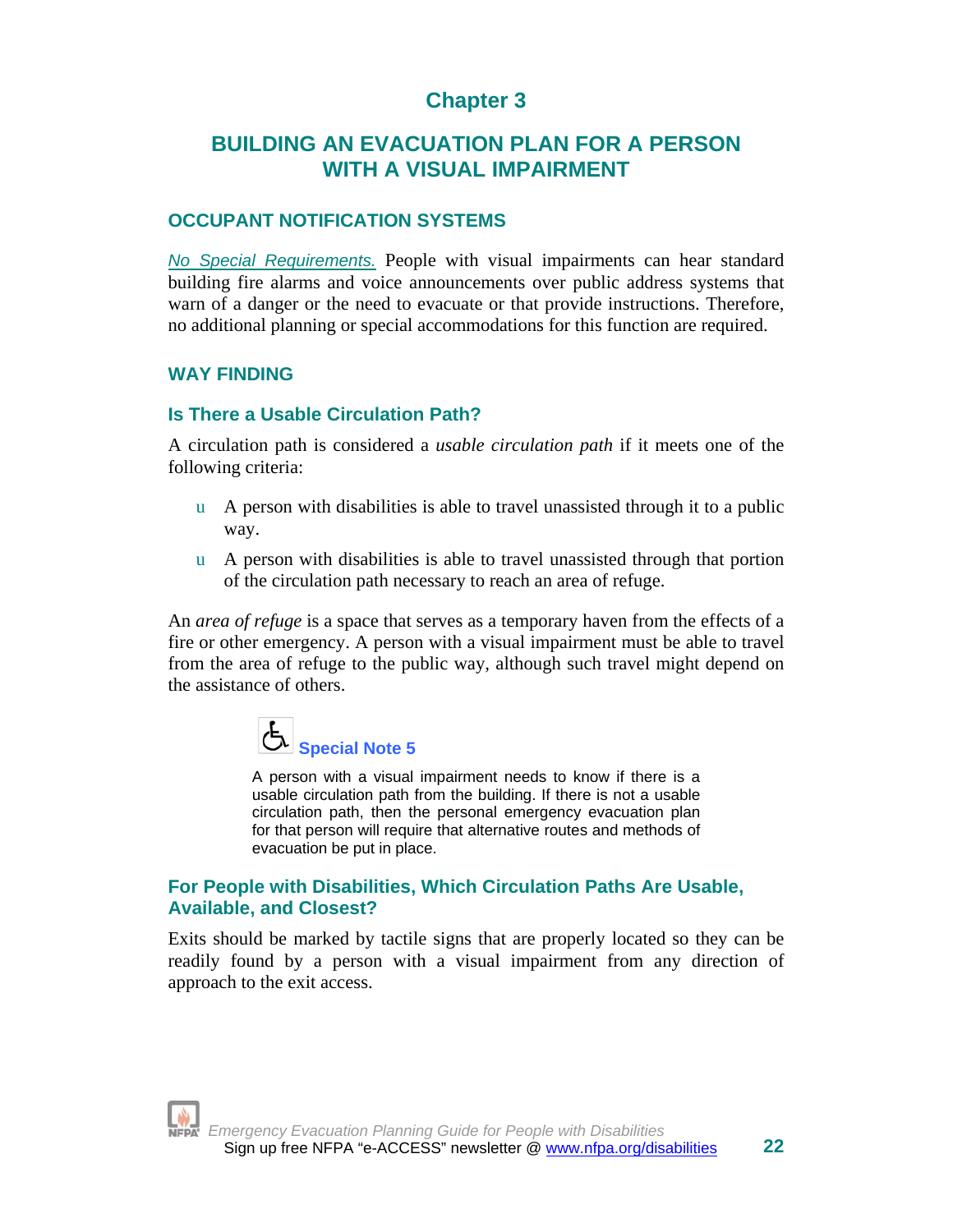Where not all circulation paths are usable by people with disabilities, the usable circulation paths should be identified by the tactile international symbol of accessibility:



The location of exit signage and directional signage for those with visual impairments is clearly and strictly specified by codes. The requirements include but are not limited to the type, size, spacing, and color of letters for visual characters and the type, size, location, character height, stroke width, and line spacing of tactile letters or Braille characters. The specific code requirements are included in Annex C.



It may be practical to physically take new employees with visual impairments to and through the usable circulation paths and to all locations of directional signage to usable circulation paths. In addition, simple floor plans of the building indicating the location of and routes to usable circulation path should be available in alternative formats such as single-line, high-contrast plans. These plans should be given to visitors with visual impairments when they enter the building so they can find the exits in an emergency. Tactile and Braille signs should be posted at the building entrances stating the availability of the floor plans and where to pick them up. Building security personnel, including those staffing the entrances, should be trained in all accessible building evacuation systems and be able to direct anyone to the nearest usable circulation path.



The personal evacuation plan for a person with a visual impairment needs to be prepared and kept in the alternative format preferred by that person, including but not limited to Braille, large type, or tactile characters.

#### **Which Paths Are Usable Circulation Paths?**

Tactile directional signs that indicate the location of the nearest usable circulation path should be provided at all circulation paths that are not usable by people with disabilities. It may be practical to physically show new employees with visual impairments where all usable circulation paths are.

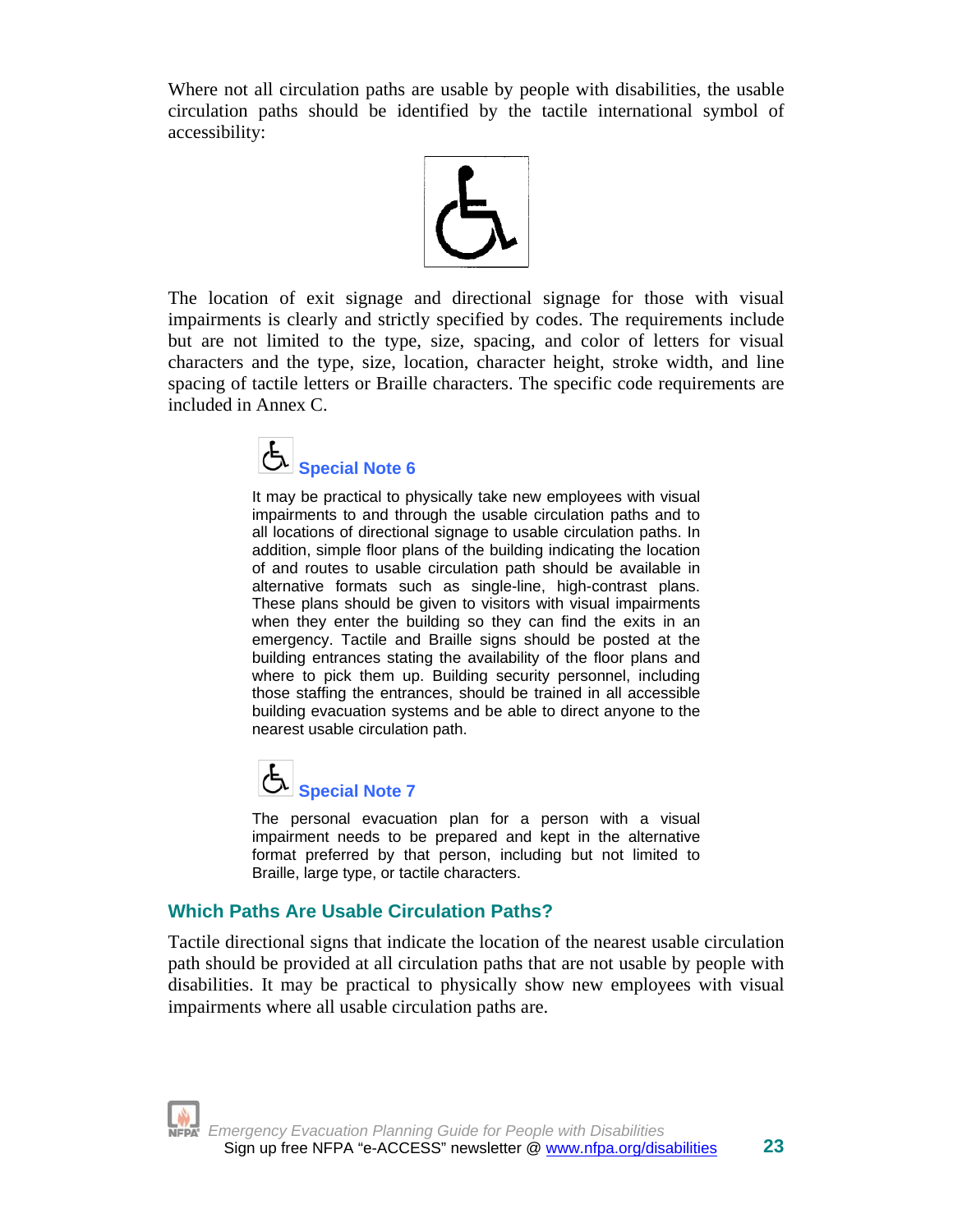

Where tactile directional signs are not in place, it may be practical to physically show new employees with visual impairments where all usable circulation paths are located. Building management should consider installing appropriate visual, tactile, and/or Braille signage in appropriate locations conforming to the code requirements in Annex C. Installing



such signage is generally not expensive. Building owners and managers may be unaware that there is something they can do to facilitate the safe evacuation of people with visual impairments.

A new technology in fire safety generically called "directional sound" is coming on the market. Traditional fire alarm systems are designed to *notify* people but not necessarily to *guide* them. Directional sound is an audible signal that leads people to safety in a way that conventional alarms cannot, by communicating the location of exits using broadband noise. The varying tones and intensities coming from directional sound devices offer easy-to-discern cues for finding the way out. As soon as people hear the devices, they intuitively follow them to get out quickly. While not yet required by any codes, directional sound is a technology that warrants investigation by building services management.

#### **USE OF THE WAY**

## **Can People with Visual Impairments Use the Circulation Path by Themselves?**

A circulation path is considered a *usable circulation path* if it meets one of the following criteria:

- u A person with a visual impairment is able to travel unassisted through it to a public way.
- u A person with a visual impairment is able to travel unassisted through that portion of the usable circulation path necessary to reach an area of refuge.

An *area of refuge* serves as a temporary haven from the effects of a fire or other emergency. A person with a visual impairment must be able to travel from the area of refuge to the public way, although such travel might depend on the assistance of others. If elevation differences are involved, an elevator might be used, or the person might be led down the stairs.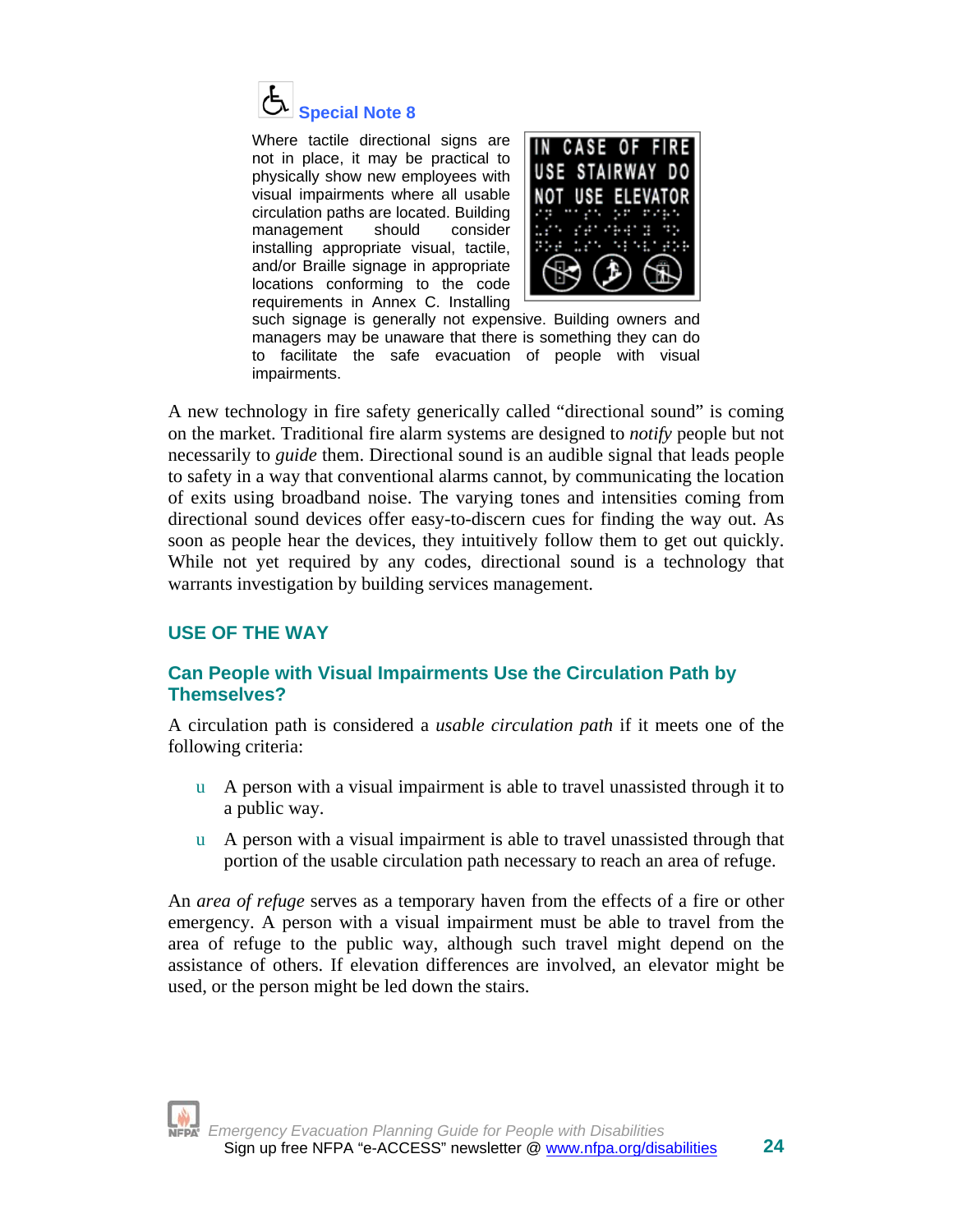#### **Will a Person with a Visual Impairment Require Assistance to Use the Circulation Path?**

Not all people with visual impairments are capable of navigating a usable circulation path. It is important to verify that a person with a visual impairment can travel unassisted through the exit access, the exit, and the exit discharge to a public way. If he or she cannot, then that person's personal emergency evacuation plan will include a method for providing appropriate assistance.

Generally only one person is necessary to assist a person with a visual impairment. A practical plan is to identify at least two, ideally more, people who are willing and able to provide assistance. Common sense tells us that a specific person may not be available at any given time due to illness, vacation, off-site meetings, and so on. The identification of multiple people who are likely to have different working and traveling schedules provides a much more reliable plan.



# **IS ASSISTANCE REQUIRED?**

## **Who Will Provide the Assistance?**

#### *Anyone in the Office or the Building*

People with visual impairments who are able to go up and down stairs easily but simply have trouble finding the way or operating door locks, latches, and other devices can be assisted by anyone. A viable plan may simply be for the person with a visual impairment to be aware that he or she will need to ask someone for assistance.

#### *Specific Person(s) in the Office or the Building*

- u Friend or co-worker
	- v Relative
	- v Supervisor
	- v Building staff
	- v Floor safety warden
- u First responders
	- v Floor safety warden
	- v Fire fighter
	- v Police officer
	- v Emergency medical services: emergency medical technicians (EMTs), ambulance personnel



 *Emergency Evacuation Planning Guide for People with Disabilities*  Sign up free NFPA "e-ACCESS" newsletter @ www.nfpa.org/disabilities **25**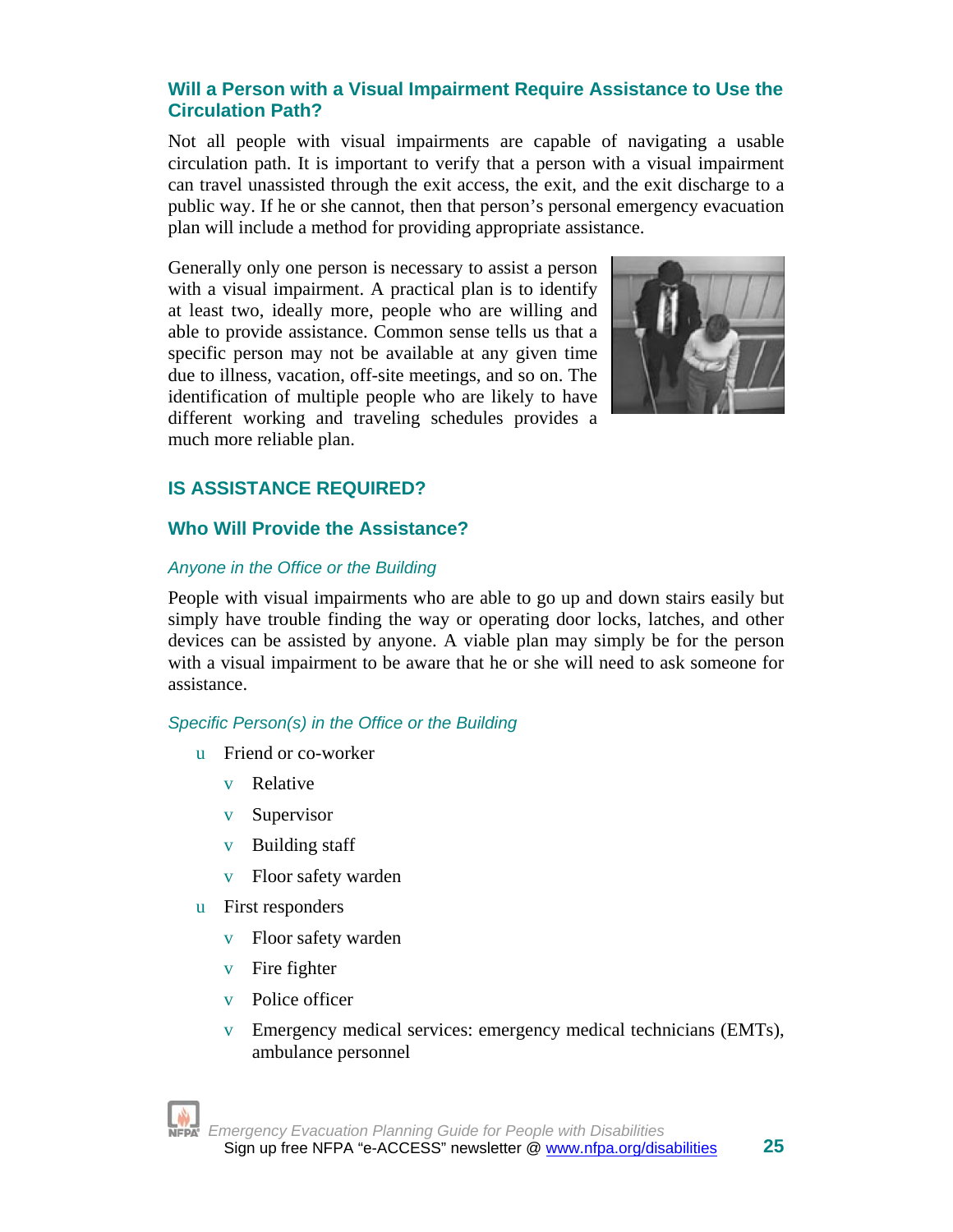# **What Assistance Will the Person(s) Provide?**

#### *Guidance*

- u Explaining how to get to the usable circulation path
- u Escorting the person with the visual impairment to and/or through the circulation path

#### *Minor Physical Effort*

- u Offering the person an arm or allowing the person to place a hand on your shoulder and assisting the person to/through the circulation path
- u Opening doors in the circulation path

#### *Waiting for First Responders*



will not need to wait for first responders. Doing so would likely be a last choice when there is an imminent threat to people in the building. While first responders do their best to get to a site and the particular location of those needing their assistance, there is no way to predict how long any given area will remain a safe haven under emergency conditions.

#### **Where Will the Person(s) Start Providing Assistance?**

#### *From the Location of the Person Requiring Assistance*

Does the person providing assistance need to go where the person with the visual impairment is located at the time the alarm sounds? If so, how will he or she know where the person needing assistance is?

- u Phone
- u PDA
- u E-mail
- u Visual
- u Other

#### *From a Specific, Predetermined Location*

- u Entry to stairs
- u Other

#### **When Will the Person(s) Provide Assistance?**

- u Always
- u Only when asked
- u Other



 *Emergency Evacuation Planning Guide for People with Disabilities*  Sign up free NFPA "e-ACCESS" newsletter @ www.nfpa.org/disabilities **26**

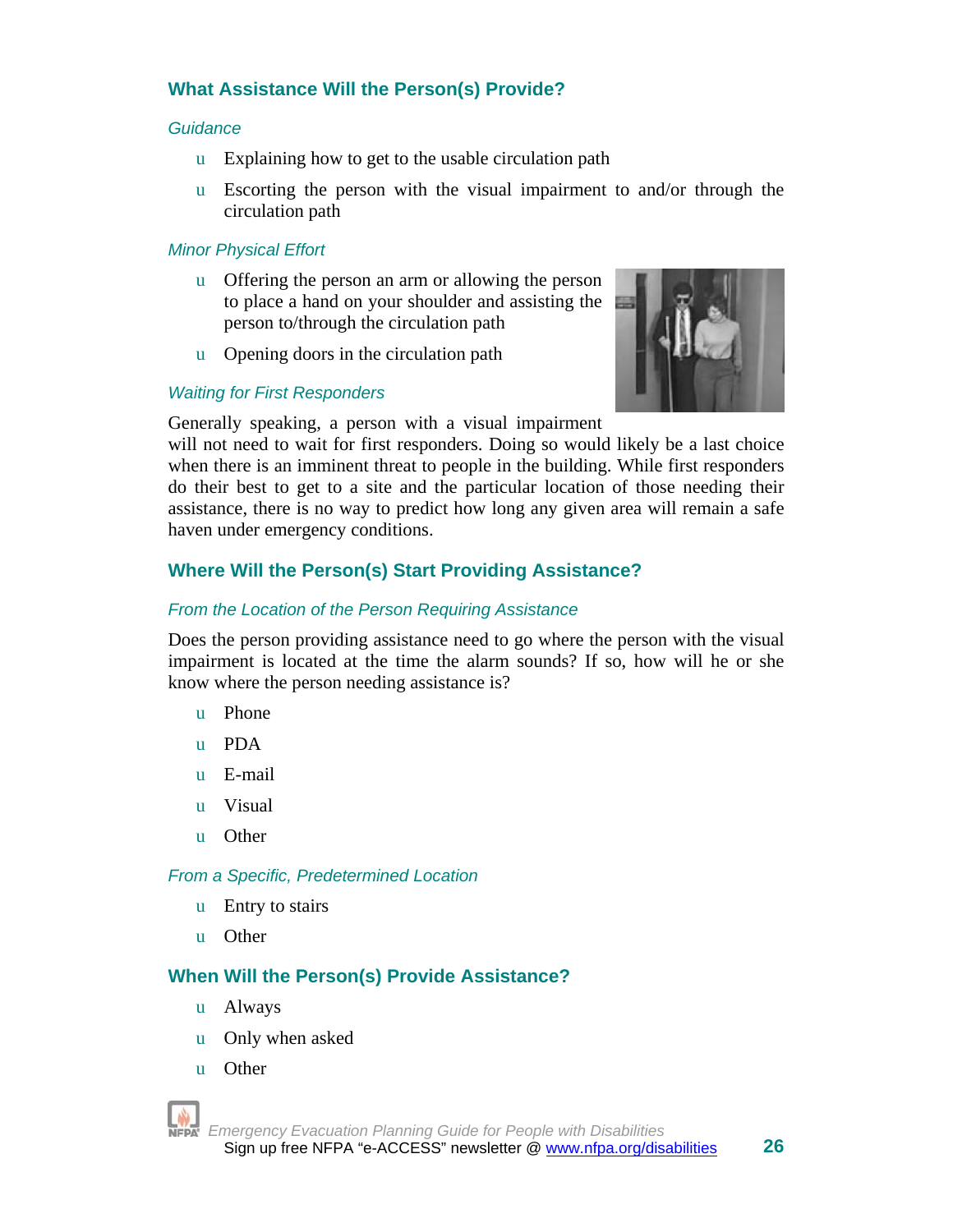# **How Will the Person(s) Providing Assistance Be Contacted?**

- u Face to face
- u Phone
- u PDA
- u E-mail
- u Visual
- u Other

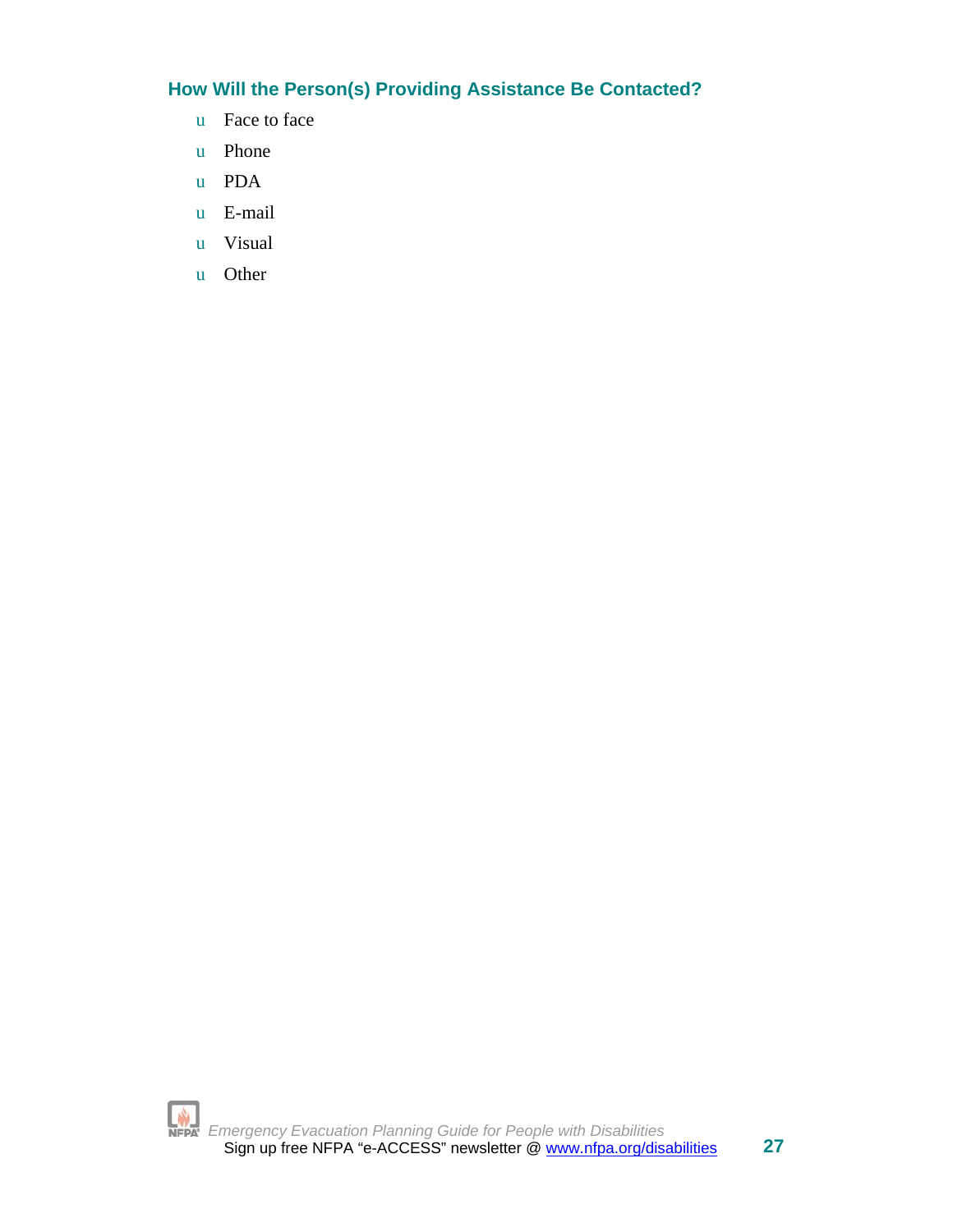# **Chapter 4**

# **BUILDING AN EVACUATION PLAN FOR A PERSON WITH A HEARING IMPAIRMENT**

#### **OCCUPANT NOTIFICATION SYSTEMS**

#### **Visual Devices for the Fire Alarm System**

People with hearing impairments cannot hear alarms and voice announcements that warn of danger and the need to evacuate. Many codes require new buildings to have flashing strobe lights (visual devices) as part of the standard building alarm system, but because the requirements are not retroactive many buildings don't have them. In addition, strobes are required only on fire alarm



systems and simply warn that there may be a fire. Additional information that is provided over voice systems for a specific type of emergency such as threatening weather event, or that directs people to use a specific exit, are unavailable to people with hearing impairments.

It is extremely important for people with hearing impairments to know what, if any, visual notification systems are in place. They also need to be aware of which emergencies will activate the visual notification system and which emergencies will not. Alternative methods of notification need to be put into the emergency evacuation plans for people with hearing impairments so they can get all the information they need to evacuate in a timely manner.

#### **Devices or Methods for Notification of Other Emergencies**

The following is a partial list of emergencies that should be considered in the development of alternative warning systems:

- u Natural events
	- v Storms (hurricanes, tornadoes, floods, snow, lightning, hail, etc.)
	- v Earthquakes (Although a system would provide only a few seconds' notice, it may lessen anxiety and prevent panic.)
- u Human-caused events (robbery, hostile acts, random violence, etc.)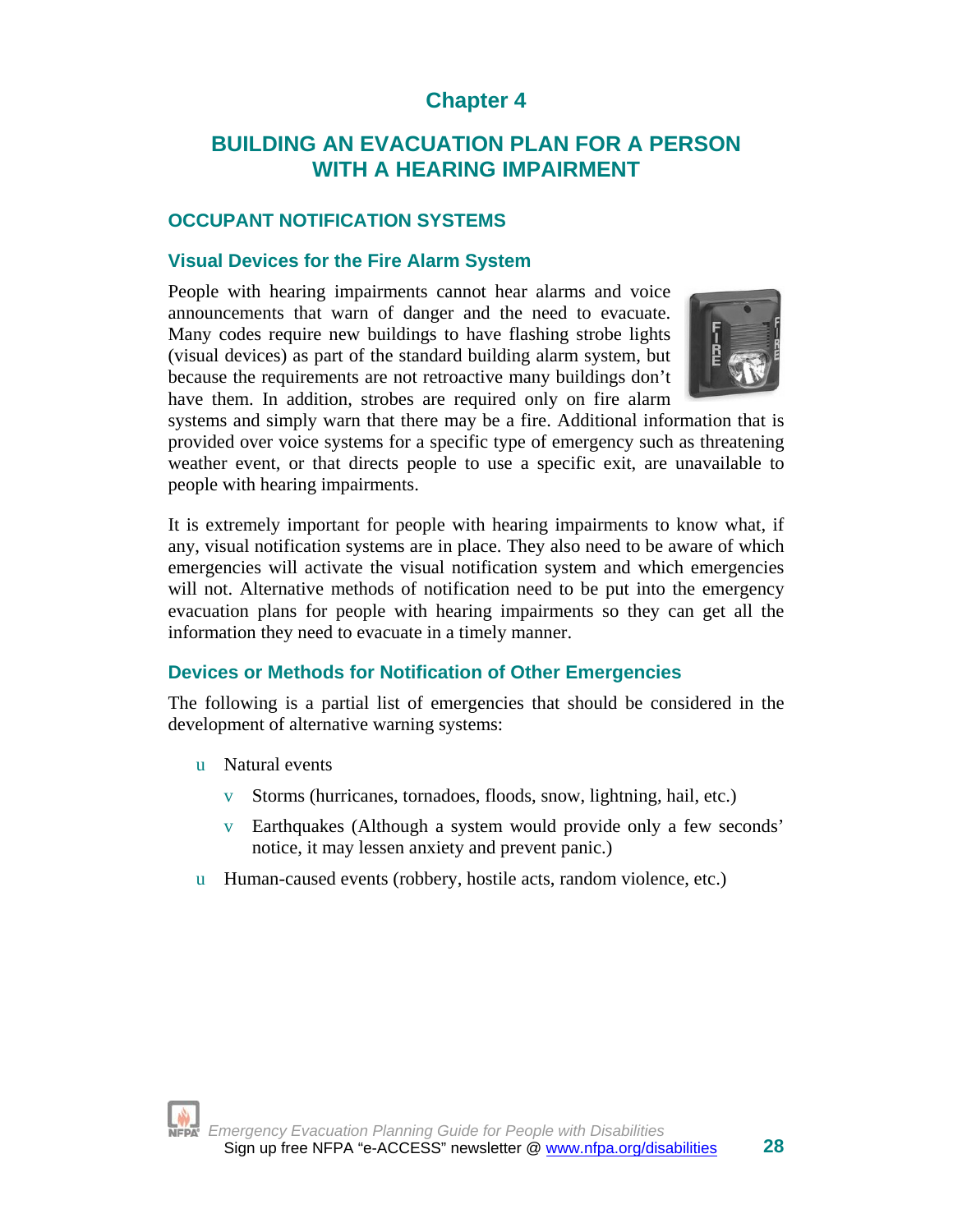

Scrolling reader boards are becoming more common and are being applied in creative ways. In emergency



situations, they can flash to attract attention and provide information about the type of emergency or situation. Some major entertainment venues use this technology to provide those with hearing impairments with "closed captioning" at every seat, for very little cost. A reversed scrolling reader board is mounted in the back of the room. Guests with hearing impairments are provided with small teleprompter-type screens mounted on small stands. The guests place the stands directly in front of themselves and adjust the screens so they can see the reader board reflected off the screens. The screens are transparent, so they don't block the view of guests behind the screen users.

If a person with a hearing impairment is likely to be in one location for a significant period of time, such as at a desk in an office, installation of a reader board in the work area might be considered to provide appropriate warning in an emergency.

Personal notification devices are also coming on the market. Such devices can be activated in a number of ways, including having a building's alarm system relay information to the device. Information can be displayed in a variety of forms and outputs.

E-mail and TTY phone communications are other alternative methods of notification for people with hearing impairments.

Another option is the use of televisions in public and working areas with the closed caption feature turned on. The U.S. Department of Agriculture offices in Washington D.C. use this technology.

#### **WAY FINDING**

#### **Is Prior Knowledge of the Circulation Path Location(s) Necessary?**

*No Special Requirements.* Once properly notified by appropriate visual notification devices of an alarm or special instructions, people with hearing impairments can use any standard means of egress from the building.

#### **Is Identification of Which Means of Egress Are Available/Closest Necessary?**

*No Special Requirements.* Once notified, people with hearing impairments can use any standard means of egress from the building.

Simple floor plans of the building indicating the location of and routes to usable circulation paths should be available in alternative formats such as single-line,

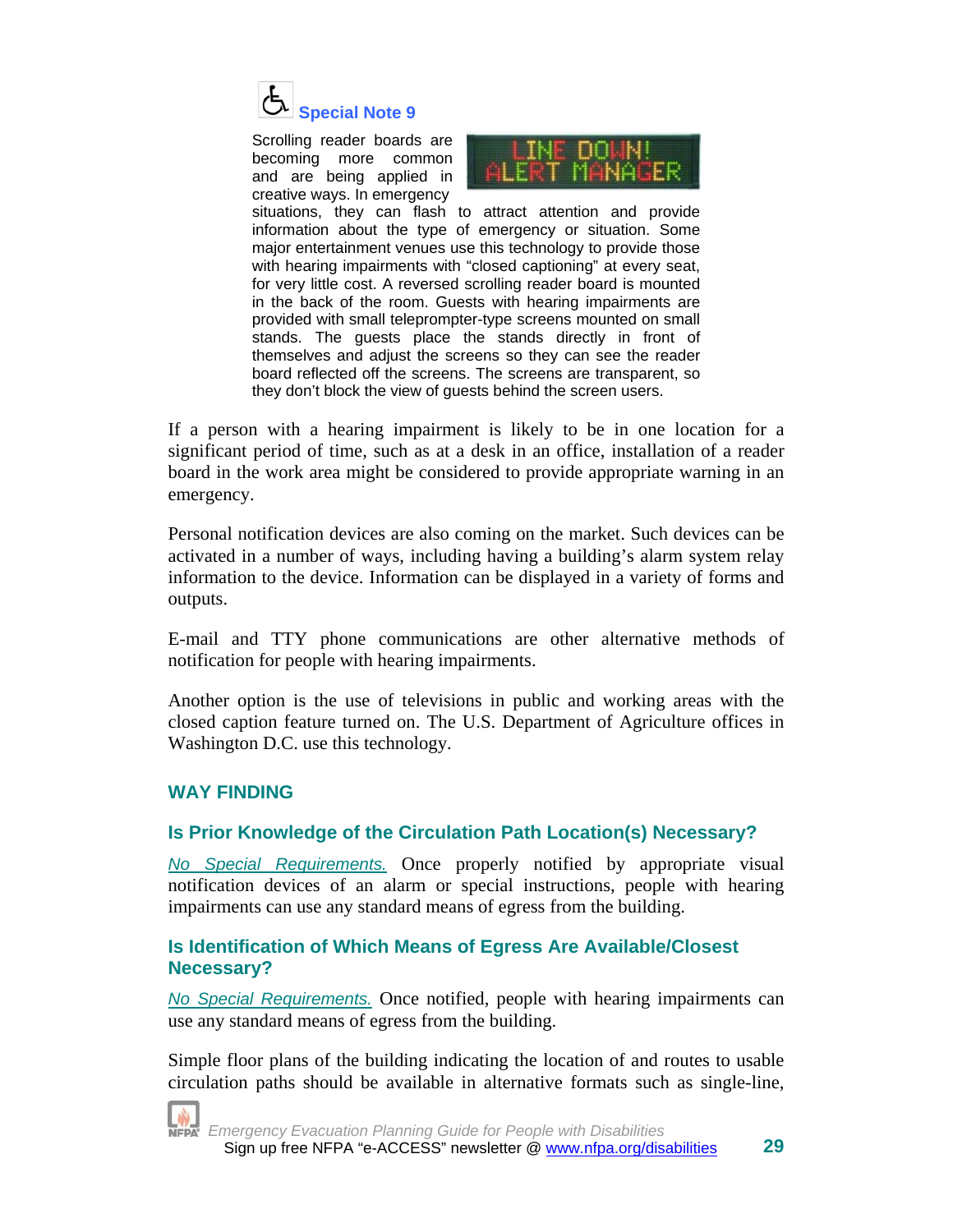high-contrast plans. These plans should be given to visitors when they enter the building so they can find the exits in an emergency. Signs in alternative formats should be posted at the building entrances stating the availability of the floor plans and where to pick them up. Building security personnel, including those staffing the entrances, should be trained in all accessible building evacuation systems and be able to direct anyone to the nearest usable circulation path.

# **Is Identification of the Path(s) to the Means of Egress Necessary?**

*No Special Requirements.* Once notified, people with hearing impairments can read and follow standard exit and directional signs.

# **USE OF THE WAY**

*No Special Requirements.* Once notified, people with hearing impairments can read and follow standard exit and directional signs and use any standard means of egress from the building.

Elevators are required to have both a telephone and an emergency signaling device. People with hearing or speech impairments should be aware of whether the telephone is limited to voice communications and where the emergency signaling device rings — whether it connects or rings inside the building or to an outside line — and who would be responding to it.

# **IS ASSISTANCE REQUIRED?**

*No Special Requirements.* Once notified, many people with hearing impairments can read and follow standard exit and directional signs and use any standard means of egress from the building. However, some may need assistance in areas of low or no light where their balance could be affected without visual references.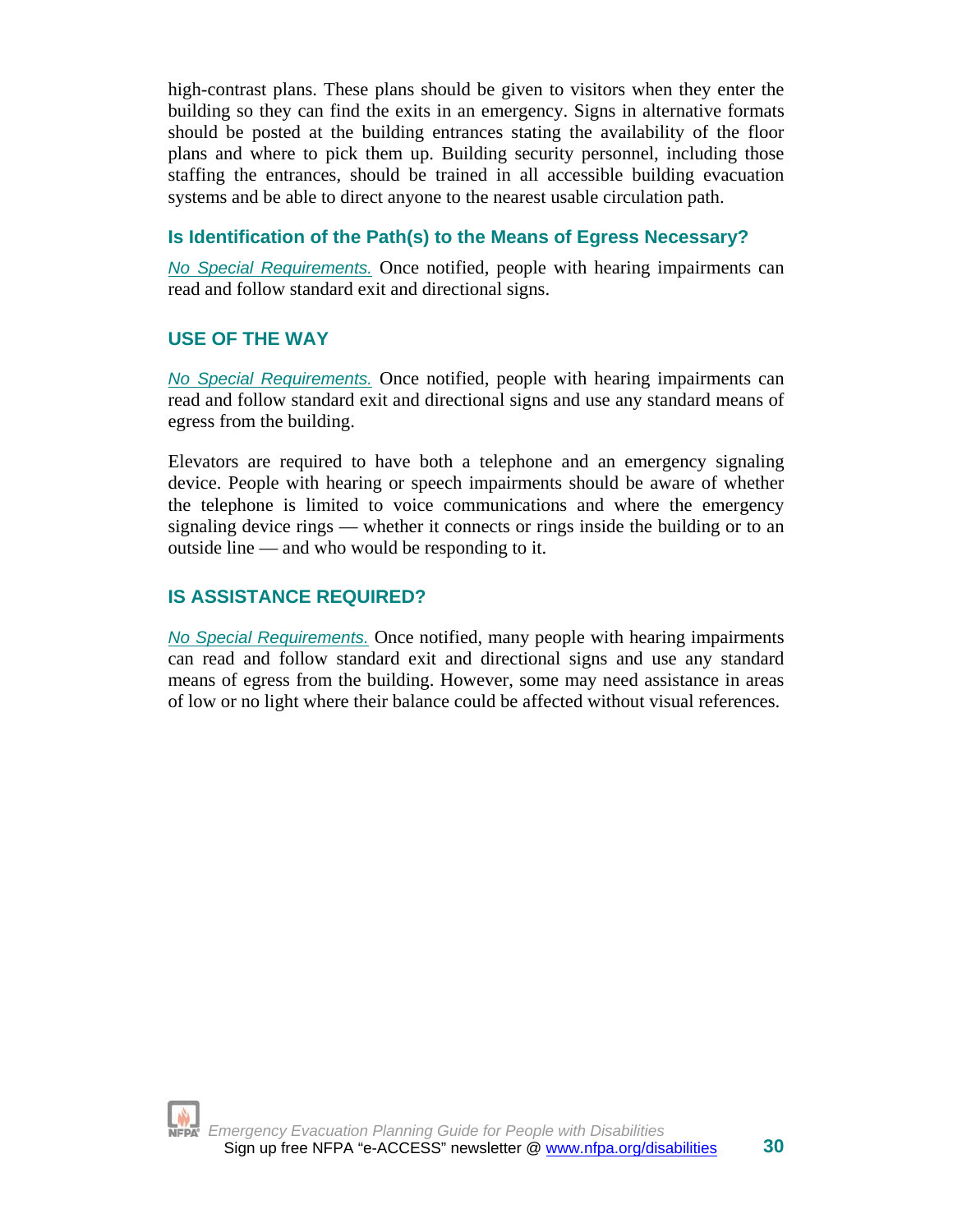# **Chapter 5**

# **BUILDING AN EVACUATION PLAN FOR A PERSON WITH A SPEECH IMPAIRMENT**

#### **OCCUPANT NOTIFICATION SYSTEMS**

*No Special Requirements.* People with speech impairments can hear standard alarms and voice announcements and can see visual indicators that warn of danger and the need to evacuate. Therefore, no additional planning or special accommodations for this function are required.

#### **WAY FINDING**

#### **Is Prior Knowledge of the Location of the Means of Egress Necessary?**

*No Special Requirements.* Once notified, people with speech impairments can use any standard means of egress from the building.

#### **Is Identification of Which Means of Egress Are Available/Closest Necessary?**

*No Special Requirements.* Once notified, people with speech impairments can use any standard means of egress from the building.

Simple floor plans of the building indicating the location of and routes to usable circulation paths should be available in alternative formats such as single-line, high-contrast plans. These plans should be given to visitors when they enter the building so they can find the exits in an emergency. Signs in alternative formats should be posted at the building entrances stating the availability of the floor plans and where to pick them up. Building security personnel, including those staffing the entrances, should be trained in all accessible building evacuation systems and be able to direct anyone to the nearest usable circulation path.

#### **Is Identification of the Path(s) to the Means of Egress Necessary?**

*No Special Requirements.* Once notified, people with speech impairments can read and follow standard exit and directional signs.

#### **USE OF THE WAY**

The only standard building egress system that may require the ability to speak in order to evacuate a building is an emergency phone in an elevator. Elevators are required to have both a telephone and an emergency signaling device. People with speech impairments should be aware of whether the telephone is limited to voice communications and where the emergency signaling device rings — whether it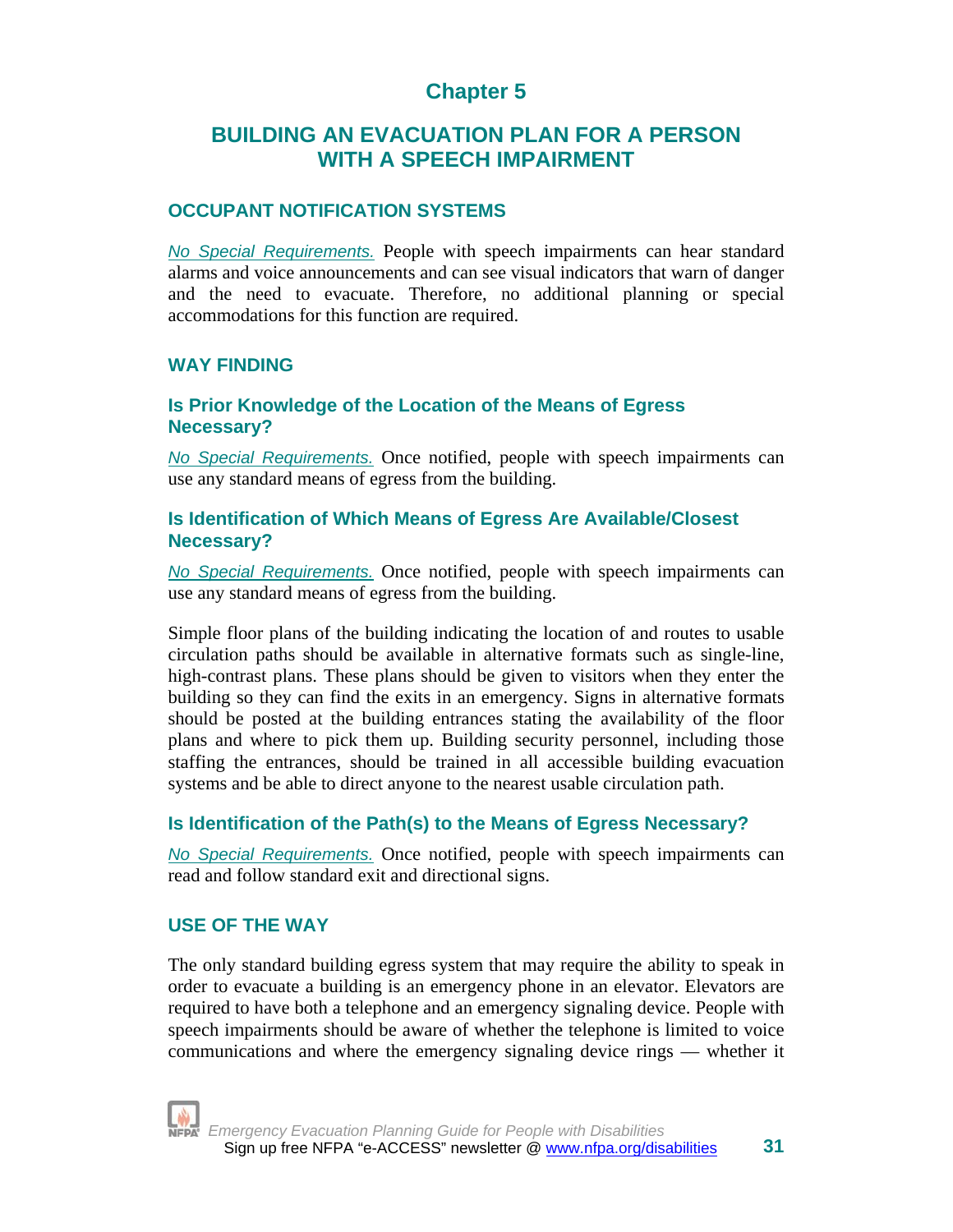connects or rings inside the building or to an outside line — and who would be responding to it.

# **IS ASSISTANCE REQUIRED?**

*No Special Requirements.* Once notified, people with speech impairments can read and follow standard exit and directional signs and use any standard means of egress from the building. However, some may need assistance with voice comunication devices in an elevator.

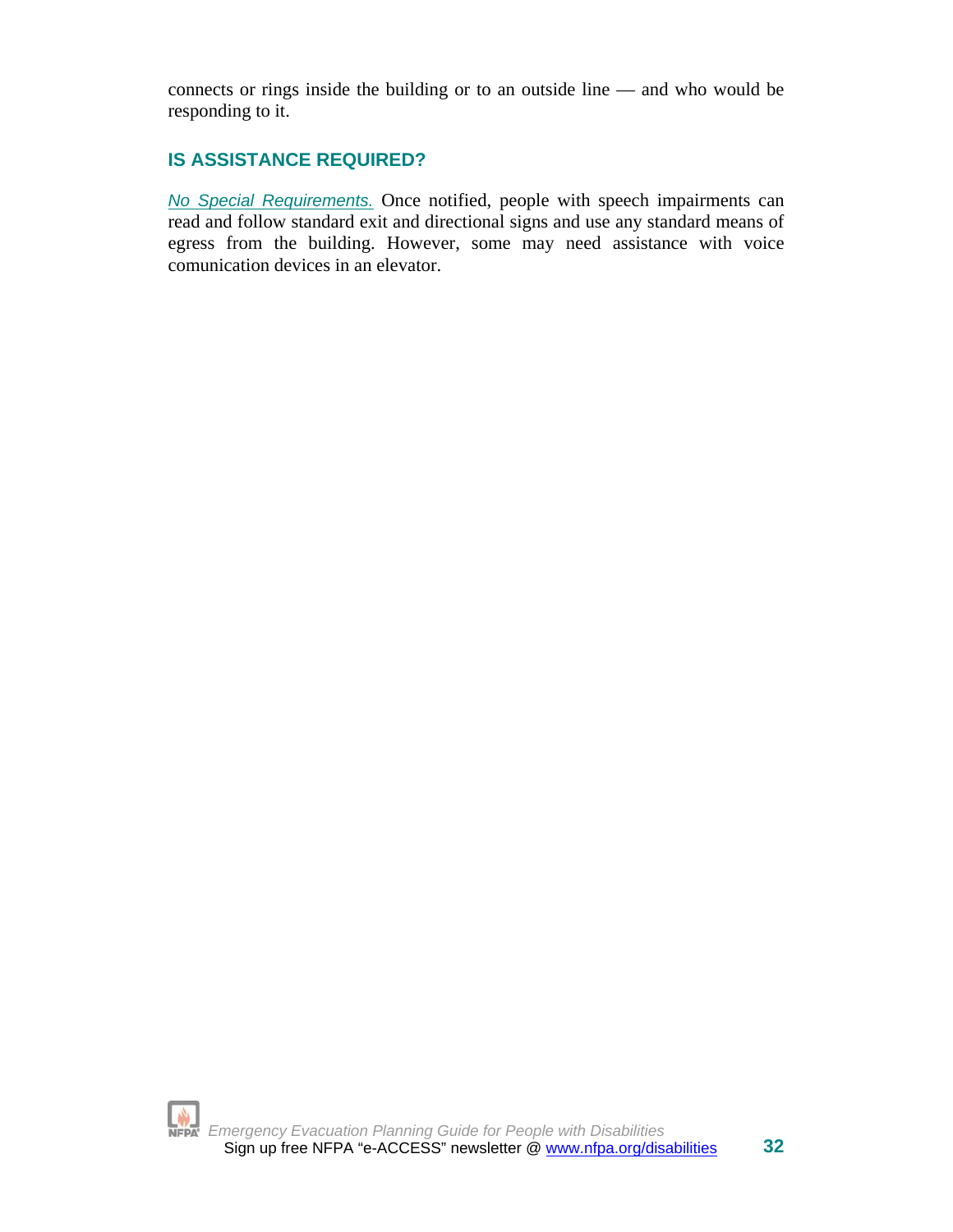# **Chapter 6**

# **BUILDING AN EVACUATION PLAN FOR A PERSON WITH A COGNITIVE IMPAIRMENT**

Cognitive impairments prevent a person from using or accessing building features due to an inability to process or understand the information necessary to use the features. Cognitive impairments are caused by a wide range of conditions, but all result in some decreased level of ability to process or understand information or situations.

All standard building egress systems require the ability to process and understand information in order to safely evacuate.

Possible accommodations for people with cognitive impairments might include the following:

- u Providing a picture book of drill procedures
- u Color coding fire doors and exit ways
- u Implementing a buddy system
- u Using a job coach for training

# **OCCUPANT NOTIFICATION SYSTEMS**

*No Special Requirements.* People with cognitive impairments can hear standard alarms and voice announcements and see visual indicators that warn of danger and the need to evacuate. However, the ability of a person with a cognitive impairment to recognize and understand a fire alarm or other emergency notification systems and what they mean should be verified. If the person does not recognize and understand alarms, then plans for assistance need to be developed.

#### **WAY FINDING**

#### **Is Identification of Which Means of Egress Are Available/Closest Necessary?**

*No Special Requirements.* However, the ability of a person with a cognitive impairment to find and use the exits should be verified. If the person is not able to recognize and use them without assistance, then plans for assistance need to be developed.

Simple floor plans of the building indicating the location of and routes to usable circulation paths should be available in alternative formats such as single-line, high-contrast plans. These plans should be given to visitors when they enter the building so they can find the exits in an emergency. Signs in alternative formats should be posted at the building entrances stating the availability of the floor

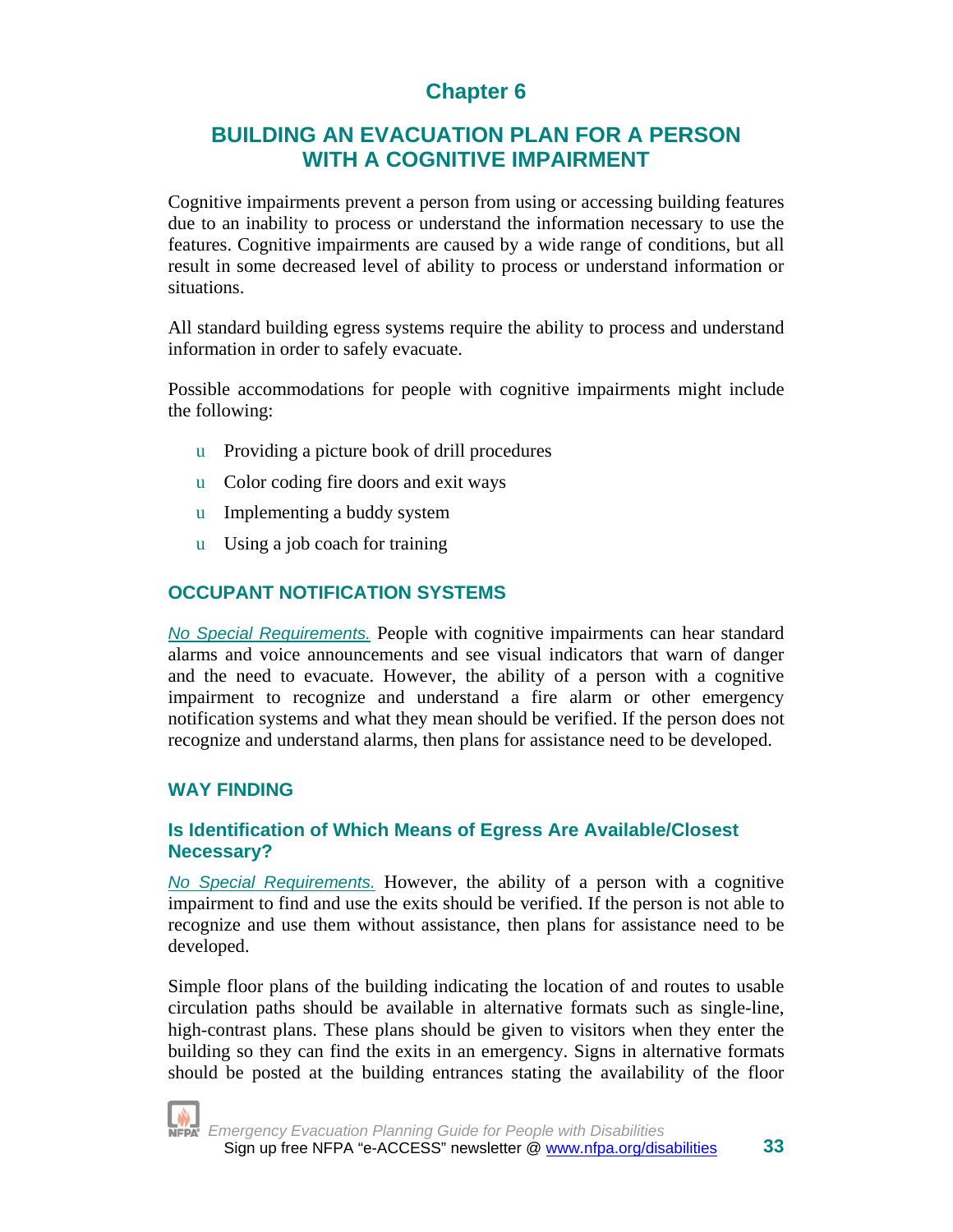plans and where to pick them up. Building security personnel, including those staffing the entrances, should be trained in all accessible building evacuation systems and be able to direct anyone to the nearest usable circulation path.

## **Is Identification of the Path(s) to the Means of Egress Necessary?**

*No Special Requirements.* However, the ability of a person with a cognitive impairment to find and use the exits should be verified. If the person is not able to recognize and use the exits without assistance, then plans for assistance need to be developed.

## **USE OF THE WAY**

*No Special Requirements.* However, the ability of a person with a cognitive impairment to find and use the exits should be verified. If the person is not able to recognize and use the exits without assistance, then plans for assistance need to be developed.

## **IS ASSISTANCE REQUIRED?**

#### **Who Will Provide the Assistance?**

Generally, only one person is necessary to assist a person with a cognitive impairment. A practical plan should identify at least two, ideally more, people who are willing and able to provide assistance. Common sense tells us that a specific person may not be available at any given time due to illness, vacation, off-site meetings, and so on. The identification of multiple people who are likely to have different working and traveling schedules provides a much more reliable plan.

#### *Specific Person(s) in the Office or the Building*

- u Special training or skills
- u Known to the person with cognitive impairments

#### *Anyone in the Office or the Building*

#### **What Assistance Will the Person(s) Provide?**

- u Ensuring that the person with the cognitive impairment is aware of the emergency and understands the need to evacuate the building
- u Guidance to and/or through the means of egress

#### **Where Will the Person(s) Start Providing Assistance?**

- u From the current location of the person needing assistance
- u From a specific, predetermined location
	- v Entry to stairs

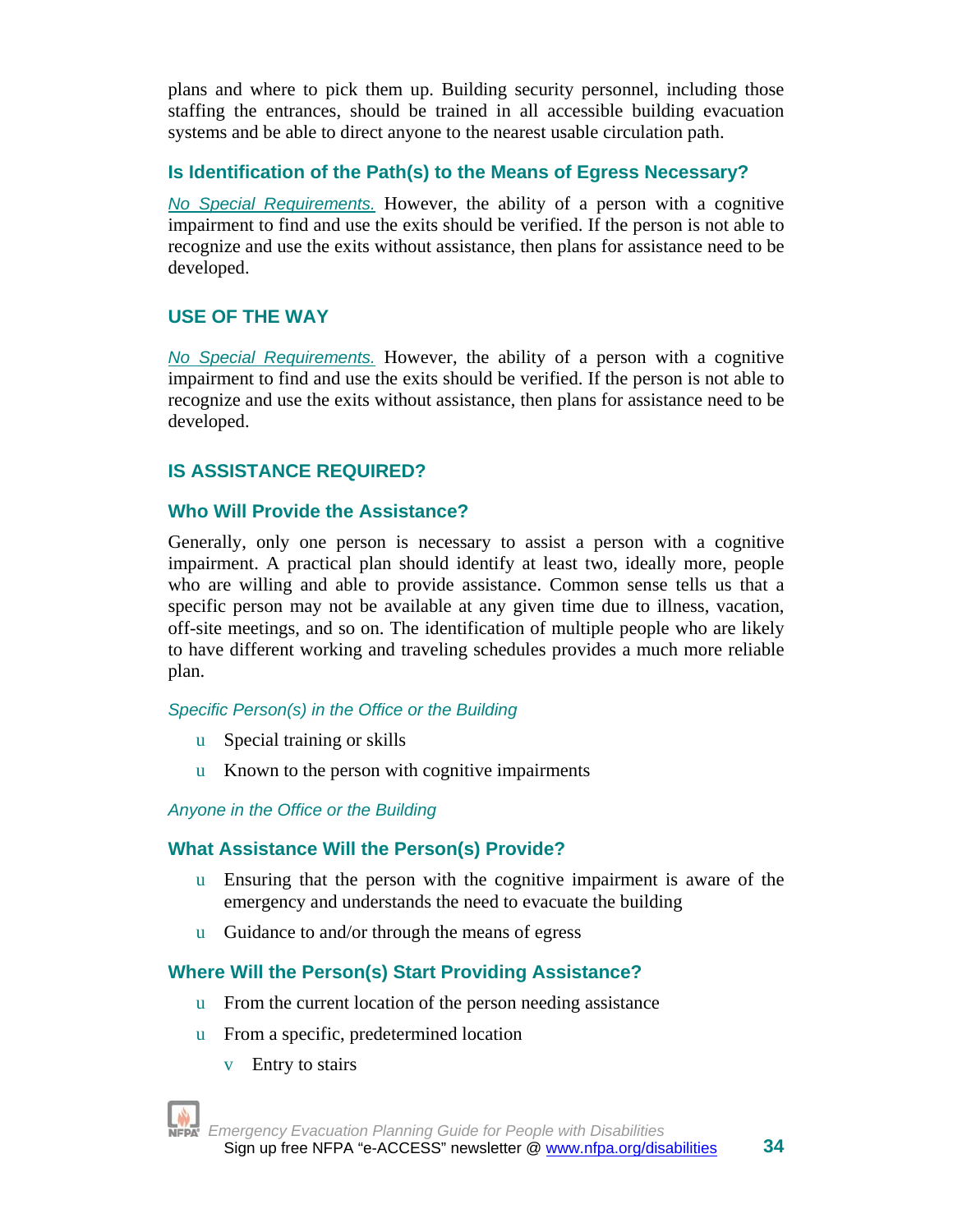v Other

#### **When Will the Person(s) Provide Assistance?**

- u Always
- u Only when asked
- u Other

# **How Will the Person(s) Providing Assistance Be Contacted?**

- u Face to face
- u Phone
- u PDA
- u E-mail
- u Visual
- u Other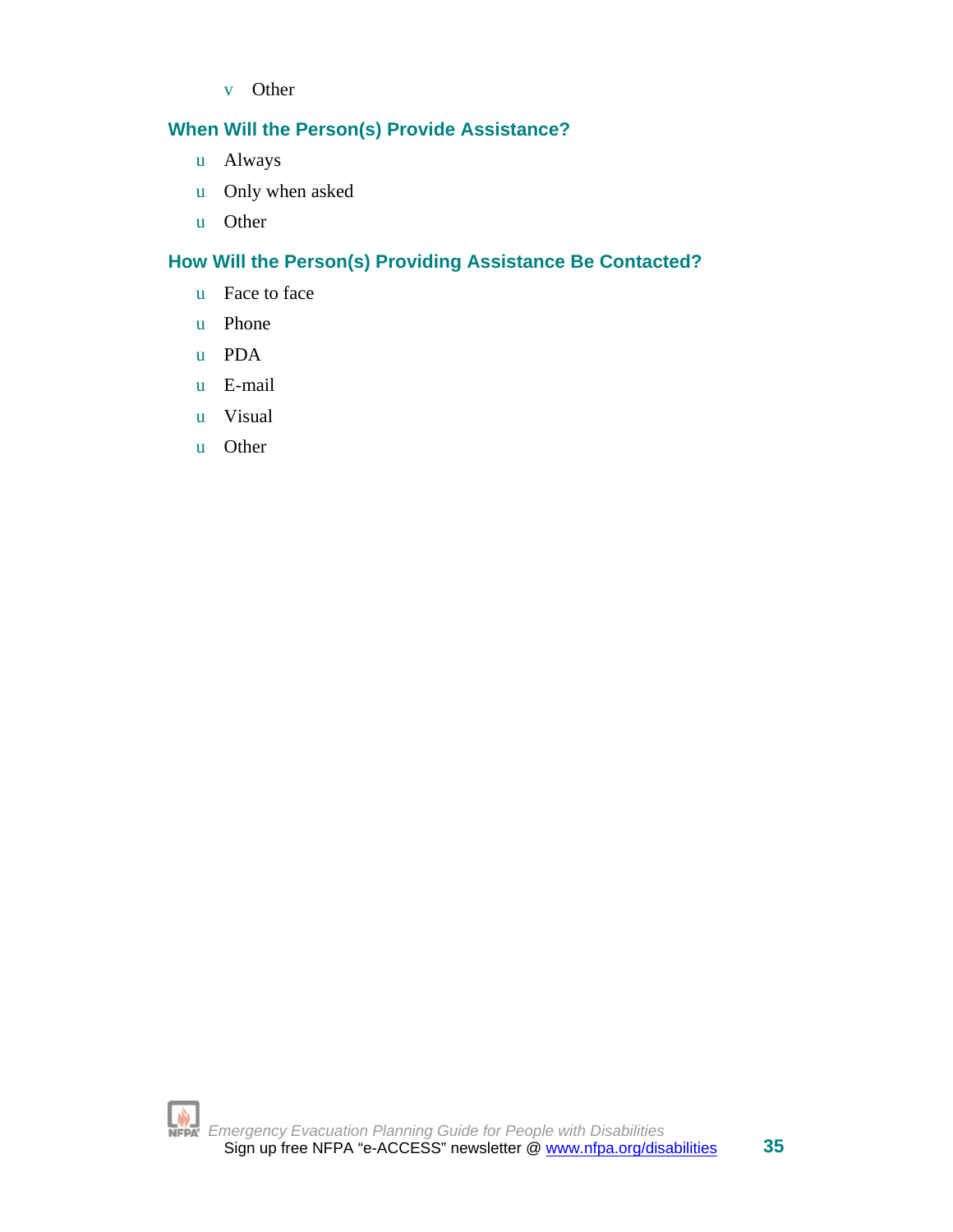# **PERSONAL EMERGENCY EVACUATION CHECKLIST**

This checklist is also available as an interactive Microsoft® Word form at <http://www.nfpa.org/assets/files//PDF/Forms/Chklst.doc> To personalize the form, download it to your local hard drive, then copy and rename the file for each individual for whom an evacuation plan is needed. The file name will print in the footer of each page, so use short, meaningful file names, for example, MaryEvacPlan.doc. Brief instructions for working with Word tools for forms are available at <http://www.nfpa.org/assets/files//PDF/Forms/HowToUse.pdf>. For advanced instructions, see the Help resources included with Microsoft Word.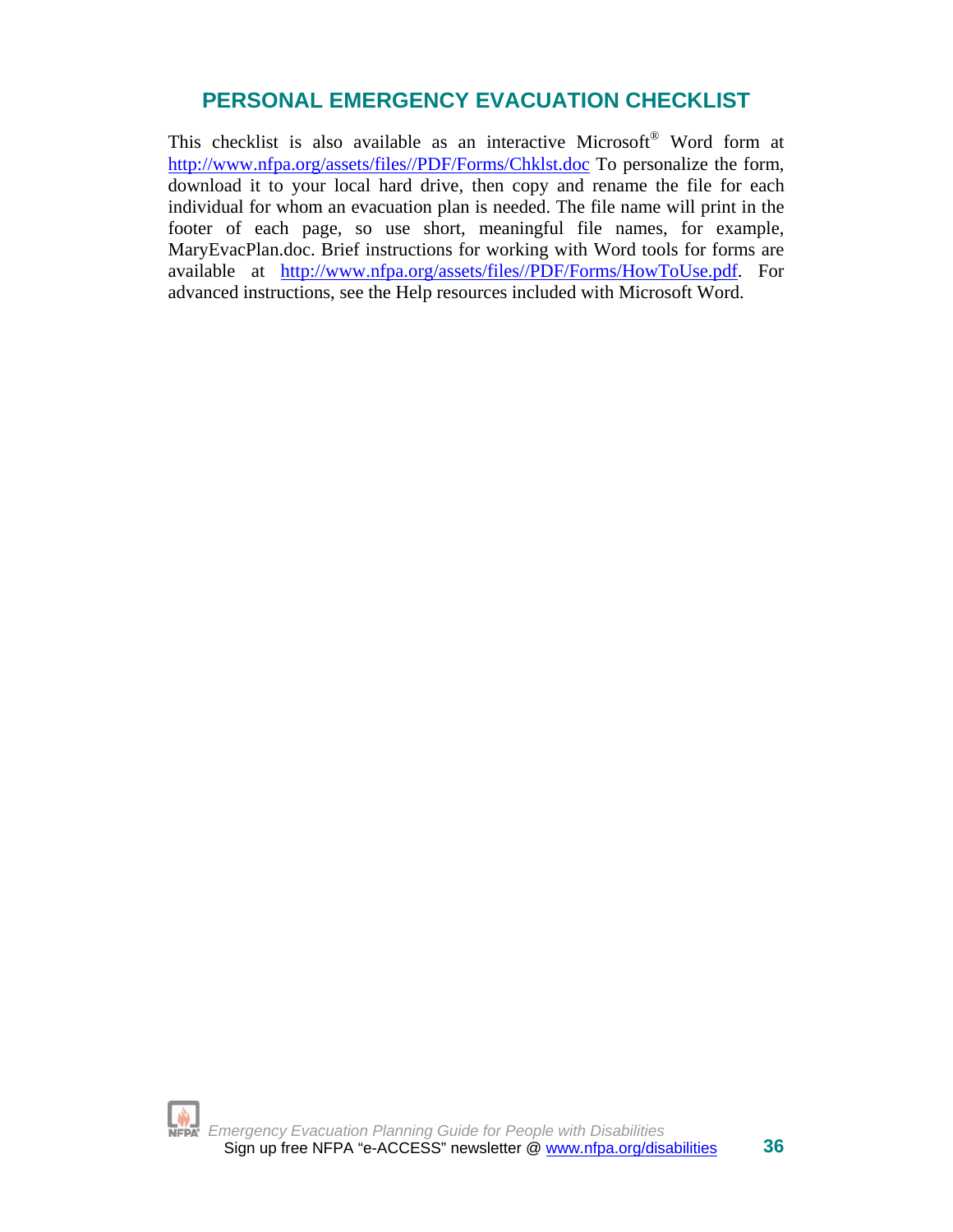

## **PERSONAL EMERGENCY EVACUATION PLANNING CHECKLIST**



| Name:                          |              |           |         | Primary Location: |  |
|--------------------------------|--------------|-----------|---------|-------------------|--|
| Building (home, office, etc.): |              |           |         | Primary Phone:    |  |
| Address:                       |              |           |         | Cell Phone:       |  |
| Floor:                         |              |           | E-mail: |                   |  |
| Service Animal:                | $\Gamma$ Yes | $\Box$ No |         |                   |  |

## **OCCUPANT NOTIFICATION**

| <b>Type of Emergency</b>                                                                                                   | <b>Method or Device for Notification</b>                                                                                                             |                             |                |               |                 |
|----------------------------------------------------------------------------------------------------------------------------|------------------------------------------------------------------------------------------------------------------------------------------------------|-----------------------------|----------------|---------------|-----------------|
| Fire:                                                                                                                      |                                                                                                                                                      |                             |                |               |                 |
| Earthquake:                                                                                                                |                                                                                                                                                      |                             |                |               |                 |
| Flood:                                                                                                                     |                                                                                                                                                      |                             |                |               |                 |
| Storm:                                                                                                                     |                                                                                                                                                      |                             |                |               |                 |
| Attack:                                                                                                                    |                                                                                                                                                      |                             |                |               |                 |
| Other (specify):                                                                                                           |                                                                                                                                                      |                             |                |               |                 |
|                                                                                                                            |                                                                                                                                                      |                             |                |               |                 |
|                                                                                                                            |                                                                                                                                                      | <b>YES</b>                  | NO             | N/A           | <b>Comments</b> |
| etc.) appropriate for this person?                                                                                         | Are there emergency notification devices (alarms,                                                                                                    | $\mathcal{L}_{\mathcal{A}}$ |                | $\Box$        |                 |
| Does this person know the location of each<br>emergency notification device/system and<br>understand its meaning/function? |                                                                                                                                                      | $\overline{\phantom{a}}$    | $\blacksquare$ | П             |                 |
| emergencies (manual pull box alarms, public<br>address systems, radio, telephones)?                                        | Does this person know how to sound the alert for                                                                                                     | $\overline{\phantom{a}}$    |                | $\mathcal{L}$ |                 |
| locations?                                                                                                                 | If telephones are used to report emergencies, are<br>emergency numbers posted near telephones, on<br>employee notice boards, or in other conspicuous | $\Box$                      | $\blacksquare$ | П             |                 |
| impairment to report an emergency?                                                                                         | Is there a way for a person with a hearing or speech                                                                                                 | $\Box$                      |                | П             |                 |
| priority over all non-emergency messages?                                                                                  | If the communication system also serves as an<br>alarm system, do all emergency messages have                                                        | $\Box$                      | $\blacksquare$ | П             |                 |
| indicate an emergency message?                                                                                             | Is there a unique signal (sound, light, header) to                                                                                                   | $\Box$                      |                | $\Box$        |                 |

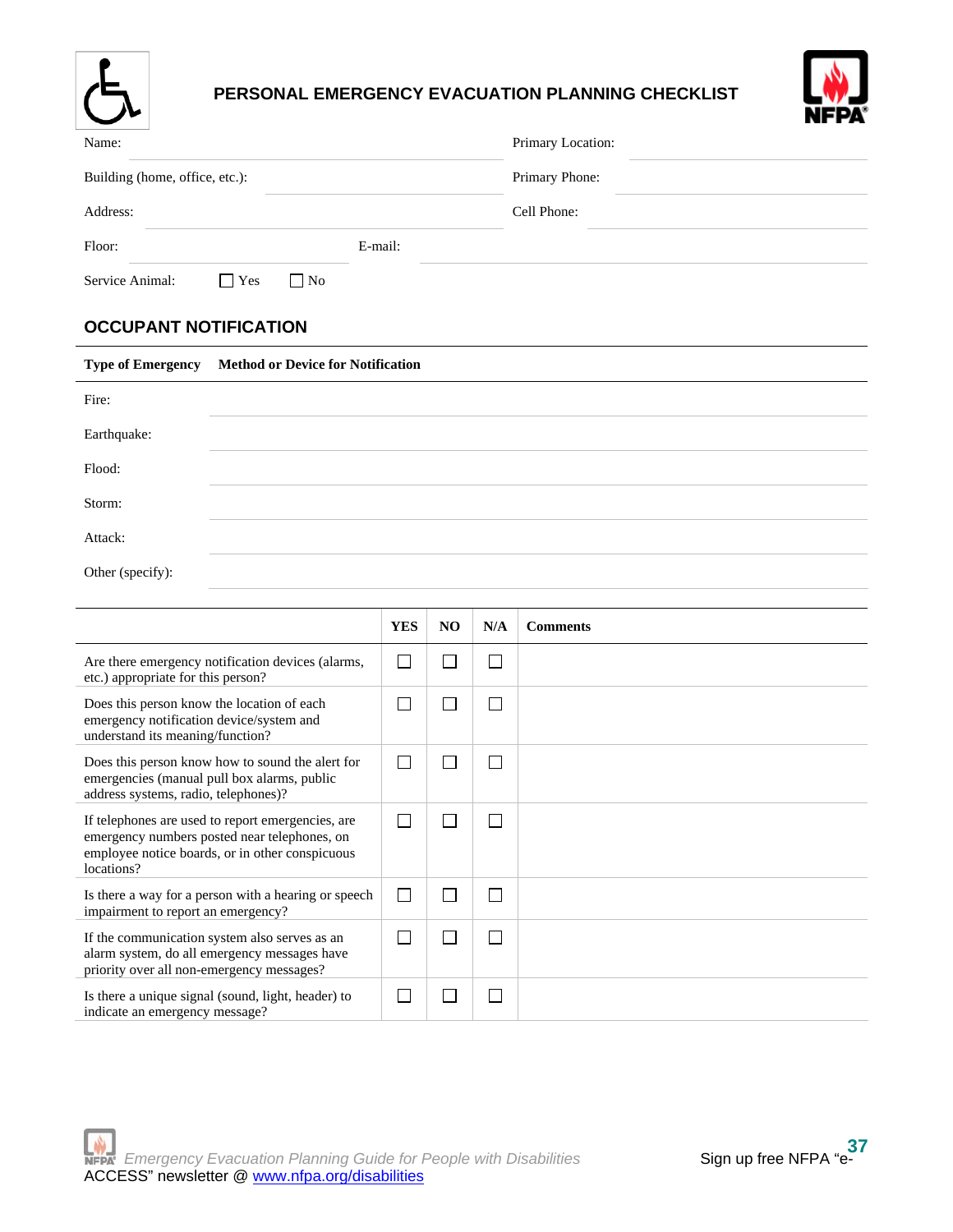#### **WAY FINDING**

|                                                                                                                                                                                           | YES                      | N <sub>O</sub> | N/A                      | <b>Comments</b> |
|-------------------------------------------------------------------------------------------------------------------------------------------------------------------------------------------|--------------------------|----------------|--------------------------|-----------------|
| Is there a usable way out?                                                                                                                                                                | $\Box$                   | $\sim$         | $\Box$                   |                 |
| Where is it? (List all and indicate nearest.)                                                                                                                                             |                          |                |                          |                 |
| Where is the established outside meeting place?                                                                                                                                           |                          |                |                          |                 |
| Is the usable circulation path clearly marked to<br>show the route to leave the building or to relocate<br>to some other space within the building in an<br>emergency?                    | $\Box$                   |                | $\Box$                   |                 |
| If a person exiting a doorway or turning a corner<br>could inadvertently be directed into the path of a<br>moving vehicle, is a safeguarding device with a<br>warning sign in place?      | $\Box$                   |                | $\overline{\phantom{a}}$ |                 |
| If the stairs in the circulation path lead anywhere<br>but out of the building, are doors, partitions, or<br>other effective means used to show the correct<br>route out of the building? | $\overline{\phantom{0}}$ |                | П                        |                 |
| Do doors used to connect any room to a circulation<br>path have proper maneuvering clearances?                                                                                            | $\Box$                   |                | П                        |                 |
| Can the doors be easily unlatched?                                                                                                                                                        | $\Box$                   | $\sim$         | $\Box$                   |                 |
| Do exterior circulation paths (balcony, porch,<br>gallery, roof) meet the preceding four<br>requirements?                                                                                 | $\Box$                   |                | $\Box$                   |                 |
| Does the exterior circulation path have guardrails<br>to protect open sides of walking surfaces?                                                                                          | $\Box$                   | $\blacksquare$ | $\Box$                   |                 |
| Is the exterior circulation path smooth, solid, and a<br>substantially level travel surface?                                                                                              | $\overline{\phantom{a}}$ |                | $\Box$                   |                 |
| Does the exterior circulation path not branch off<br>and head away from the public way?                                                                                                   | $\Box$                   | $\sim$         | $\Box$                   |                 |
| Is each exit marked with a clearly visible sign<br>reading "EXIT" in all forms (visual, tactile,<br>Braille)?                                                                             | $\Box$                   |                | П                        |                 |
| Is every doorway or passage that might be<br>mistaken for an exit marked "NOT AN EXIT" or<br>with an indication of its actual use in all forms<br>(visual, tactile, Braille)?             | ▭                        | −              | ┌                        |                 |
| Are signs posted and arranged along circulation<br>paths to adequately show how to get to the nearest<br>exit?                                                                            | $\Box$                   | $\sim$         | $\Box$                   |                 |
| Do the signs clearly indicate the direction of travel<br>in all forms (visual, tactile, Braille)?                                                                                         | $\Box$                   |                | $\Box$                   |                 |
| Do brightly lit signs, displays, or objects in or near<br>the line of vision not obstruct or distract attention<br>from exit signs, particularly for people with low<br>vision?           | $\Box$                   | n.             | $\Box$                   |                 |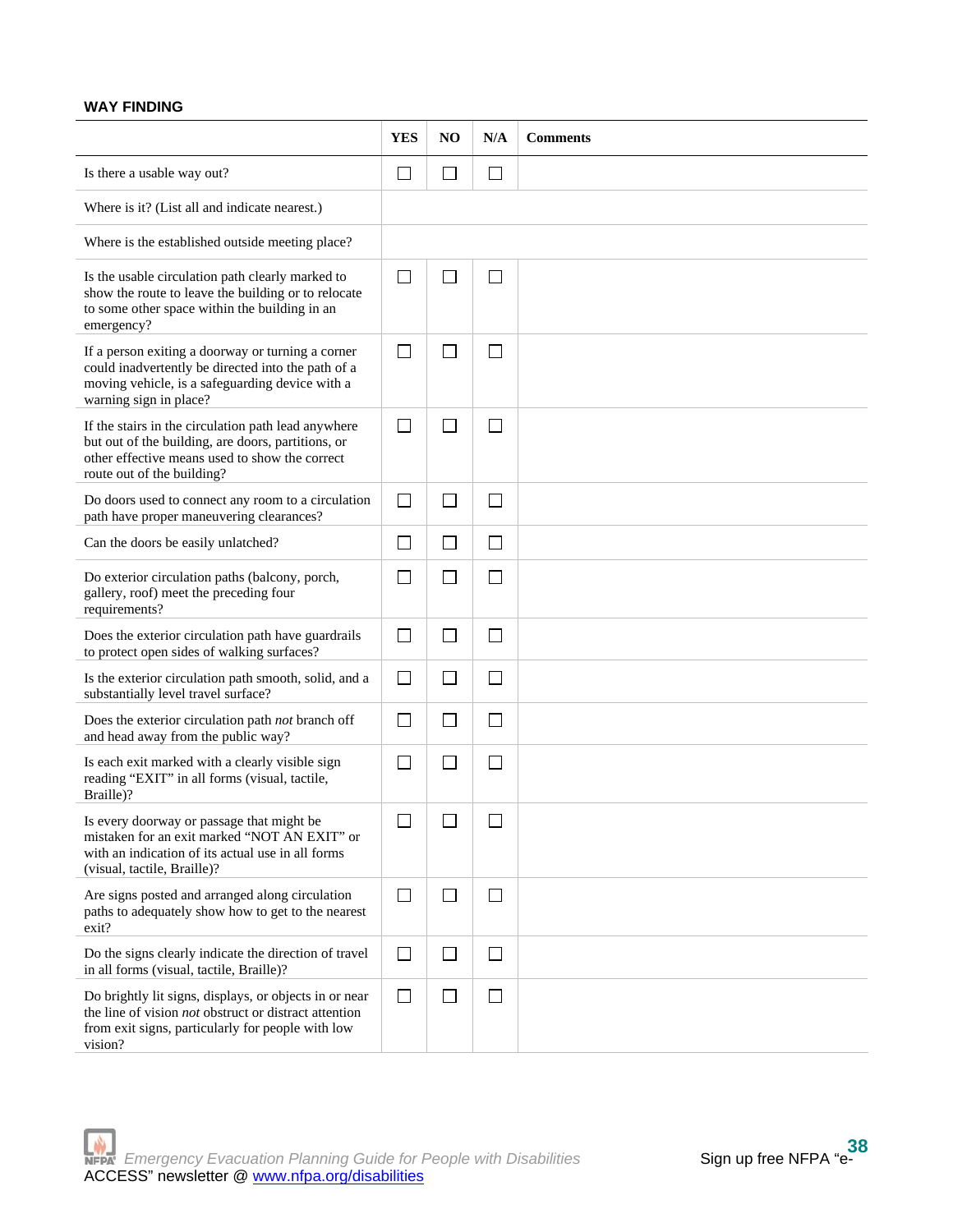#### **USE OF THE WAY**

|                                                                                                                                                                                                              | <b>YES</b>   | NO                       | N/A                         | <b>Comments</b> |
|--------------------------------------------------------------------------------------------------------------------------------------------------------------------------------------------------------------|--------------|--------------------------|-----------------------------|-----------------|
| Are circulation paths always free of obstructions,<br>including furniture and equipment, so everyone can<br>safely exit the building during an emergency?                                                    | $\Box$       |                          | $\mathcal{L}$               |                 |
| Are people <i>not</i> required to travel through a room<br>that can be locked, such as a restroom?                                                                                                           | $\mathbf{I}$ | $\overline{\phantom{a}}$ | $\Box$                      |                 |
| Do all interior doors, other than fire doors, readily<br>open from the inside without keys, tools, or special<br>knowledge and require less than 5 pounds of force<br>to unlatch and set the door in motion? | $\Box$       | $\sim$                   | $\sim$                      |                 |
| Are exit signs not obstructed or concealed in any<br>way, particularly for people with vision<br>impairments who need to find and feel the sign?                                                             | $\mathbf{I}$ | $\sim$                   | $\mathcal{L}$               |                 |
| Are exit doors kept free of items that obscure the<br>visibility of exit signs or that may hide visual,<br>tactile, or Braille signage?                                                                      | $\mathsf{L}$ | $\Box$                   | $\Box$                      |                 |
| Is the emergency escape path clear of obstacles<br>caused by construction or repair ?                                                                                                                        | $\Box$       | $\sim$                   | $\mathcal{L}_{\mathcal{A}}$ |                 |
| Does the circulation path maintain a clear height of<br>6 feet 8 inches at all points?                                                                                                                       | $\Box$       |                          | $\Box$                      |                 |
| Do objects that stick out into the circulation path,<br>such as ceiling fans and wall cabinets, not reduce<br>the minimum height and width of the circulation<br>path?                                       | $\Box$       | ×.                       | $\mathcal{L}$               |                 |
| Are usable circulation paths at least 32 inches wide<br>for any segment less than 24 inches in length and<br>36 inches for all segments 24 inches or longer?                                                 | П            | ×.                       | $\Box$                      |                 |
| Is each usable circulation path a permanent part of<br>the facility?                                                                                                                                         | $\Box$       | $\Box$                   | $\Box$                      |                 |
| If the circulation path is not substantially level, are<br>occupants provided with appropriate stairs or a<br>ramp?                                                                                          | $\Box$       | $\Box$                   |                             |                 |
| Do building circulation paths lead to a public way, that is:                                                                                                                                                 |              |                          |                             |                 |
| Directly outside or to a street or walkway?                                                                                                                                                                  |              |                          |                             |                 |
| To an area of refuge and from there to a public<br>way?                                                                                                                                                      | $\Box$       | $\mathcal{L}$            | $\sim$                      |                 |
| To an open space with access to the outside?                                                                                                                                                                 | $\Box$       | $\Box$                   | $\Box$                      |                 |
| To streets, walkways, or open spaces large<br>enough to accommodate all building occupants<br>likely to use the exit?                                                                                        | $\Box$       | $\Box$                   | $\Box$                      |                 |

#### **TYPE OF ASSISTANCE NEEDED**

|                                                                     | <b>YES</b> | NO. | N/A | <b>Comments</b> |
|---------------------------------------------------------------------|------------|-----|-----|-----------------|
| Can the person evacuate himself or herself with a<br>device or aid? |            |     |     |                 |
| What is the specific device or aid?                                 |            |     |     |                 |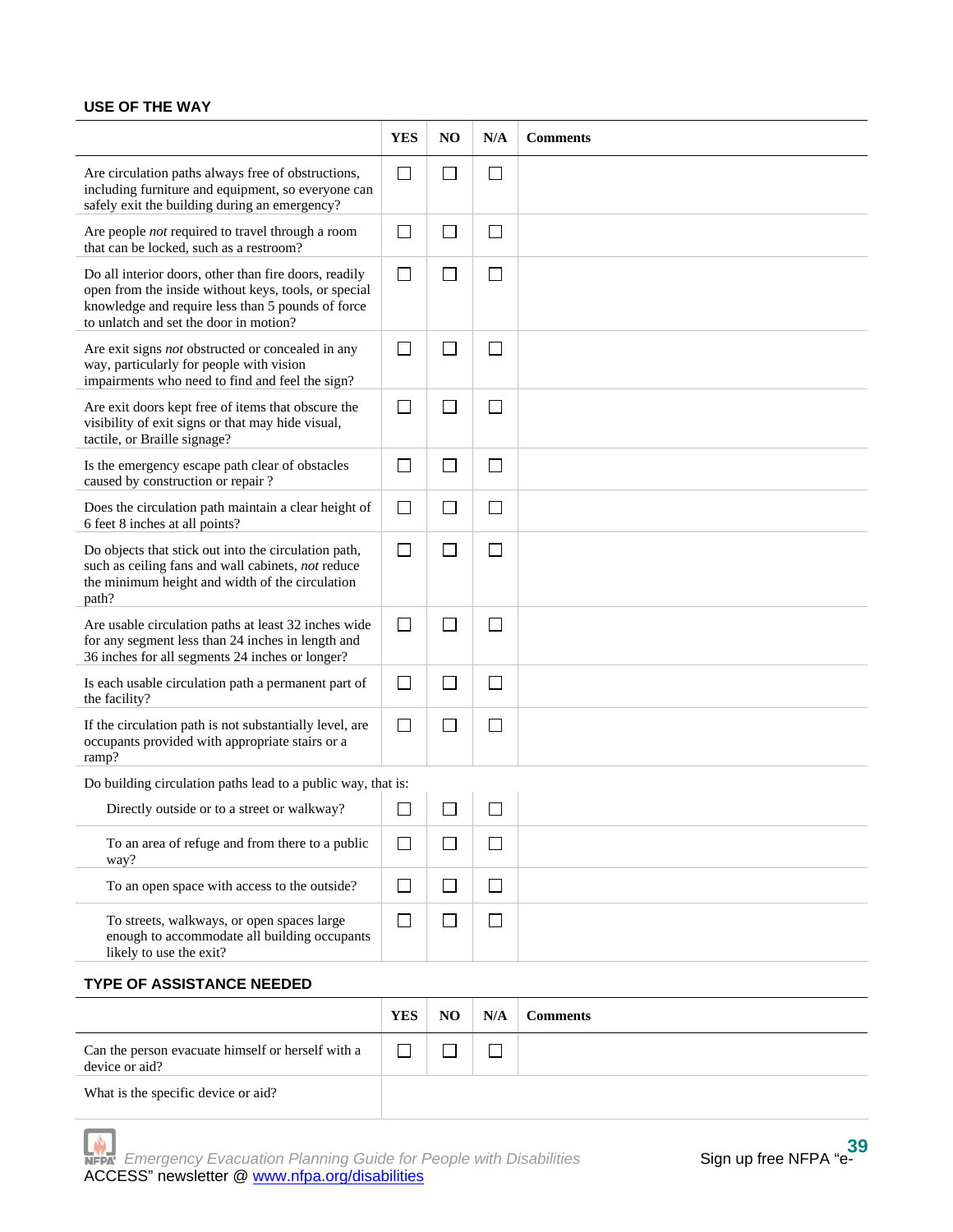| Where is the device or aid located?                                     |                   |  |  |
|-------------------------------------------------------------------------|-------------------|--|--|
| Does the person need assistance to evacuate?                            | r.                |  |  |
| What does the assistant (s) need to do?                                 |                   |  |  |
| Does the assistant(s) need any training?                                | $\Box$            |  |  |
| Has the training been completed?                                        | $\vert \ \ \vert$ |  |  |
| Where will the assistant $(s)$ meet the person<br>requiring assistance? |                   |  |  |
| When will the person requiring assistance contact<br>the assistant(s)?  |                   |  |  |

#### **Number of Assistants Needed**

How many assistants are needed?

How will the assistant(s) be contacted in an emergency?

| <b>Name</b> | <b>Phone</b> | <b>Cell Phone</b> | E-mail |
|-------------|--------------|-------------------|--------|
| Assistant 1 |              |                   |        |
| Assistant 2 |              |                   |        |
| Assistant 3 |              |                   |        |
| Assistant 4 |              |                   |        |
| Assistant 5 |              |                   |        |
| Assistant 6 |              |                   |        |

#### **SERVICE ANIMAL**

|                                                                                                                                                         | <b>YES</b> | NO. | <b>Comments</b> |
|---------------------------------------------------------------------------------------------------------------------------------------------------------|------------|-----|-----------------|
| Has the person discussed with emergency management<br>personnel his or her preferences with regard to evacuation<br>and handling of the service animal? |            |     |                 |
| Has the person thought about under what circumstances a<br>decision may have to be made about leaving the service<br>animal behind?                     |            |     |                 |
| What is the best way to assist the service animal if it<br>becomes hesitant or disoriented?                                                             |            |     |                 |
| Do first responders have a copy of the detailed<br>information for the service animal?                                                                  |            |     |                 |
| Where are extra food and supplies kept for the service<br>animal?                                                                                       |            |     |                 |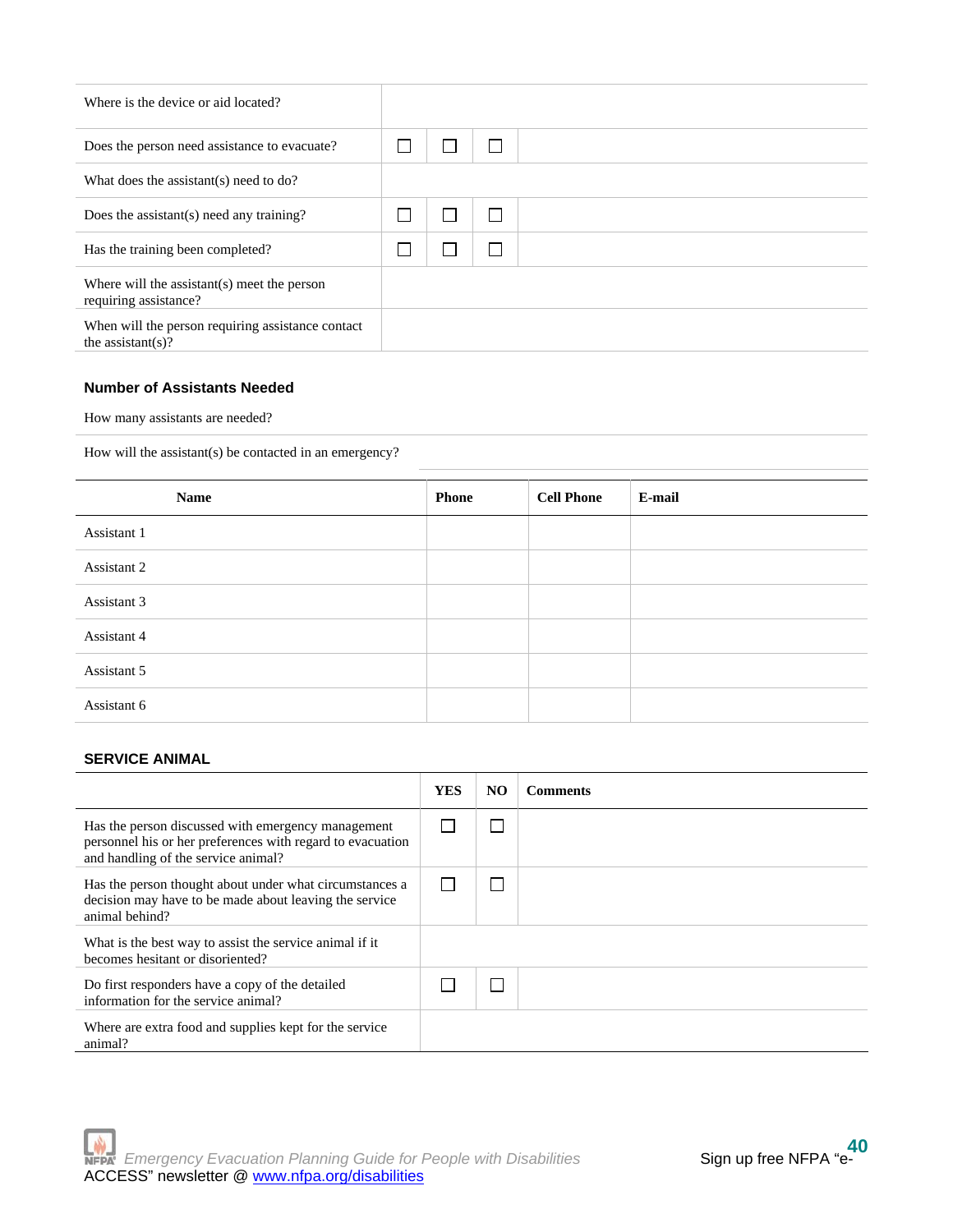# **Annex A**

# **THE ADA: A BEGINNING**

The good news is that here in the United States we have developed building codes that have significantly reduced damage and injury to people and property. We have done so well with issues like fire sprinklers, rated construction, and structural stability that we have gone on to the next level and begun to address other issues that are equally important. Energy efficiency, protection of heritage buildings, and accessibility are examples of where we have taken codes beyond traditional requirements.

The bad news is that, while we have made a good start on "accessibility" in the past 35 years, we still have a long way to go. Why does it seem to take so much time and effort to write workable codes and standards for accessibility? What makes dealing with quality-of-life issues, particularly accessibility, so difficult? After all, the goal is simple — we want everyone to have the right to the same opportunities, a right that flows directly from our Constitution. So why are we having such a hard time reaching that goal?

What makes it so difficult is simply that each one of us is unique. We certainly have many general physical features in common, like eyes and ears and organs. But there are differences even in those areas, some small, some great. My eyes are blue, yours are brown, her vision is 20/20, he is blind — there are literally billions of combinations. It's relatively easy to write code so that we're all protected in buildings that won't burn or won't collapse during an earthquake. It's much more difficult to make sure that everyone can use a building with equal facility. We now have computer software that can "read" word documents out loud to assist people with visual impairments. We have voice-activated software that can "type" into a computer to assist people with limited use of their hands and fingers. Our goal in accessible code requirements for buildings is to provide that same kind of flexibility and to accommodate anyone and everyone who uses every building.

The first regulations for accessibility adopted in the late 1960s and early 1970s were successful and produced benefits for millions of people. Ramps, elevators, curb cuts, accessible toilets, and signage provided a new freedom for getting to, into, and around thousands of public facilities. Now we've learned that those adaptations are only a small part of the solution. We need to address audio and visual accessibility as well as mobility accessibility. What do people do once they're inside a building? Where do they sit? How good is the quality of those seats? How well can people see and hear? How might they get out of the building in an emergency?

In 1990 Congress passed the Americans with Disabilities Act (ADA), which is generally considered the flagship piece of legislation on the subject of accessibility. In the act, the term *disability* means one of the following: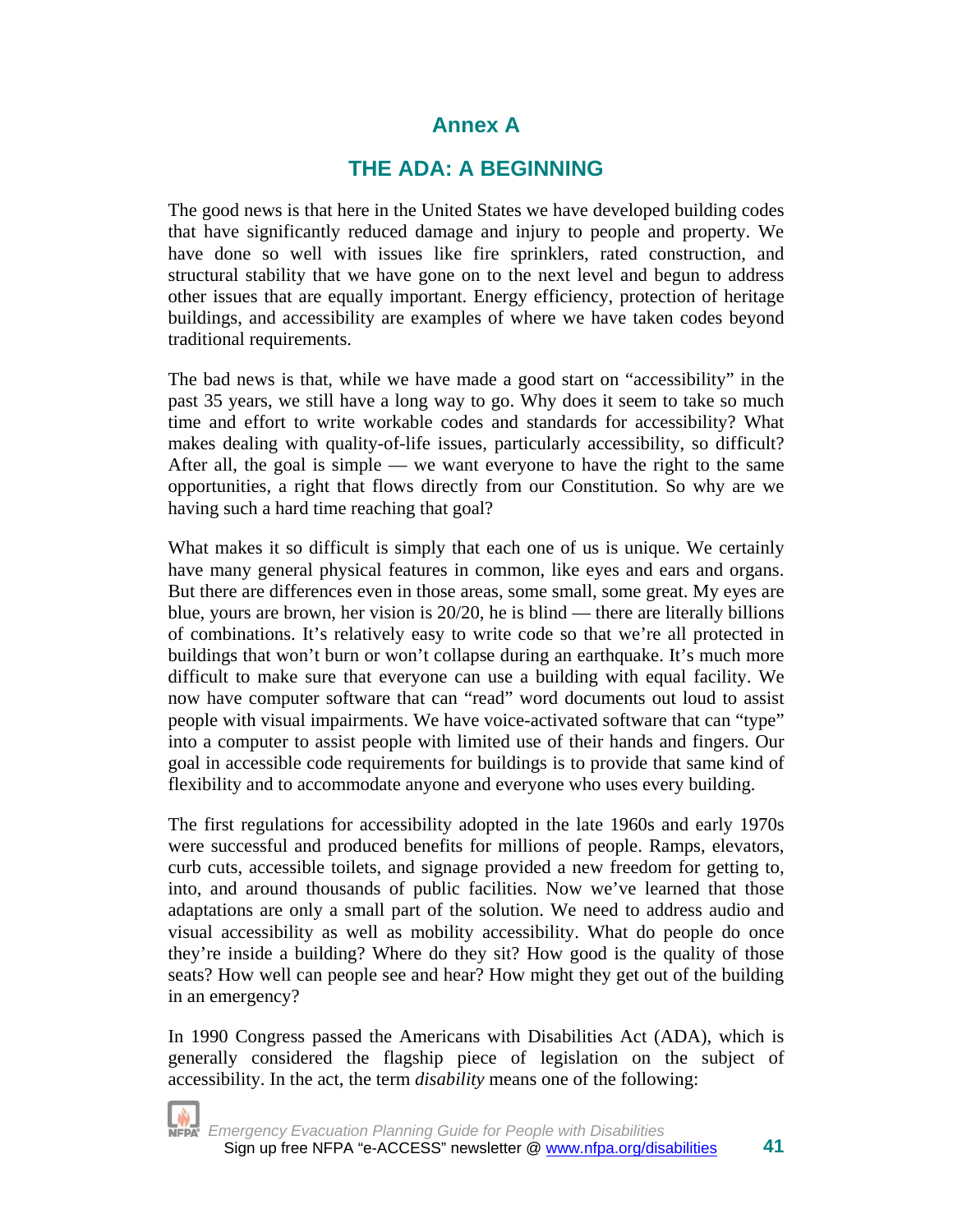- u A physical or mental impairment that substantially limits one or more of the major life activities of a person
- u A record of such an impairment
- u Being regarded as having such an impairment

In developing the ADA, Congress listed nine profound findings:

Some 43,000,000 Americans have one or more physical or mental disabilities, and this number is increasing as the population grows older.

Historically, society has tended to isolate and segregate people with disabilities. Despite some improvements, discrimination against people with disabilities continues to be a serious and pervasive social problem.

Discrimination against people with disabilities persists in the critical areas of employment, housing, public accommodations, education, transportation, communication, recreation, institutionalization, health services, voting, and access to public services. Unlike people who experience discrimination on the basis of race, color, sex, national origin, religion, or age, those of us who experience discrimination on the basis of disability often have no legal recourse to redress such discrimination.

People with disabilities continually encounter various forms of discrimination, including outright intentional exclusion; the discriminatory effects of architectural, transportation, and communication barriers; overprotective rules and policies; the effects of failure to make modifications to existing facilities and practices; exclusionary qualification standards and criteria; segregation; and relegation to lesser services, programs, activities, benefits, jobs, or other opportunities.

Census data, national polls, and other studies document that people with disabilities, as a group, occupy an inferior status in our society and are severely disadvantaged socially, vocationally, economically, and educationally. People with disabilities have been faced with restrictions and limitations, subjected to a history of purposeful unequal treatment, and relegated to a position of political powerlessness in our society, based on characteristics beyond their control and resulting from stereotypic assumptions not truly indicative of the their abilities to participate in and contribute to society.

The nation's proper goals regarding people with disabilities are to ensure equality of opportunity, full participation, independent living, and economic selfsufficiency for such people. Yet, the continuing existence of unfair and unnecessary discrimination and prejudice denies people with disabilities the opportunity to compete on an equal basis and to pursue those opportunities for which our free society is justifiably famous. This discrimination costs the United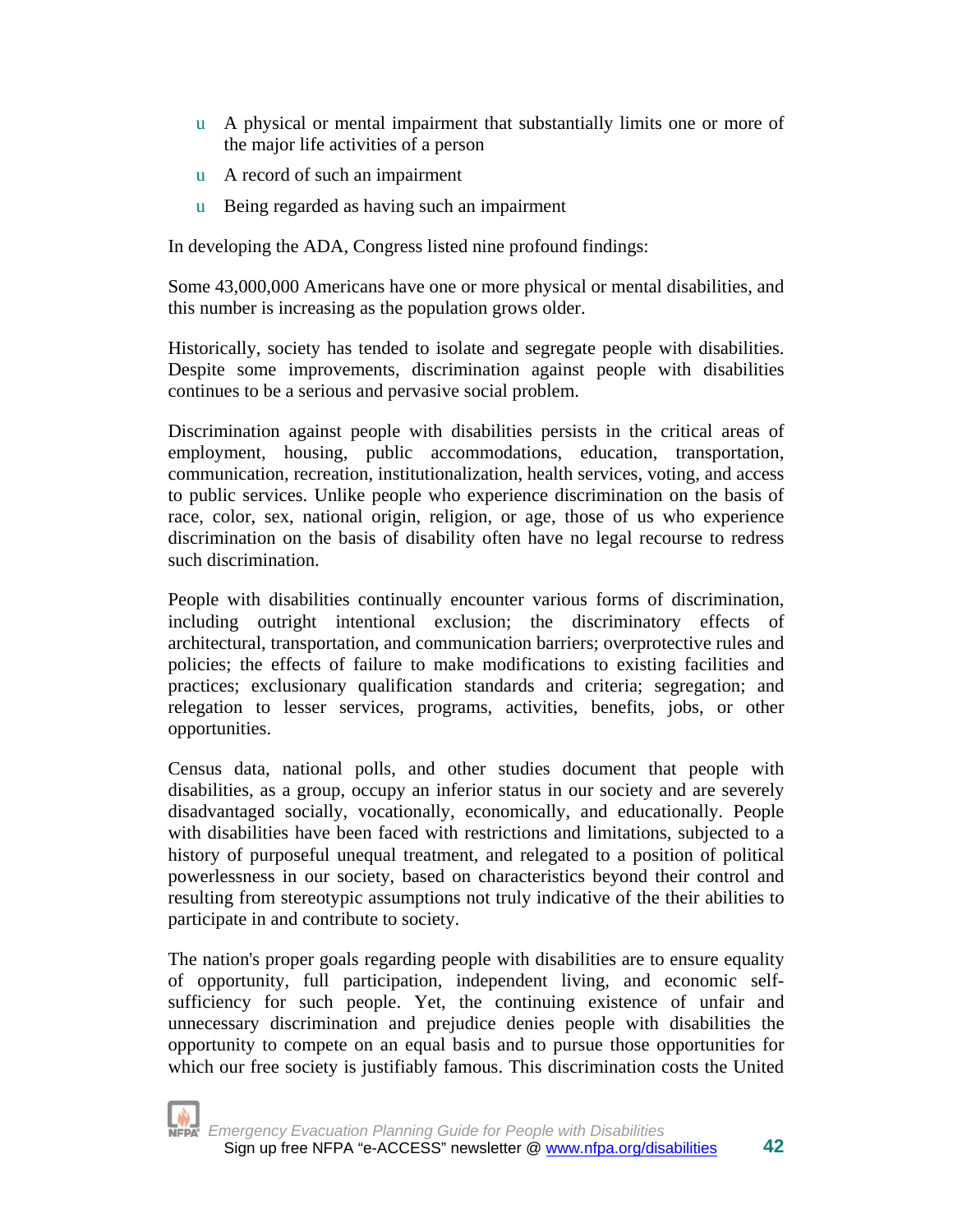States billions of dollars in unnecessary expenses resulting from dependency and non-productivity.

Congress clearly stated its purposes in passing the ADA:

- u To provide a clear and comprehensive national mandate for the elimination of discrimination against people with disabilities
- u To provide clear, strong, consistent, and enforceable standards that address discrimination against people with disabilities
- u To ensure that the federal government plays a central role in enforcing the standards established in the ADA on behalf of people with disabilities
- u To invoke the sweep of congressional authority, including the power to enforce the 14th Amendment and to regulate commerce in order to address the major areas of discrimination that people with disabilities face daily

That clear and powerful message was sent to the American people over 15 years ago, but somehow we missed the point. Somehow we continue to miss the point. Right now, more than 43 million Americans have disabilities. The members of this group are constantly changing — at any moment, you and I could become part of this group for some period of time.

Disability is not about a specific group of people. Disability is about a specific time in the life of each and every one of us. For some it may be temporary, for others it may last much longer.

It's about the fourth-grader who breaks her leg falling off the playground slide and the hockey player who crashes into the boards 15 seconds into his first college game and is paralyzed from the neck down.

It's about the construction worker who's nearly deaf from running a jackhammer and the person born with no arms.

It's about the 30-year-old asthma sufferer and the 60-year-old office worker recuperating from bypass surgery.

It's about each and every one of us at some point in our lives.

As a society, we have mistakenly adopted a mindset that divides us into two groups, "able bodied" and "disabled." The fact is that we all will be part of the disabled community for some time in our lives. It is from that perspective that we need to think about and regulate our built environment and our programs. If we act from the perspective of what we would want when, rather than if, we become disabled, we truly will be able to make great progress for all people.

 *Emergency Evacuation Planning Guide for People with Disabilities*  Sign up free NFPA "e-ACCESS" newsletter @ www.nfpa.org/disabilities **43**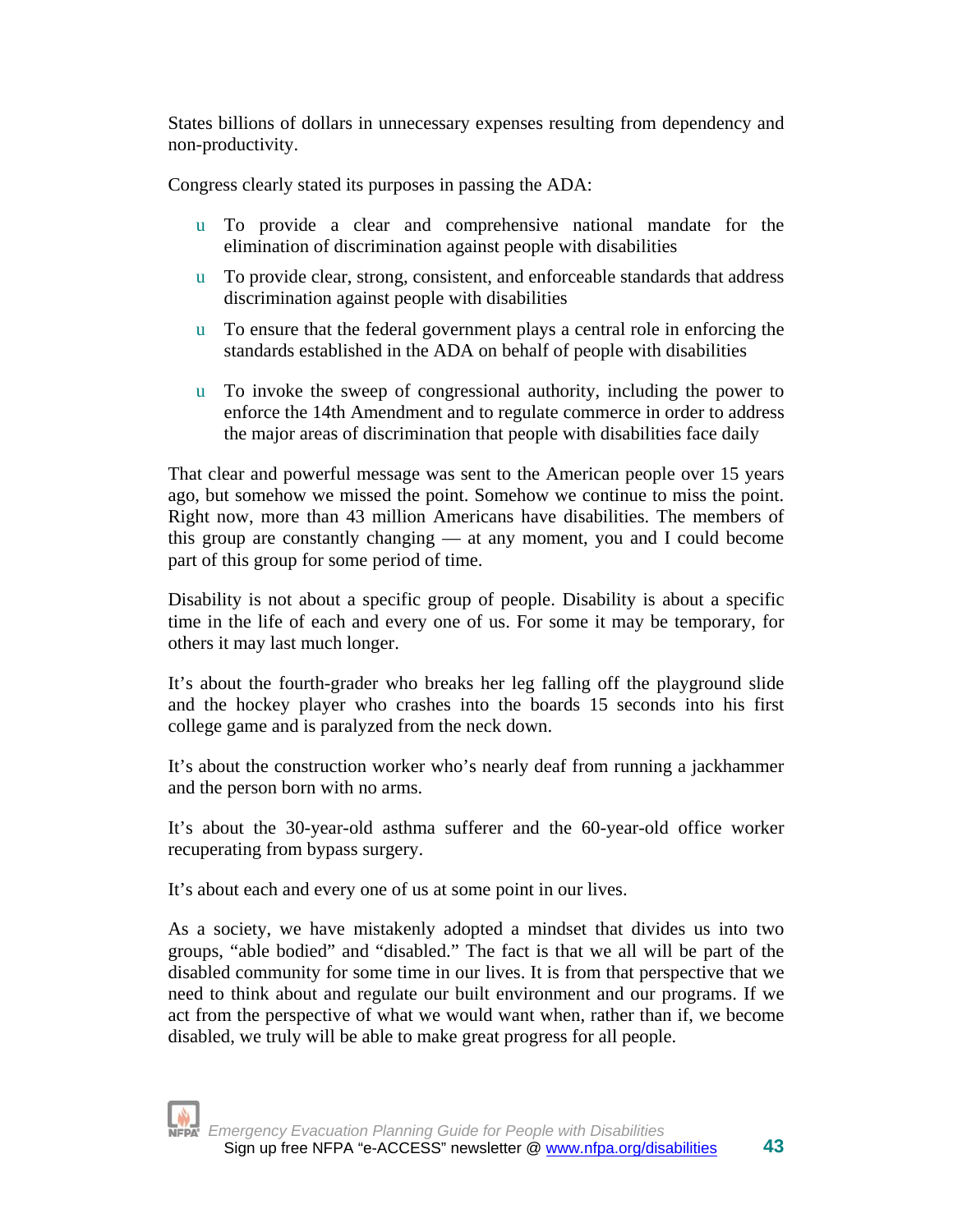# **Annex B**

# **GOVERNMENT RESOURCES**

This listing of government resources (provided by the U.S. Access Board) may be helpful in developing integrated emergency plans that fully consider the needs of people with disabilities.

A variety of organizations in the public and private sectors provide information on accessibility and accessible design. These links are provided for information purposes only; NFPA and the U.S. Access Board make no warranty, expressed or implied, that the information obtained from these sources is accurate or correct.

#### [ADA Document Portal](http://www.adaportal.org/) ([http:/www.adaportal.org\)](http://www.adaportal.org/)

This website, sponsored by the National Institute on Disability and Rehabilitation Research (NIDRR), makes available more than 3400 documents related to the ADA, including those issued by federal agencies with responsibilities under the law. It also provides extensive document collections on other disability rights laws and issues.

#### [Air Carrier Access Act](http://airconsumer.ost.dot.gov/) [\(http://www.airconsumer.ost.dor.gov](http://www.airconsumer.ost.dor.gov/))

The Air Carrier Access Act prohibits discrimination by air carriers on the basis of disability. This act is enforced by the U.S. Department of Transportation, which maintains a hotline for complaints: 866-266-1368 (voice); 866-754-4368 (TTY).

[Department of Education](http://www.ed.gov/) [\(http://www.ed.gov](http://www.ed.gov/))

The U.S. Department of Education funds 10 regional Disability Business Technical Assistance Centers [\(http://www.adata.org](http://www.adata.org/)) to provide technical assistance on the ADA. For assistance related to civil rights, contact the department's [Office for Civil Rights](http://bcol01.ed.gov/CFAPPS/OCR/contactus.cfm) (OCR) in Washington D.C. ([http://bcol01.ed.gov/CFAPPS/OCR/contactus.cfm\)](http://bcol01.ed.gov/CFAPPS/OCR/contactus.cfm) or the OCR enforcement office serving your state or territory.

#### [Department of Housing and Urban Development](http://www.hud.gov/offices/fheo/) (<http://www.hud.gov/offices/fheo>)

The U.S. Department of Housing and Urban Development (HUD) has issued the Fair Housing Accessibility Guidelines, which cover multifamily housing and are available on HUD's website

(<http://www.hud.gov/offices/fheo/disabilities/fhefhag.cfm>). Information is also available on how to file a [complaint](http://www.hud.gov/complaints/housediscrim.cfm) with HUD under the Fair Housing Act ([http://www.hud.gov/complaints/housediscrim.cfm\)](http://www.hud.gov/complaints/housediscrim.cfm). HUD's website also addresses access under Section 504 of the Rehabilitation Act ([http://www.hud.gov/offices/fheo/disabilities/504keys.cfm\)](http://www.hud.gov/offices/fheo/disabilities/504keys.cfm).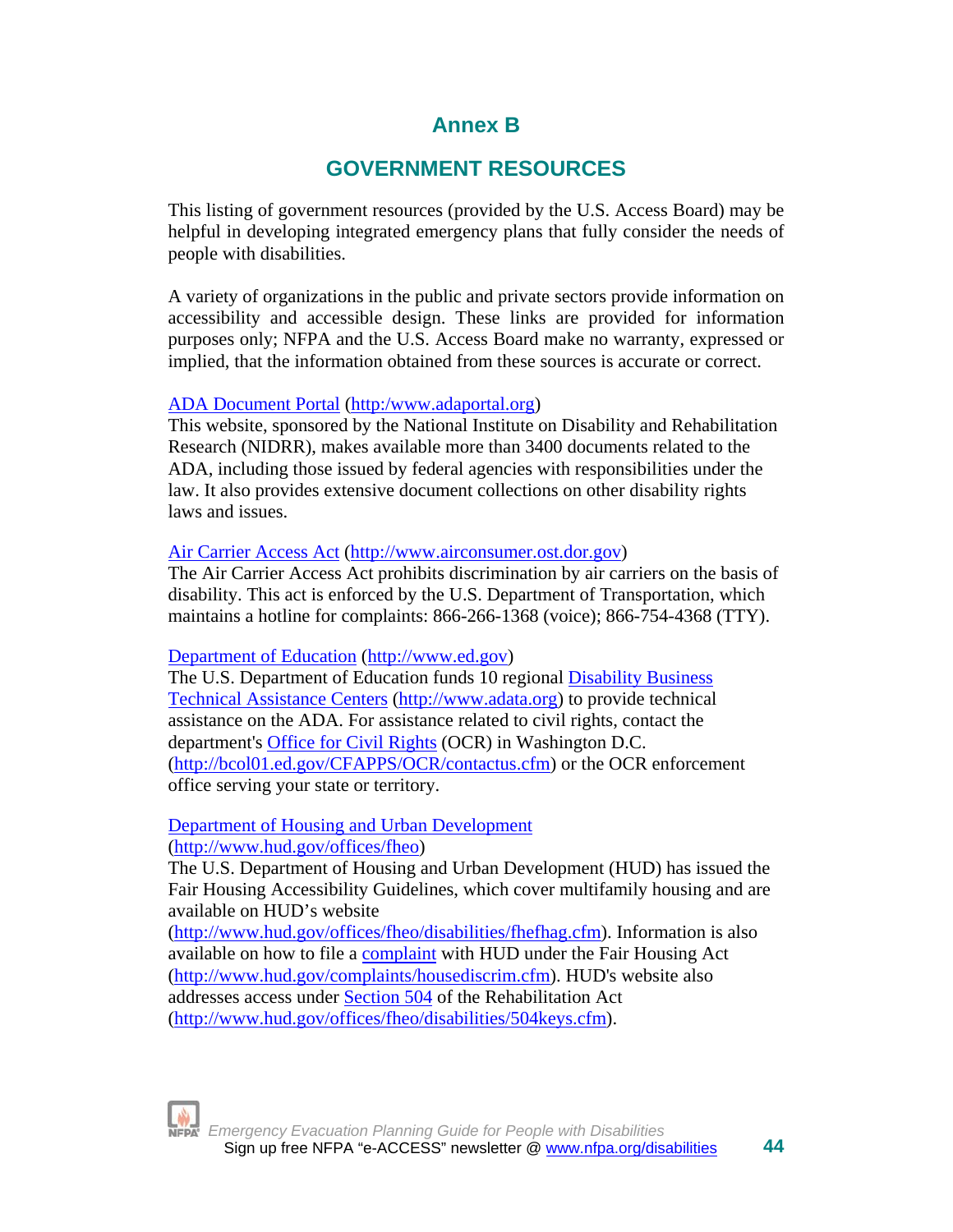[Department of Justice's ADA Website](http://www.usdoj.gov/crt/ada/adahom1.htm)

([http://www.usdoj.gov/crt/ada/adahom1.htm\)](http://www.usdoj.gov/crt/ada/adahom1.htm)

The U.S. Department of Justice (DoJ) website offers technical assistance on the ADA Standards for Accessible Design and other ADA provisions that apply to businesses, nonprofit service agencies, and state and local government programs. It also provides information on how to file ADA-related complaints. Many of its [technical assistance letters](http://www.usdoj.gov/crt/foia/records.htm) are available online ([http://www.usdoj.gov/crt/foia/records.htm\)](http://www.usdoj.gov/crt/foia/records.htm).

DoJ maintains an ADA hotline: 800-514-0301 (voice); 800-514-0383 (TTY).

[Department of Transportation](http://www.access-board.gov/links/government.htm#fta#fta) [\(http://www.access](http://www.access-board.gov/links/government.htm#fta)[board.gov/links/government.htm#fta#fta\)](http://www.access-board.gov/links/government.htm#fta) (*See [Federal Transit Administration](http://www.fta.dot.gov/initiatives_tech_assistance/customer_service/14524_ENG_HTML.htm).*)

#### [Department of Labor, Office of Disability Employment Policy](http://www.dol.gov/odep/welcome.html) (<http://www.dol.gov/odep/welcome.html>)

In the fiscal year 2001 budget, Congress approved a new Office of Disability Employment Policy (ODEP) for the Department of Labor. Programs and staff of the former President's Committee on Employment of People with Disabilities have been integrated in this new office. The mission of ODEP, under the leadership of an Assistant Secretary, is to bring a heightened and permanent longterm focus on the goal of increasing employment for persons with disabilities through policy analysis, technical assistance, and development of best practices, as well as outreach, education, constituent services, and promoting ODEP's mission among employers.

[Disability and Business Technical Assistance Centers](http://www.adata.org/) ([http://www.adata.org\)](http://www.adata.org/) Funded by the National Institute on Disability and Rehabilitation Research (NIDRR), the Disability and Business Technical Assistance Centers (DBTACs) provide information, materials, technical assistance, and training on the ADA to employers, people with disabilities, and other entities with responsibilities under the ADA. The national toll-free number, 1-800-949-4232 (voice and TTY), automatically routes calls to the closest center.

# [DisabilityInfo.Gov](http://www.disability.gov/)

The website is a one-stop interagency portal for information on federal programs, services, and resources for people with disabilities, their families, employers, service providers, and other community members.

[Equal Employment Opportunity Commission](http://www.disability.gov/) [\(http://www.disability.gov\)](http://www.disability.gov/) EEOC offers technical assistance on the ADA provisions that apply to employment and provides information on how to file ADA complaints.

Employment questions: 800-669-4000 (voice); 800-669-6820 (TTY)

Employment documents: 800-669-3362 (voice); 800-800-3302 (TTY)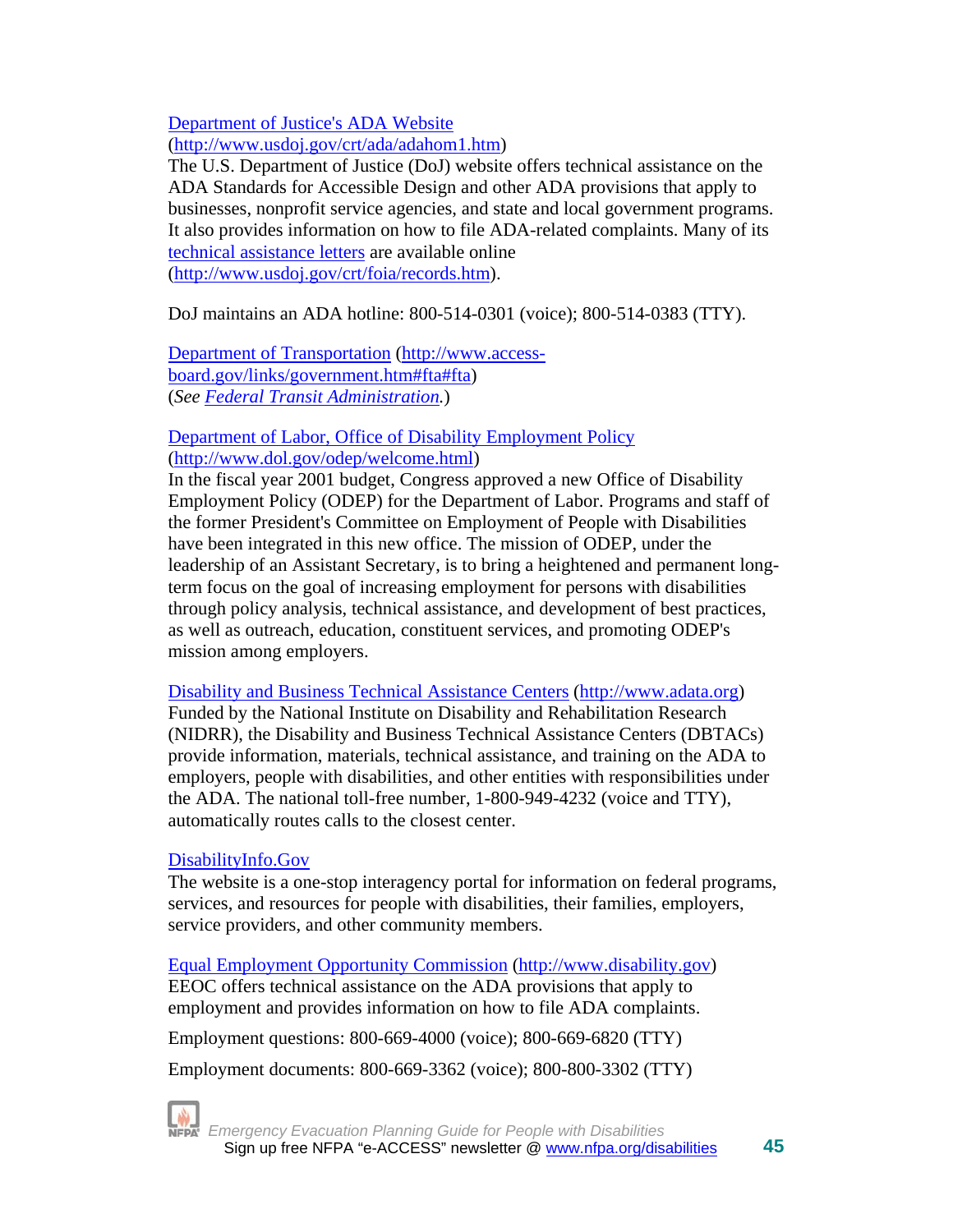#### [Federal Communications Commission](http://www.fcc.gov/cib/dro/) (<http://www.fcc.gov/cib/dro>)

FCC offers technical assistance on ADA telephone relay service requirements. FCC also has jurisdiction over compliance with Section 255 of the Telecommunications Act.

Relay service—documents and questions: 202-418-0190 (voice); 202-418-2555 (TTY)

Relay service—legal questions: 202-634-1798 (voice); 202-418-0484 (TTY)

Complaints and enforcement: 202-632-7553 (voice); 202-418-0485 (TTY)

# [Federal Register](http://www.gpoaccess.gov/fr/index.html) ([http://www.gpoaccess.gov/fr/index.html\)](http://www.gpoaccess.gov/fr/index.html)

This site not only contains the Federal Register but can access many Government Printing Office documents. It is a gateway site with access to most documents available from the Government Printing Office (*see [Government Printing Office](http://www.access.gpo.gov/)*).

## [Federal Relay Service](http://www.gsa.gov/Portal/gsa/ep/contentView.do?contentType=GSA_OVERVIEW&contentId=10360&noc=T)

([http://www.gsa.gov/Portal/gsa/ep/contentView.do?contentType=](http://www.gsa.gov/Portal/gsa/ep/contentView.do?contentType=%0BGSA_OVERVIEW&contentId=10360&noc=T) [GSA\\_OVERVIEW&contentId=10360&noc=T](http://www.gsa.gov/Portal/gsa/ep/contentView.do?contentType=%0BGSA_OVERVIEW&contentId=10360&noc=T))

The Federal Relay Service (FRS) provides telecommunications services for persons who are deaf or hard of hearing or who have speech disabilities, to aid them in communicating and conducting business with employees in the federal government. FRS provides domestic and international coverage to the public and to federal agency personnel seven days a week, 24 hours a day.

# [Federal Transit Administration](http://www.fta.dot.gov/initiatives_tech_assistance/customer_service/14524_ENG_HTML.htm)

([http://www.fta.dot.gov/initiatives\\_tech\\_assistance/customer\\_service/](http://www.fta.dot.gov/initiatives_tech_assistance/customer_service/%0B14524_ENG_HTML.htm) [14524\\_ENG\\_HTML.htm](http://www.fta.dot.gov/initiatives_tech_assistance/customer_service/%0B14524_ENG_HTML.htm))

The Federal Transit Administration regulates and enforces requirements of the ADA that cover transportation facilities and systems. FTA maintains a technical assistance line on ADA questions: (888) 446-4511 (voice); (202) 366-0153 (TTY).

# [FirstGov.gov](http://www.firstgov.gov/) ([http://www.firstgov.gov\)](http://www.firstgov.gov/)

This is the official U.S. gateway to all government information, and is the catalyst for a growing electronic government. The site provides a powerful search engine and links to information from the federal government, local and tribal governments, and nations around the world.

## [General Service Administration Public Buildings Service](http://www.gsa.gov/pbs/pt/pts/access.htm) (<http://www.gsa.gov/pbs/pt/pts/access.htm>)

The GSA's Public Buildings Service manages the Accessibility Program for GSA. This program provides liaison and technical staff support to the Administrator and Deputy Administrator concerning accessibility complaints against GSA facilities.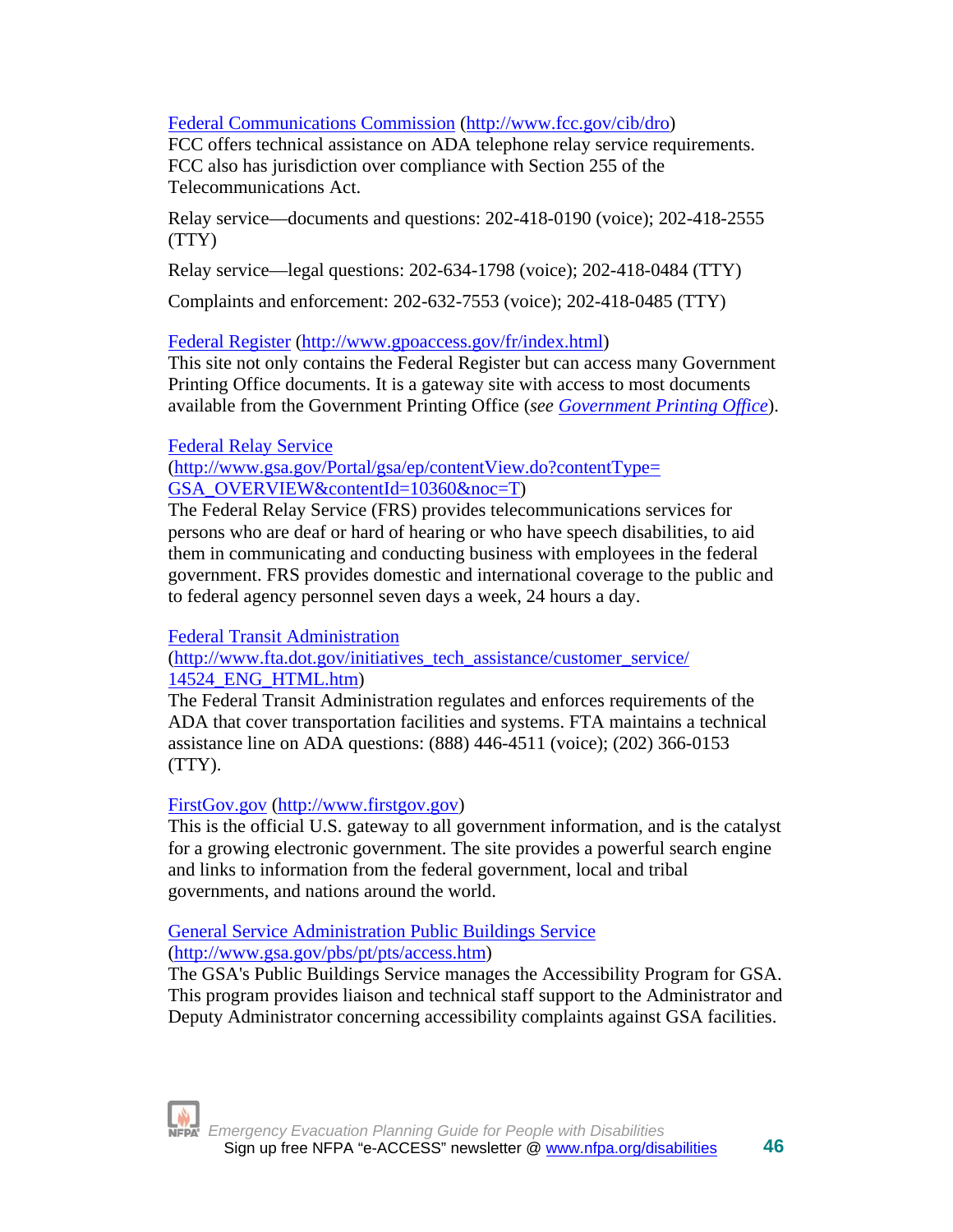#### [Government Accounting Office](http://www.gao.gov/) ([http://www.gao.gov\)](http://www.gao.gov/)

Reports can be downloaded or ordered directly from this site, including those on status of business, schools' compliance with the ADA, civil rights issues, and transportation issues.

#### [Government Printing Office](http://www.access.gpo.gov/) [\(http://www.access.gpo.gov/](http://www.access.gpo.gov/))

The Government Printing Office maintains its own web page with access to the Federal Register, Congressional Record, legislation, and other documents. Access through a Federal Depository Library gateway (such as the Federal Registry) is sometimes easier.

#### [Grants.gov](http://www.grants.gov/) ([http://www.grants.gov](http://www.grants.gov/))

Established by a consortium of federal agencies, this website allows users to find and apply for competitive grant opportunities from all federal grant-making agencies. It contains information on more than 900 grant programs offered by 26 federal agencies.

#### [Internal Revenue Service](http://www.irs.gov/index.html) [\(http://www.irs.gov/index.html\)](http://www.irs.gov/index.html)

IRS provides information about tax code provisions including tax credits (section 44) and deductions (section 190) for businesses that comply with the ADA. These provisions are explained in [publication 907](http://www.irs.gov/pub/irs-pdf/p907.pdf) which can be accessed online ([http://www.irs.gov/pub/irs-pdf/p907.pdf\)](http://www.irs.gov/pub/irs-pdf/p907.pdf) or ordered by calling the number below.

Tax code information: 800-829-1040 (voice); 800-829-4059 (TTY)

To order Publication 907: 800-829-3676 (voice); 800-829-4059 (TTY) Within Washington D.C.: 202-622-3110 (voice); (for TTY, use relay service)

The Department of Justice also has information on **ADA** tax incentives ([http://www.usdoj.gov/crt/ada/taxpack.htm\)](http://www.usdoj.gov/crt/ada/taxpack.htm).

#### [National Center for the Dissemination of Disability Research](http://www.ncddr.org/) ([NCDDR\)](http://www.ncddr.org/) ([http://www.ncddr.org](http://www.ncddr.org/))

The NCDDR's purpose is to enhance the dissemination efforts of research projects funded by the National Institute on Disability and Rehabilitation Research (NIDRR) and to increase the accessibility of research outcomes for the benefit of their users, particularly those from minority backgrounds. For more information about NCDDR, see the NIDRR page at

[http://www.ed.gov/about/offices/list/osers/nidrr/index.html.](http://www.ed.gov/about/offices/list/osers/nidrr/index.html)

#### [National Council on Disability](http://www.ncd.gov/) ([http://www.ncd.gov\)](http://www.ncd.gov/)

The Council is a federal agency which provides recommendations to the President and Congress on overall policy issues affecting persons with disabilities. The Council developed the concept and much of the statutory language which formed the ADA.

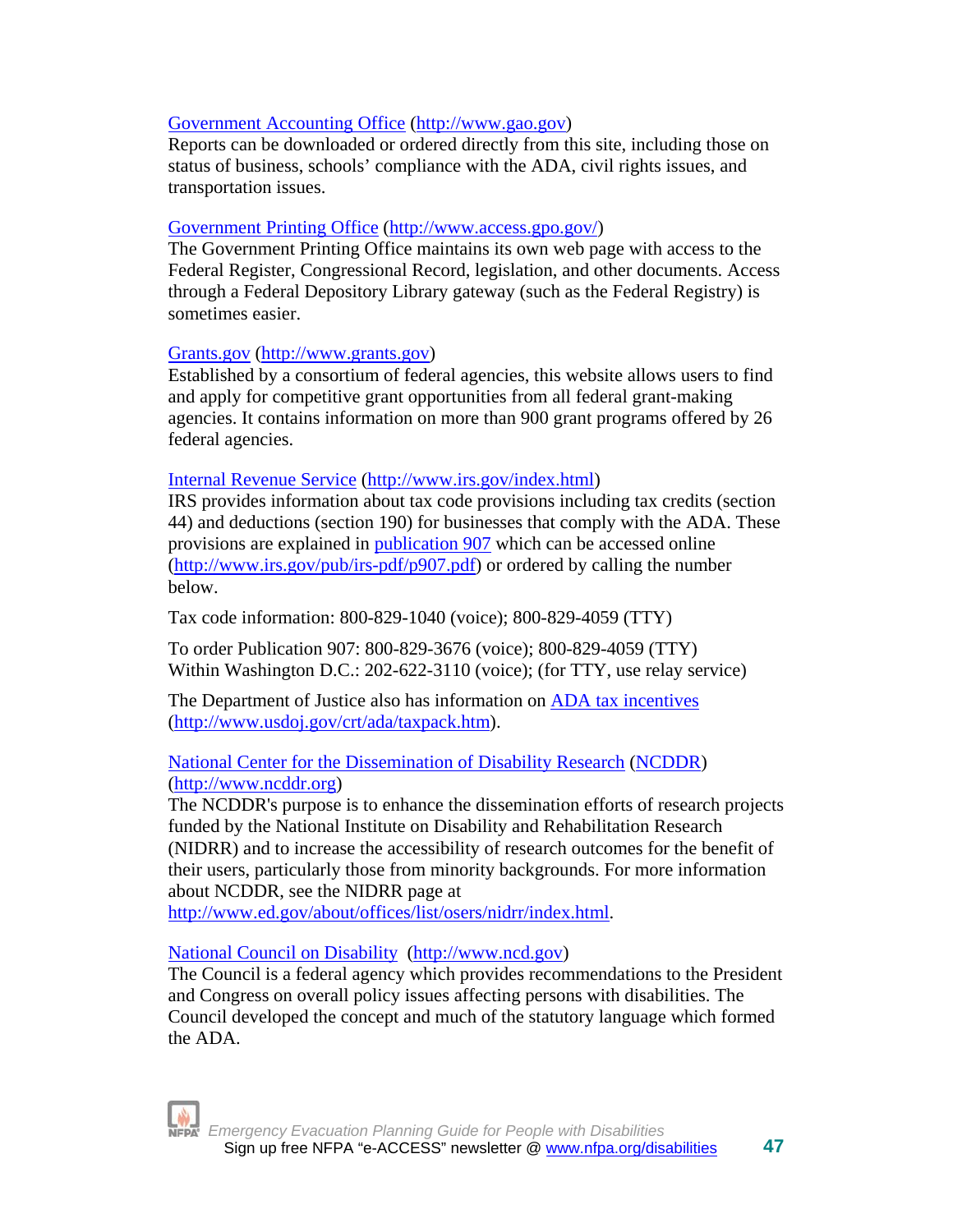[National Institute on Disability and Rehabilitation Research](http://www.ed.gov/about/offices/list/osers/nidrr/index.html?src=mr) [\(NIDRR\)](http://www.ed.gov/about/offices/list/osers/nidrr/index.html?src=mr) ([http://www.ed.gov/about/offices/list/osers/nidrr/index.html\)](http://www.ed.gov/about/offices/list/osers/nidrr/index.html) NIDRR is a division of the [U.S. Department of Education,](http://www.ed.gov/) which funds a variety of research projects and research centers around the country.

#### [National Institute of Standards and Technology](http://www.nist.gov/) ([NIST](http://www.ed.gov/about/offices/list/osers/nidrr/index.html?src=mr))

(<http://www.ed.gov/about/offices/list/osers/nidrr/index.html?src=mr>)

NIST was established by Congress "to assist industry in the development of technology ... needed to improve product quality, to modernize manufacturing processes, to ensure product reliability ... and to facilitate rapid commercialization ... of products based on new scientific discoveries." An agency of the U.S. Department of Commerce's Technology Administration, NIST's primary mission is to promote U.S. economic growth by working with industry to develop and apply technology, measurements, and standards.

## [National Science Foundation](http://www.nsf.gov/) [\(http://www.nsf.gov\)](http://www.nsf.gov/)

The National Science Foundation is an independent U.S. government agency responsible for promoting science and engineering through programs involving almost 20,000 research and education projects in science and engineering. Some projects focus on technology and people with disabilities.

#### [Office of Disability Employment Policy \(Department of Labor\)](http://www.dol.gov/odep/welcome.html) (<http://www.dol.gov/odep/welcome.html>)

The Office of Disability Employment Policy at the Department of Labor (previously the President's Committee on Employment of People with Disabilities) answers employment questions and funds the [Job Accommodation](http://www.jan.wvu.edu/)  [Network \(JAN\)](http://www.jan.wvu.edu/) ([http://www.jan.wvu.edu](http://www.jan.wvu.edu/)), which provides advice on accommodating employees with disabilities.

Employment questions: 202-376-6200 (voice); 202-376-6205 (TTY)

Job Accommodation Network: 800-526-7234 (voice and TTY)

# [Project Safe EV-AC](http://evac.icdi.wvu.edu/what.htm) ([http://evac.icdi.wvu.edu/what.htm\)](http://evac.icdi.wvu.edu/what.htm)

Project Safe EV-AC, a three year development project, will improve evacuation from buildings, vehicles, and other settings during emergencies by providing training materials on the **EV**acuation and **AC**commodation of people with disabilities. Project Safe EV-AC is targeting specific audiences, including people with disabilities and emergency responders. (See "A Practical Handbook for Emergency Planning" at<http://evac.icdi.wvu.edu/library/InAdvance.pdf>.)

#### [Regulatory Information Service Center](http://reginfo.gov/) ([http://reginfo.gov\)](http://reginfo.gov/)

The Regulatory Information Service Center has established the [reginfo.gov](http://www.reginfo.gov/public/) site to assist users who want to find information about federal, state, and local regulations. The Center is a federal government office located in the General Services Administration, with responsibility for gathering and publishing information on federal regulations.

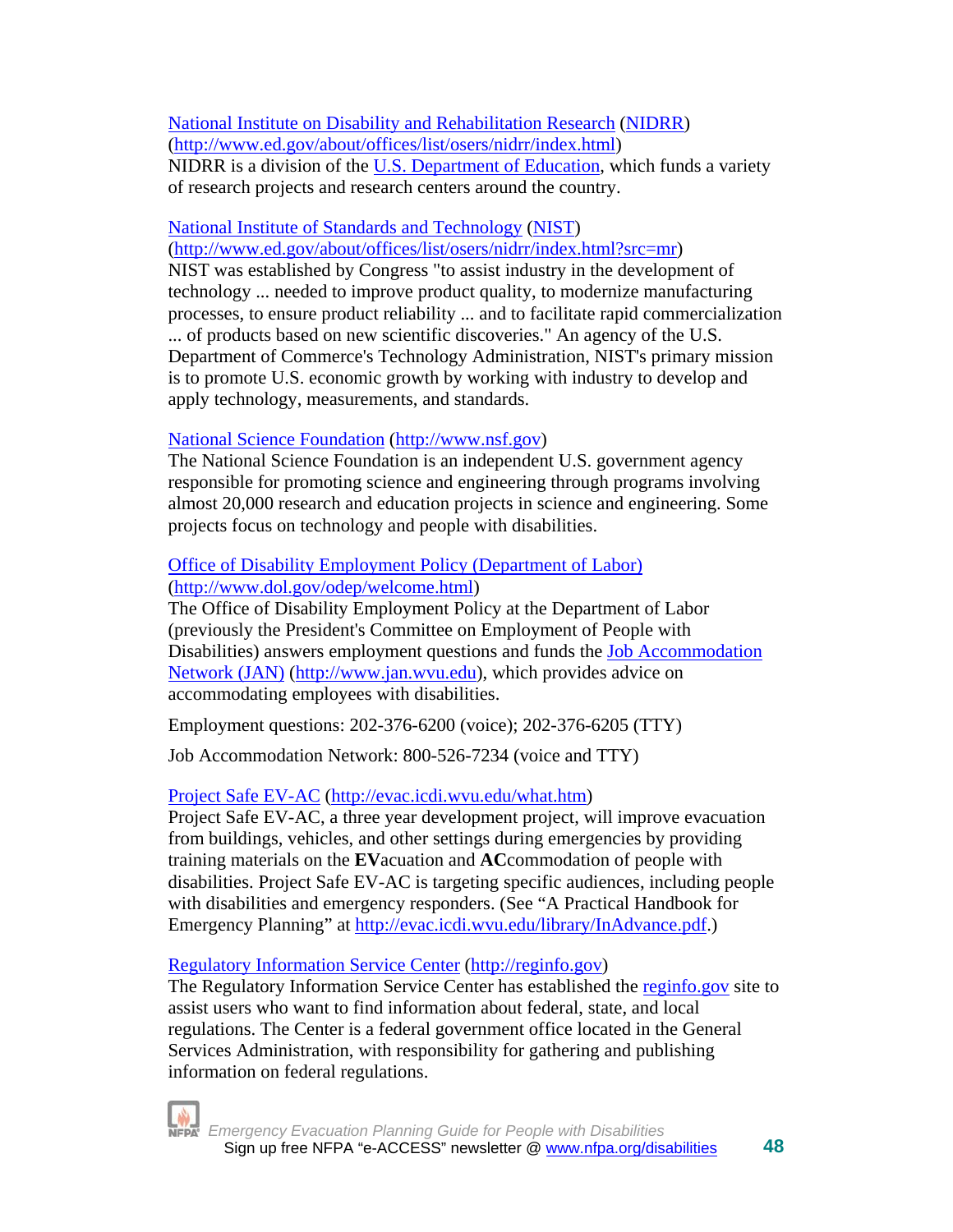[Smithsonian Institution Accessibility Program](http://www.si.edu/visit/visitors_with_disabilities.htm)

([http://www.si.edu/visit/visitors\\_with\\_disabilities.htm\)](http://www.si.edu/visit/visitors_with_disabilities.htm)

This site provides information on accessibility to the Smithsonian Institution and access maps of museums on and near the National Mall, with specific guidance to those designing exhibits in the [Smithsonian Guidelines for Accessible Exhibition](http://www.si.edu/opa/accessibility/exdesign/start.htm)  [Design](http://www.si.edu/opa/accessibility/exdesign/start.htm) [\(http://www.si.edu/opa/accessibility/exdesign/start.htm\)](http://www.si.edu/opa/accessibility/exdesign/start.htm).

Tax Incentives (*See [Internal Revenue Service](http://www.irs.gov/index.html)*.)

#### [Thomas](http://thomas.loc.gov/) ([http://thomas.loc.gov\)](http://thomas.loc.gov/)

This is the site operated by the Library of Congress where one can obtain status and full text of current and previous year's legislation, as well as the Congressional Record.

## [Transportation Security Administration \(TSA\)](http://www.tsa.dot.gov/) ([http://www.tsa.dot.gov](http://www.tsa.dot.gov/))

TSA, the new entity within the Department of Transportation responsible for protecting the nation's transit system, has issued [guidance](http://www.tsa.gov/public/display?theme=156) to air travelers ([http://www.tsa.gov/public/display?theme=156\)](http://www.tsa.gov/public/display?theme=156), including those with disabilities, on new security screening procedures.

## [Usability.gov](http://www.usability.gov/) ([http://www.usability.gov\)](http://www.usability.gov/)

This site is designed to provide current and accurate information on how to make websites and other user interfaces more accessible and useful for people with disabilities. Information is provided by the National Cancer Institute (NCI), the federal government's principal agency for cancer research. The site also links to a variety of quality websites and resources on usability, accessibility, and related topics.

#### U.S. House of Representatives ([http://www.house.gov\)](http://www.house.gov/)

This site provides links to House bills passed and pending, hearing schedules, and other resources.

#### U.S. Senate [\(http://www.senate.gov](http://www.senate.gov/))

This site provides links to Senate bills passed and pending, hearing schedules, and other resources.

# [Vocational Rehabilitation State Offices](http://www.jan.wvu.edu/SBSES/VOCREHAB.HTM)

#### ([http://www.jan.wvu.edu/sbses/vocrehab.htm\)](http://www.jan.wvu.edu/sbses/vocrehab.htm)

Vocational Rehabilitation (VR), a state-supported division of services, assists people with disabilities who are pursuing employment. VR helps those people to secure gainful employment commensurate with their abilities and capabilities through local job searches and awareness of self-employment and telecommuting opportunities.

# [The White House](http://www.whitehouse.gov/) ([http://www.whitehouse.gov\)](http://www.whitehouse.gov/)

This site provides access to Presidential speeches and press releases, and links to Executive Branch agencies.

 $\mathbf{A}$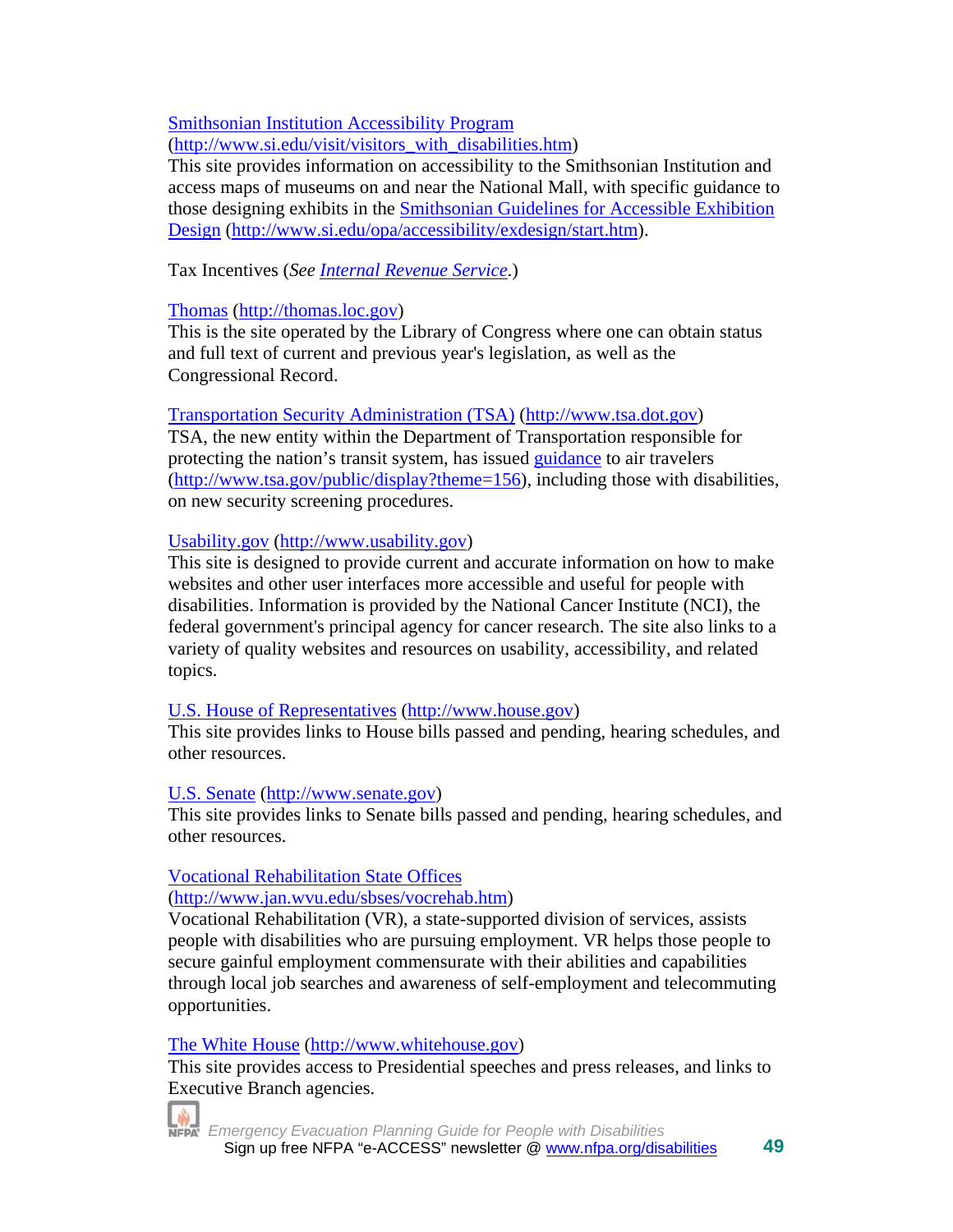# **Annex C**

# **EXCERPTS FROM U.S. ACCESS BOARD'S ADA-ABA-AG (JULY 2004)**

The excerpts in this annex are a listing of key provisions of the U.S. Access Board's ADA-ABA-AG. Released in 2004, these updated accessibility guidelines detail how accessibility is to be achieved in new construction and alterations, and they provide specifications for various building elements and spaces.

#### **702 Fire Alarm Systems**

**702.1 General.** Fire alarm systems shall have permanently installed audible and visible alarms complying with [NFPA 72](http://www.nfpa.org/aboutthecodes/AboutTheCodes.asp?DocNum=72) (1999 or 2002 edition) (incorporated by reference, see "Referenced Standards" in Chapter 1), except that the maximum allowable sound level of audible notification appliances complying with section 4-3.2.1 of [NFPA 72](http://www.nfpa.org/aboutthecodes/AboutTheCodes.asp?DocNum=72) (1999 edition) shall have a sound level no more than 110 dB at the minimum hearing distance from the audible appliance. In addition, alarms in guest rooms required to provide communication features shall comply with sections 4-3 and 4-4 of [NFPA 72](http://www.nfpa.org/aboutthecodes/AboutTheCodes.asp?DocNum=72) (1999 edition) or sections 7.4 and 7.5 of NFPA [72](http://www.nfpa.org/aboutthecodes/AboutTheCodes.asp?DocNum=72) (2002 edition).

*EXCEPTION:* Fire alarm systems in medical care facilities shall be permitted to be provided in accordance with industry practice.

#### **703 Signs**

**703.1 General.** Signs shall comply with 703. Where both visual and tactile characters are required, either one sign with both visual and tactile characters, or two separate signs, one with visual, and one with tactile characters, shall be provided.

**703.2 Raised Characters.** Raised characters shall comply with 703.2 and shall be duplicated in Braille complying with 703.3. Raised characters shall be installed in accordance with 703.4.

**Advisory 703.2 Raised Characters.** Signs that are designed to be read by touch should not have sharp or abrasive edges.

**703.2.1 Depth.** Raised characters shall be 1/32 inch (0.8 mm) minimum above their background.

**703.2.2 Case.** Characters shall be uppercase.

**703.2.3 Style.** Characters shall be sans serif. Characters shall not be italic, oblique, script, highly decorative, or of other unusual forms.

 *Emergency Evacuation Planning Guide for People with Disabilities*  Sign up free NFPA "e-ACCESS" newsletter @ www.nfpa.org/disabilities **50**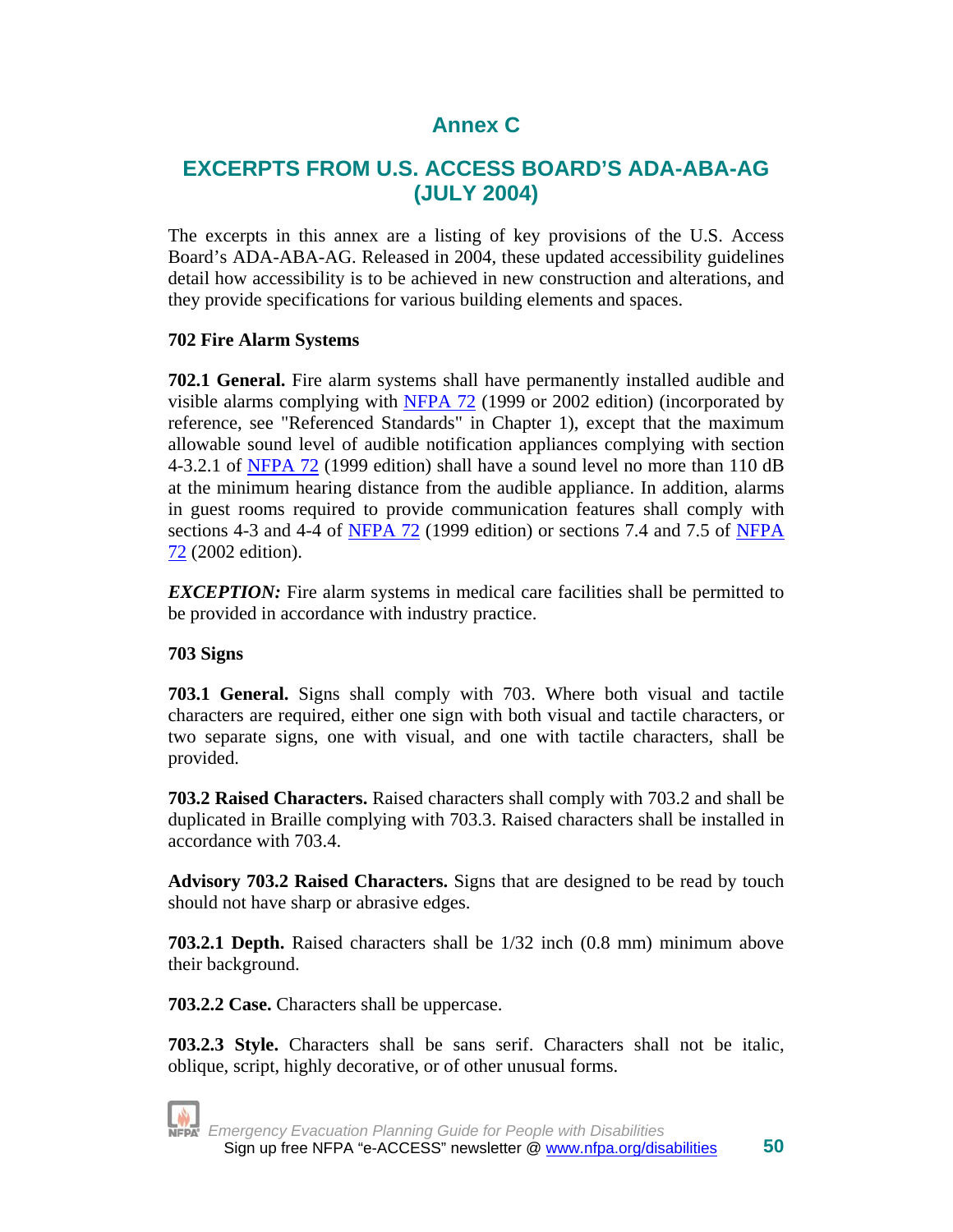**703.2.4 Character Proportions.** Characters shall be selected from fonts where the width of the uppercase letter "O" is 55 percent minimum and 110 percent maximum of the height of the uppercase letter "I".

**703.2.5 Character Height.** Character height measured vertically from the baseline of the character shall be 5/8 inch (16 mm) minimum and 2 inches (51 mm) maximum based on the height of the uppercase letter "I".

*EXCEPTION:* Where separate raised and visual characters with the same information are provided, raised character height shall be permitted to be inch (13 mm) minimum.





**703.2.6 Stroke Thickness.** Stroke thickness of the uppercase letter "I" shall be 15 percent maximum of the height of the character.

**703.2.7 Character Spacing.** Character spacing shall be measured between the two closest points of adjacent raised characters within a message, excluding word spaces. Where characters have rectangular cross sections, spacing between individual raised characters shall be 1/8 inch (3.2 mm) minimum and 4 times the raised character stroke width maximum. Where characters have other cross sections, spacing between individual raised characters shall be 1/16 inch (1.6 mm) minimum and 4 times the raised character stroke width maximum at the base of the cross sections, and 1/8 inch (3.2 mm) minimum and 4 times the raised character stroke width maximum at the top of the cross sections. Characters shall be separated from raised borders and decorative elements 3/8 inch (9.5 mm) minimum.

**703.2.8 Line Spacing.** Spacing between the baselines of separate lines of raised characters within a message shall be 135 percent minimum and 170 percent maximum of the raised character height.

**703.3 Braille.** Braille shall be contracted (Grade 2) and shall comply with 703.3 and 703.4.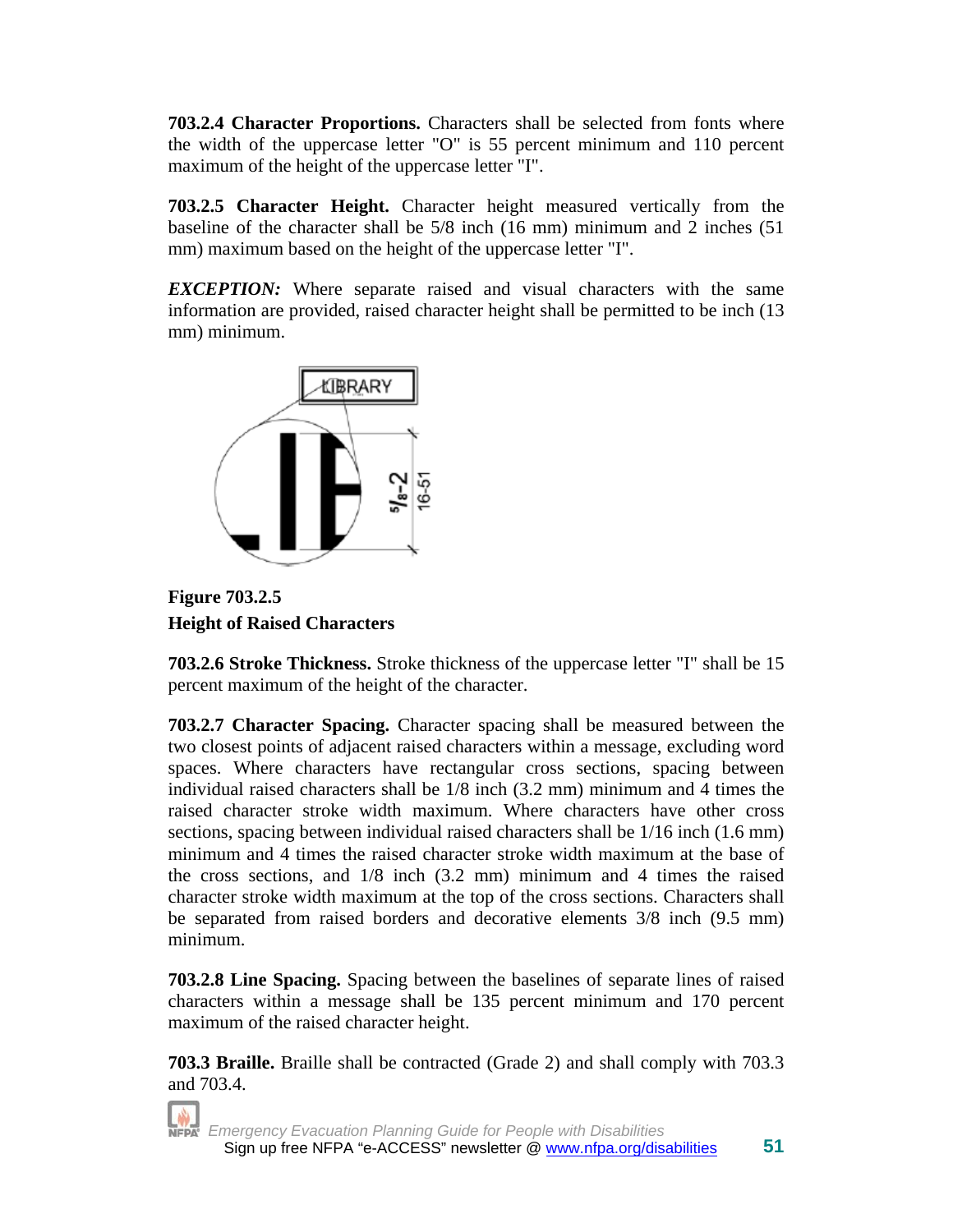**703.3.1 Dimensions and Capitalization.** Braille dots shall have a domed or rounded shape and shall comply with Table 703.3.1. The indication of an uppercase letter or letters shall only be used before the first word of sentences, proper nouns and names, individual letters of the alphabet, initials, and acronyms.

| <b>Measurement Range</b>                    | Minimum in Inches<br>Maximum in Inches |
|---------------------------------------------|----------------------------------------|
|                                             | $0.059(1.5 \text{ mm})$                |
| Dot base diameter                           | tο                                     |
|                                             | $0.063(1.6 \text{ mm})$                |
|                                             | $0.090(2.3 \text{ mm})$                |
| Distance between two dots in the same cell1 | m                                      |
|                                             | $0.100(2.5 \text{ mm})$                |
|                                             | $0.241(6.1$ mm)                        |
| Distance between corresponding              | tο                                     |
| dots in adjacent cells1                     | $0.300(7.6 \text{ mm})$                |
|                                             | $0.025(0.6$ mm)                        |
| Dot height                                  | tο                                     |
|                                             | $0.037(0.9$ mm)                        |
|                                             | $0.395(10 \text{ mm})$                 |
| Distance between corresponding dots         | m                                      |
| from one cell directly below1               | $0.400(10.2 \text{ mm})$               |

# 703.3.1 Braille Dimensions

1. Measured center to center.



## **Figure 703.3.1 Braille Measurement**

**703.3.2 Position.** Braille shall be positioned below the corresponding text. If text is multi-lined, Braille shall be placed below the entire text. Braille shall be separated 3/8 inch (9.5 mm) minimum from any other tactile characters and 3/8 inch (9.5 mm) minimum from raised borders and decorative elements.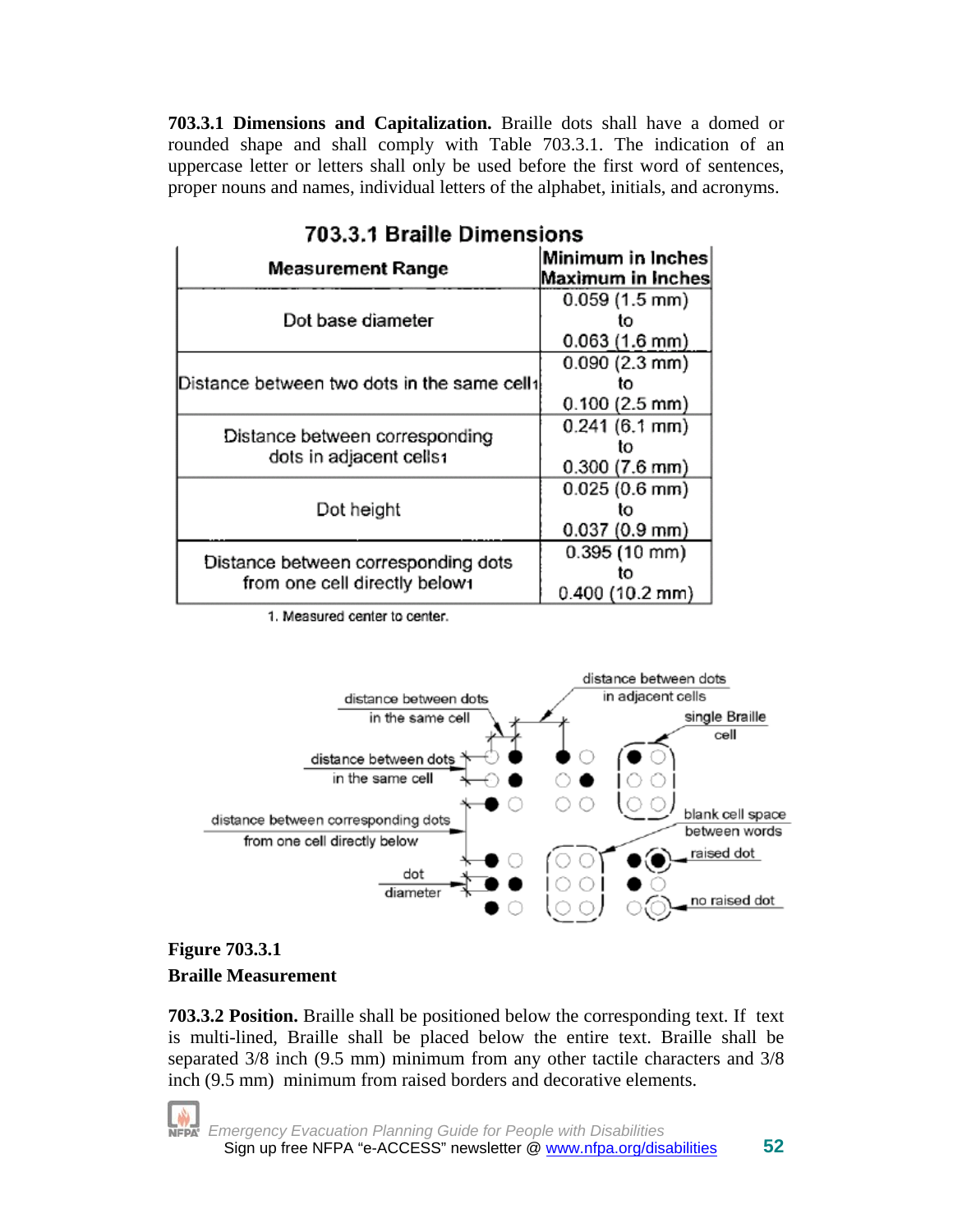*EXCEPTION:* Braille provided on elevator car controls shall be separated 3/16 inch (4.8 mm) minimum and shall be located either directly below or adjacent to the corresponding raised characters or symbols.





**703.4 Installation Height and Location.** Signs with tactile characters shall comply with 703.4.

**703.4.1 Height Above Finish Floor or Ground.** Tactile characters on signs shall be located 48 inches (1220 mm) minimum above the finish floor or ground surface, measured from the baseline of the lowest tactile character and 60 inches (1525 mm) maximum above the finish floor or ground surface, measured from the baseline of the highest tactile character.

**EXCEPTION:** Tactile characters for elevator car controls shall not be required to comply with 703.4.1.

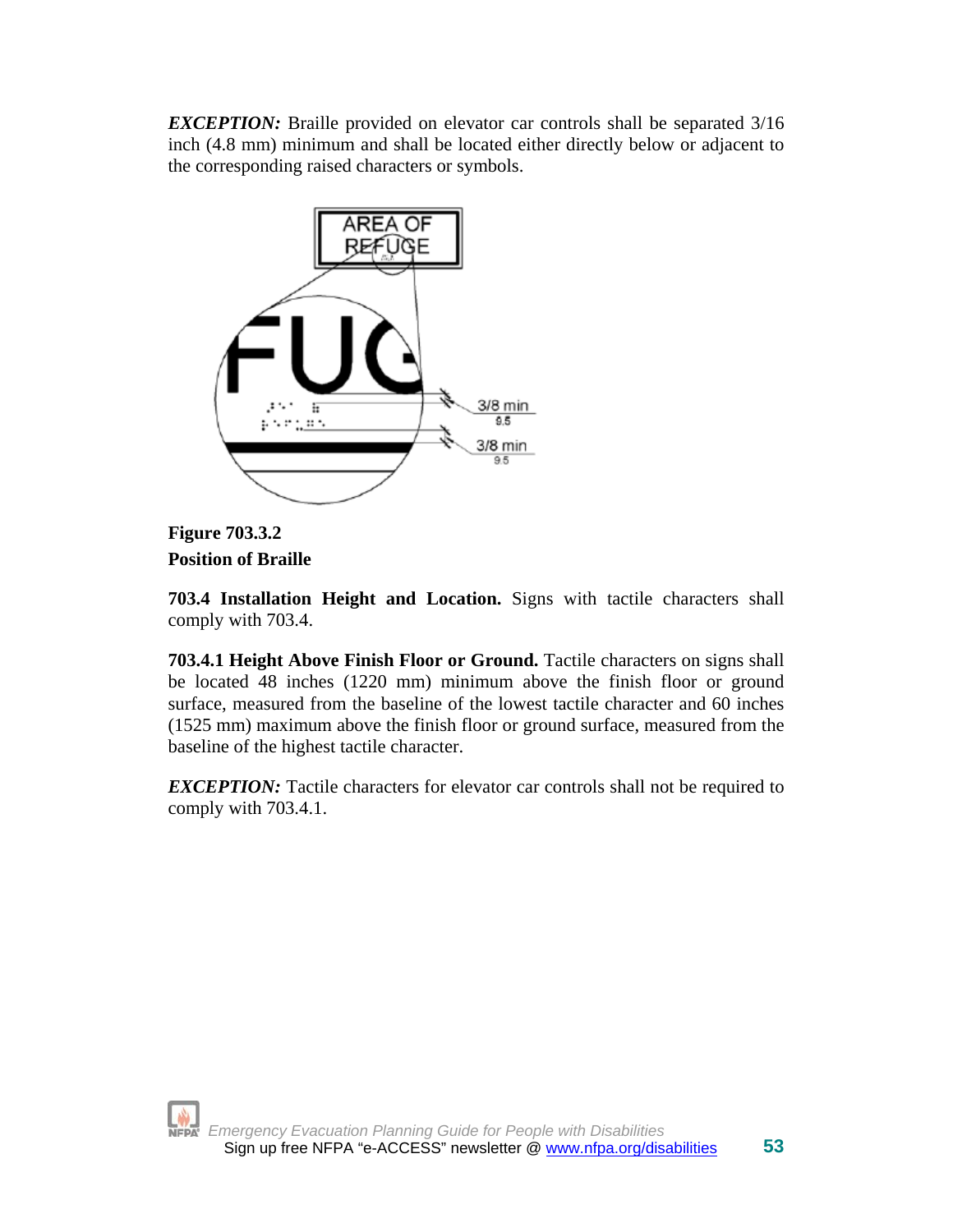



**703.4.2 Location.** Where a tactile sign is provided at a door, the sign shall be located alongside the door at the latch side. Where a tactile sign is provided at double doors with one active leaf, the sign shall be located on the inactive leaf. Where a tactile sign is provided at double doors with two active leafs, the sign shall be located to the right of the right hand door. Where there is no wall space at the latch side of a single door or at the right side of double doors, signs shall be located on the nearest adjacent wall. Signs containing tactile characters shall be located so that a clear floor space of 18 inches (455 mm) minimum by 18 inches (455 mm) minimum, centered on the tactile characters, is provided beyond the arc of any door swing between the closed position and 45 degree open position.

*EXCEPTION:* Signs with tactile characters shall be permitted on the push side of doors with closers and without hold-open devices.



**Figure 703.4.2 Location of Tactile Signs at Doors** 

**703.5 Visual Characters.** Visual characters shall comply with 703.5.

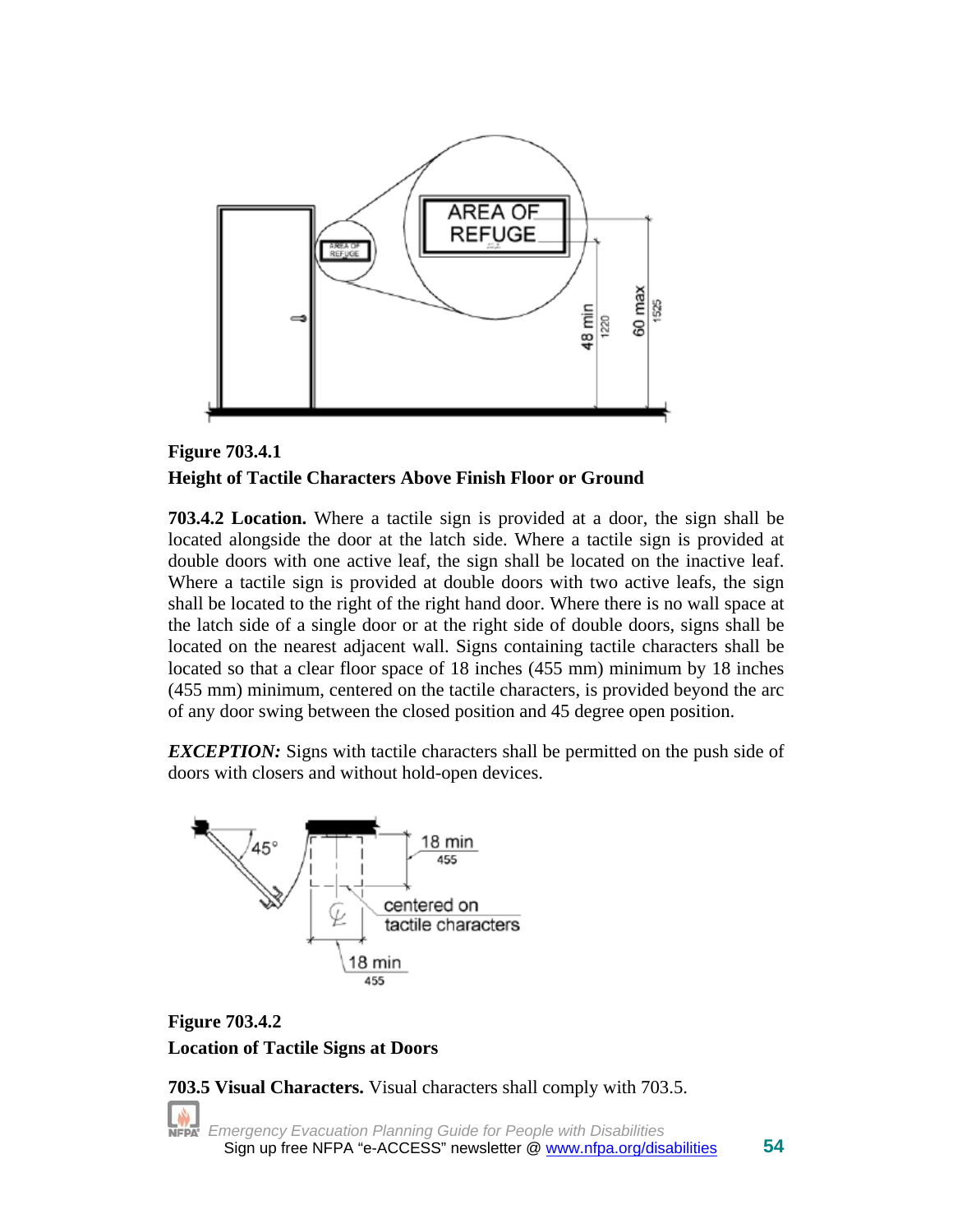*EXCEPTION:* Where visual characters comply with 703.2 and are accompanied by braille complying with 703.3, they shall not be required to comply with 703.5.2 through 703.5.9.

**703.5.1 Finish and Contrast.** Characters and their background shall have a nonglare finish. Characters shall contrast with their background with either light characters on a dark background or dark characters on a light background.

**Advisory 703.5.1 Finish and Contrast.** Signs are more legible for persons with low vision when characters contrast as much as possible with their background. Additional factors affecting the ease with which the text can be distinguished from its background include shadows cast by lighting sources, surface glare, and the uniformity of the text and its background colors and textures.

**703.5.2 Case.** Characters shall be uppercase or lowercase or a combination of both.

**703.5.3 Style.** Characters shall be conventional in form. Characters shall not be italic, oblique, script, highly decorative, or of other unusual forms.

**703.5.4 Character Proportions.** Characters shall be selected from fonts where the width of the uppercase letter "O" is 55 percent minimum and 110 percent maximum of the height of the uppercase letter "I".

**703.5.5 Character Height.** Minimum character height shall comply with Table 703.5.5. Viewing distance shall be measured as the horizontal distance between the character and an obstruction preventing further approach towards the sign. Character height shall be based on the uppercase letter "I".

|                       | Height to Finish Floor or Ground<br><b>From</b><br><b>Baseline of Character</b> | Horizontal Viewing<br>Distance      | Minimum Character Height                                                                                        |  |  |  |
|-----------------------|---------------------------------------------------------------------------------|-------------------------------------|-----------------------------------------------------------------------------------------------------------------|--|--|--|
|                       | 40 inches (1015 mm) to less                                                     | less than 72 inches<br>(1830 mm)    | 5/8 inch (16 mm)                                                                                                |  |  |  |
|                       | than or equal to 70 inches<br>$(1780 \text{ mm})$                               | 72 inches (1830<br>mm) and greater  | 5/8 inch (16 mm), plus 1/8 inch (3.2 mm) per foot<br>(305 mm) of viewing distance above 72 inches<br>(1830 mm)  |  |  |  |
| lless than 180 inches |                                                                                 |                                     |                                                                                                                 |  |  |  |
|                       | Greater than 70 inches (1780 mm) to                                             | (4570 mm)                           | $2$ inches $(51$ mm)                                                                                            |  |  |  |
|                       | less than or equal to 120 inches (3050<br>mm)                                   | 180 inches (4570<br>mm) and greater | 2 inches (51 mm), plus 1/8 inch (3.2 mm) per foot<br>(305 mm) of viewing distance above 180 inches<br>(4570 mm) |  |  |  |
|                       | greater than 120 inches                                                         | less than 21 feet<br>(6400 mm)      | 3 inches (75 mm)                                                                                                |  |  |  |
|                       | $(3050 \; \text{mm})$                                                           | 21 feet (6400 mm)<br>and greater    | 3 inches (75 mm), plus 1/8 inch (3.2 mm) per foot<br>(305 mm) of viewing distance above 21 feet (6400<br>mm)    |  |  |  |

703.5.5 Visual Character Height

**703.5.6 Height From Finish Floor or Ground.** Visual characters shall be 40 inches (1015 mm) minimum above the finish floor or ground.

 $\mathbf{A}$ 

 *Emergency Evacuation Planning Guide for People with Disabilities*  Sign up free NFPA "e-ACCESS" newsletter @ www.nfpa.org/disabilities **55**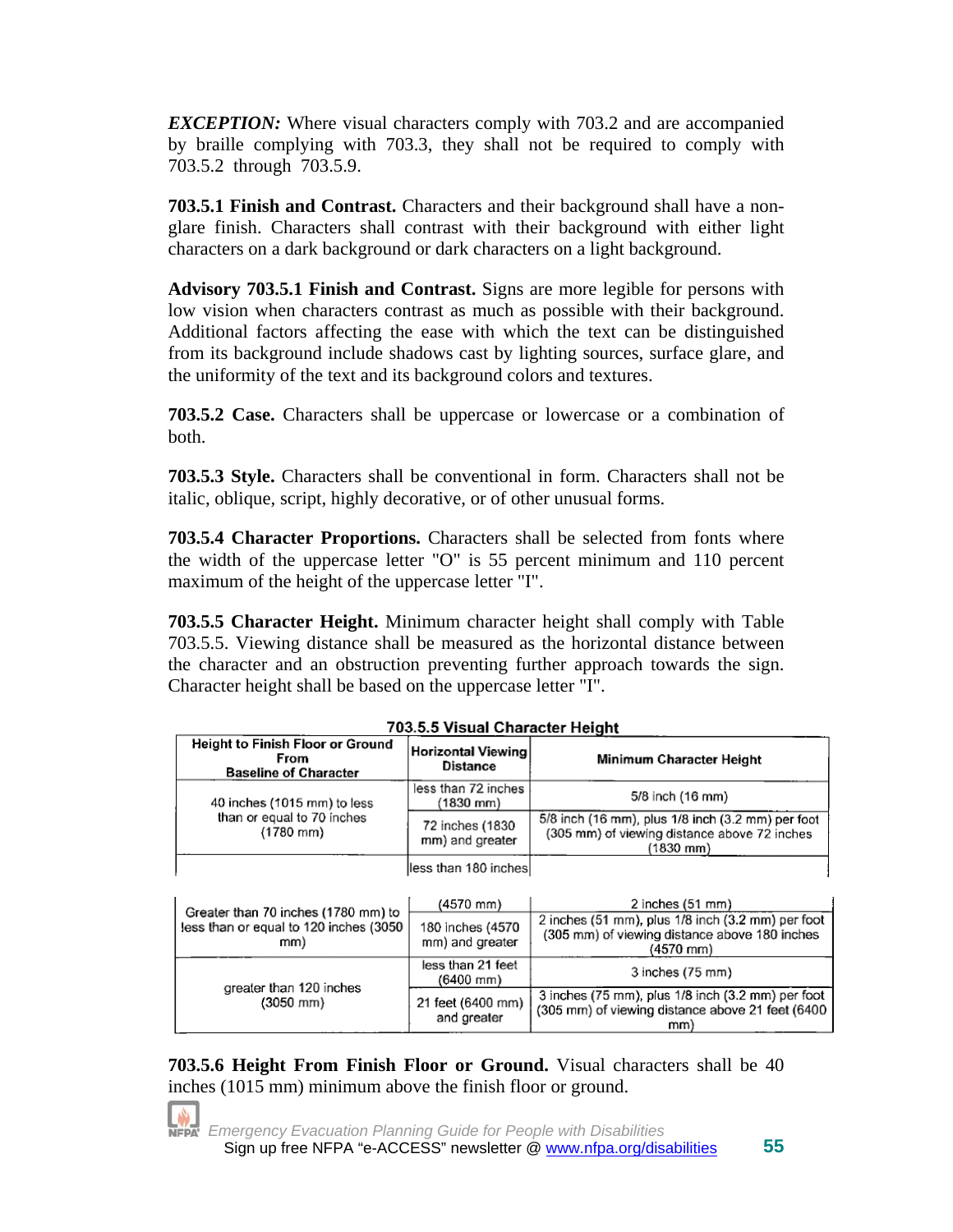*EXCEPTION:* Visual characters indicating elevator car controls shall not be required to comply with 703.5.6.

**703.5.7 Stroke Thickness.** Stroke thickness of the uppercase letter "I" shall be 10 percent minimum and 30 percent maximum of the height of the character.

**703.5.8 Character Spacing.** Character spacing shall be measured between the two closest points of adjacent characters, excluding word spaces. Spacing between individual characters shall be 10 percent minimum and 35 percent maximum of character height.

**703.5.9 Line Spacing.** Spacing between the baselines of separate lines of characters within a message shall be 135 percent minimum and 170 percent maximum of the character height.

**703.6 Pictograms.** Pictograms shall comply with 703.6.

**703.6.1 Pictogram Field.** Pictograms shall have a field height of 6 inches (150 mm) minimum. Characters and Braille shall not be located in the pictogram field.



#### **Figure 703.6.1 Pictogram Field**

**703.6.2 Finish and Contrast.** Pictograms and their field shall have a non-glare finish. Pictograms shall contrast with their field with either a light pictogram on a dark field or a dark pictogram on a light field.

**Advisory 703.6.2 Finish and Contrast.** Signs are more legible for persons with low vision when characters contrast as much as possible with their background. Additional factors affecting the ease with which the text can be distinguished from its background include shadows cast by lighting sources, surface glare, and the uniformity of the text and background colors and textures.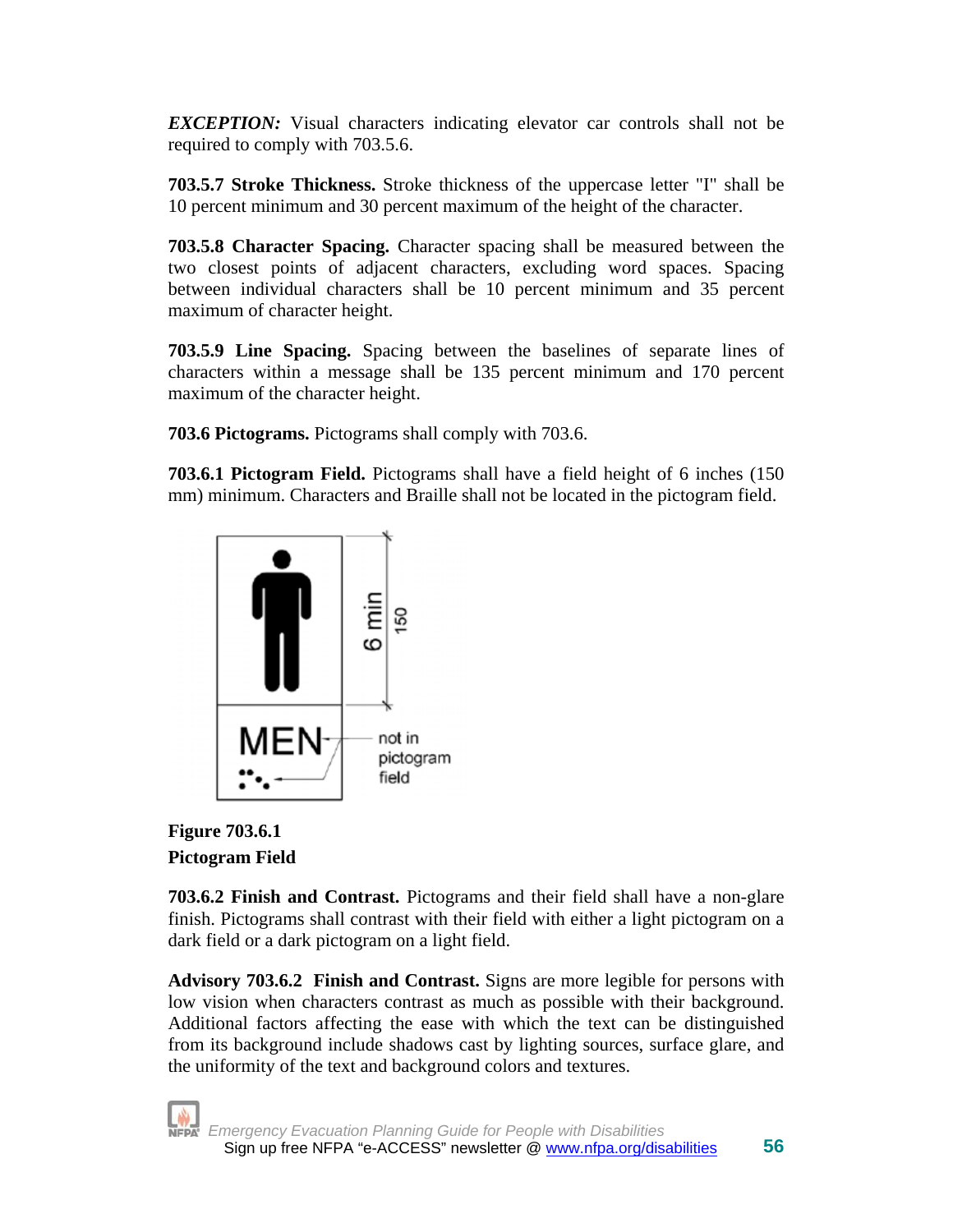**703.6.3 Text Descriptors.** Pictograms shall have text descriptors located directly below the pictogram field. Text descriptors shall comply with 703.2, 703.3 and 703.4.

**703.7 Symbols of Accessibility.** Symbols of accessibility shall comply with 703.7.

**703.7.1 Finish and Contrast.** Symbols of accessibility and their background shall have a non-glare finish. Symbols of accessibility shall contrast with their background with either a light symbol on a dark background or a dark symbol on a light background.

**Advisory 703.7.1 Finish and Contrast.** Signs are more legible for persons with low vision when characters contrast as much as possible with their background. Additional factors affecting the ease with which the text can be distinguished from its background include shadows cast by lighting sources, surface glare, and the uniformity of the text and background colors and textures.

## **703.7.2 Symbols.**

**703.7.2.1 International Symbol of Accessibility.** The International Symbol of Accessibility shall comply with Figure 703.7.2.1.



**Figure 703.7.2.1 International Symbol of Accessibility** 

**703.7.2.2 International Symbol of TTY.** The International Symbol of TTY shall comply with Figure 703.7.2.2.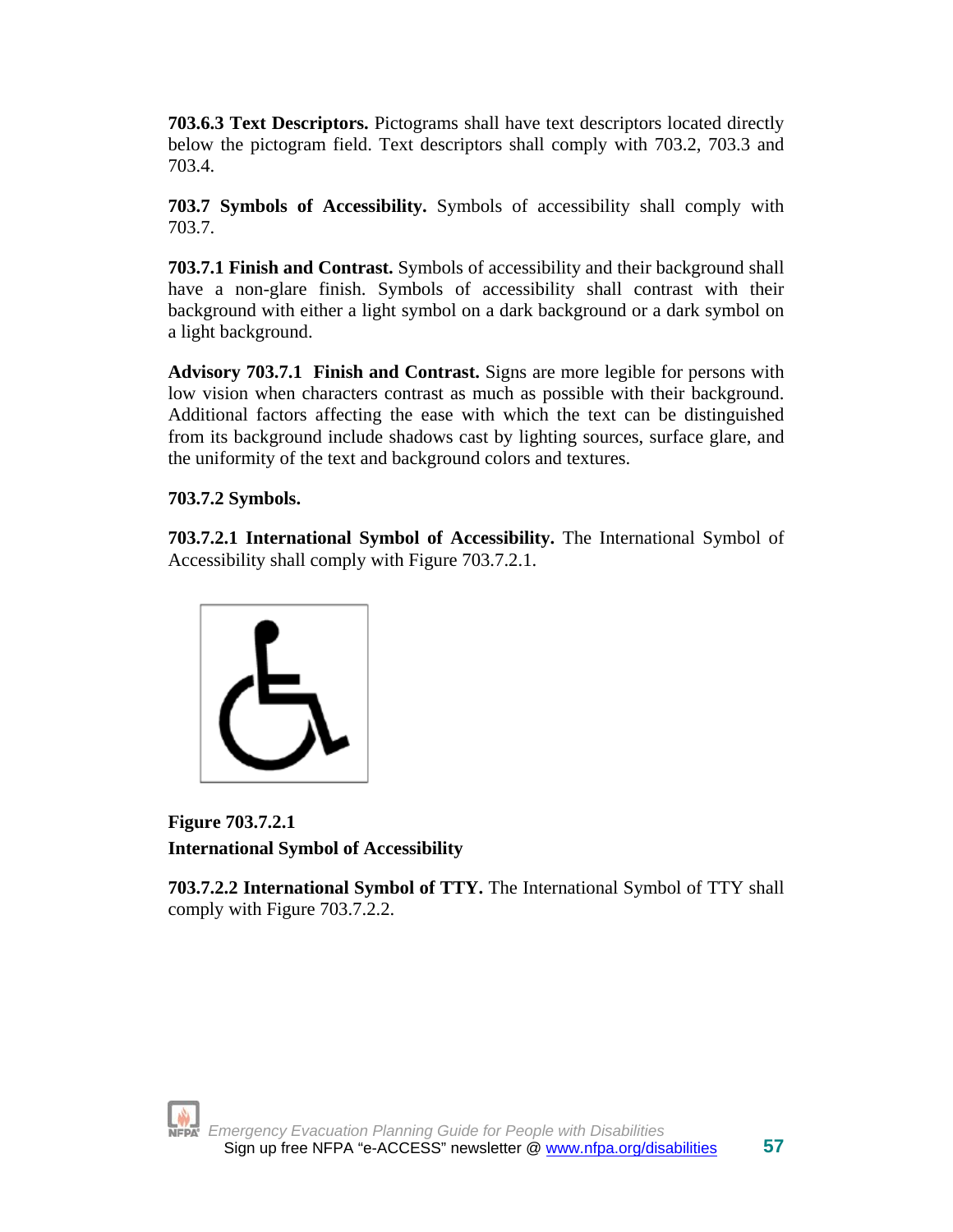

**Figure 703.7.2.2 International Symbol of TTY** 

**703.7.2.3 Volume Control Telephones.** Telephones with a volume control shall be identified by a pictogram of a telephone handset with radiating sound waves on a square field such as shown in Figure 703.7.2.3.



**Figure 703.7.2.3 Volume Control Telephone** 

**703.7.2.4 Assistive Listening Systems.** Assistive listening systems shall be identified by the International Symbol of Access for Hearing Loss complying with Figure 703.7.2.4.



**Figure 703.7.2.4** 

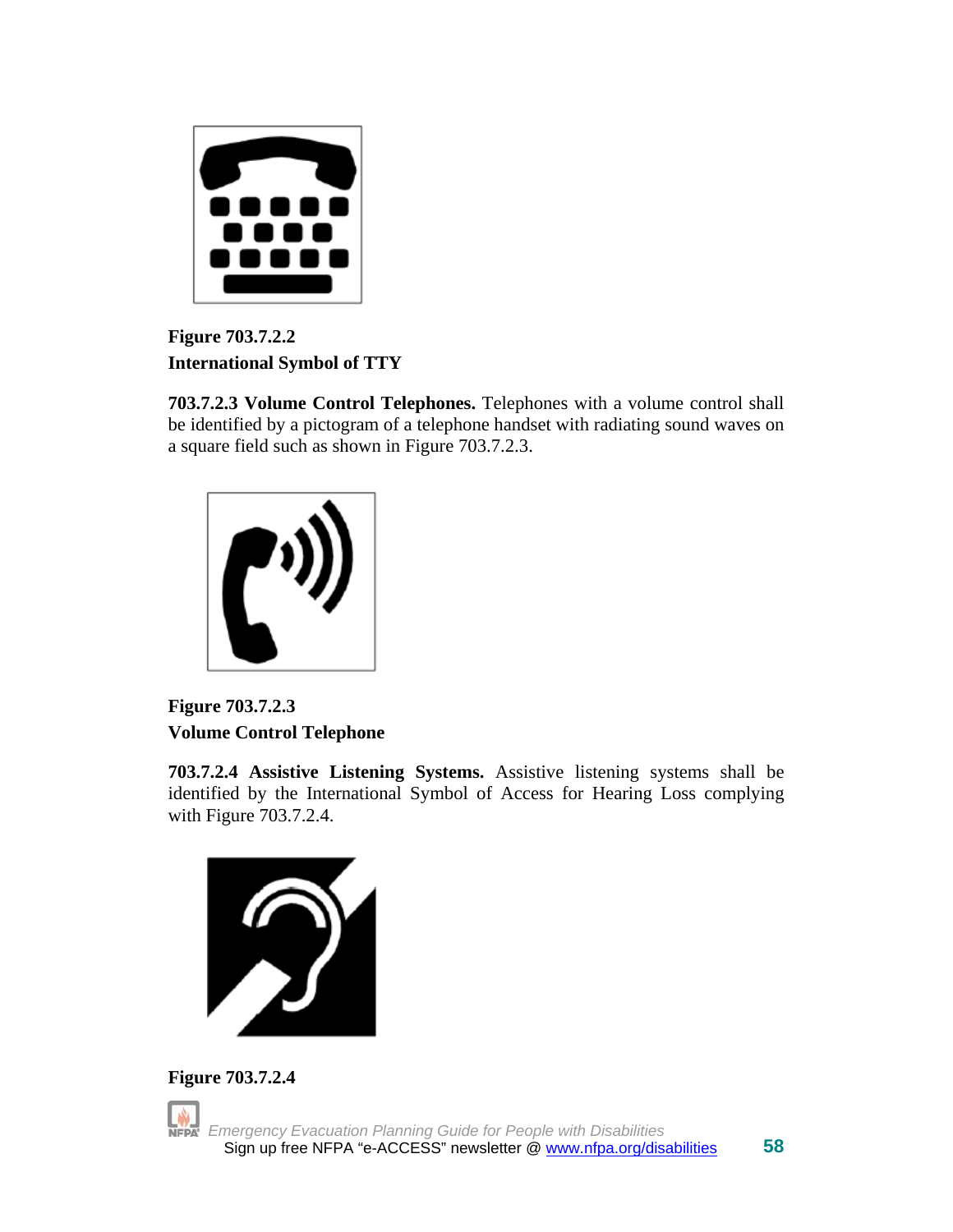**International Symbol of Access for Hearing Loss** 

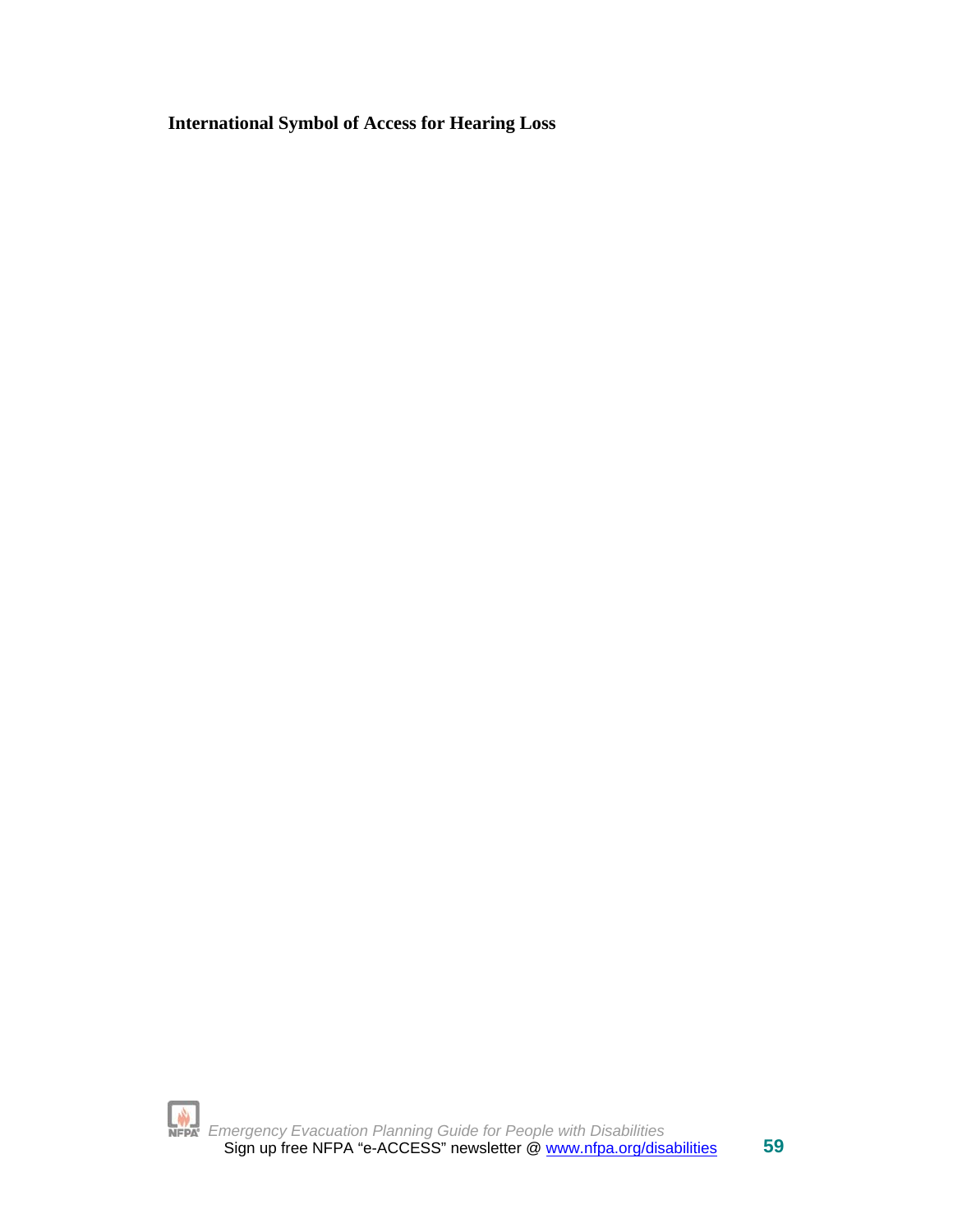# **Annex D**

# **SELECTED EXAMPLES OF THE SCOPE OF THE ADA**

#### *Employment-Related Discrimination*

**§102(a) General Rule.** No covered entity shall discriminate against a qualified individual with a disability because of the disability of such individual in regard to job application procedures, the hiring, advancement, or discharge of employees, employee compensation, job training, and other terms, conditions, and privileges of employment.

#### *Discrimination in Public Accommodations*

 **§302(a) General Rule.** No individual shall be discriminated against on the basis of disability in the full and equal enjoyment of the goods, services, facilities, privileges, advantages, or accommodations of any place of public accommodation by any person who owns, leases (or leases to), or operates a place of public accommodation.

**§301(7) Public accommodation.** The following private entities are considered public accommodations for purposes of this title, if the operations of such entities affect commerce

**§301(7)(A)** an inn, hotel, motel, or other place of lodging, except for an establishment located within a building that contains not more than five rooms for rent or hire and that is actually occupied by the proprietor of such establishment as the residence of such proprietor;

**§301(7)(B)** a restaurant, bar, or other establishment serving food or drink;

**§301(7)(C)** a motion picture house, theater, concert hall, stadium, or other place of exhibition or entertainment;

**§301(7)(D)** an auditorium, convention center, lecture hall, or other place of public gathering;

**§301(7)(E)** a bakery, grocery store, clothing store, hardware store, shopping center, or other sales or rental establishment;

**§301(7)(F)** a laundromat, dry-cleaner, bank, barber shop, beauty shop, travel service, shoe repair service, funeral parlor, gas station, office of an accountant or lawyer, pharmacy, insurance office, professional office of a health care provider, hospital, or other service establishment;

**§301(7)(G)** a terminal, depot, or other station used for specified public transportation;